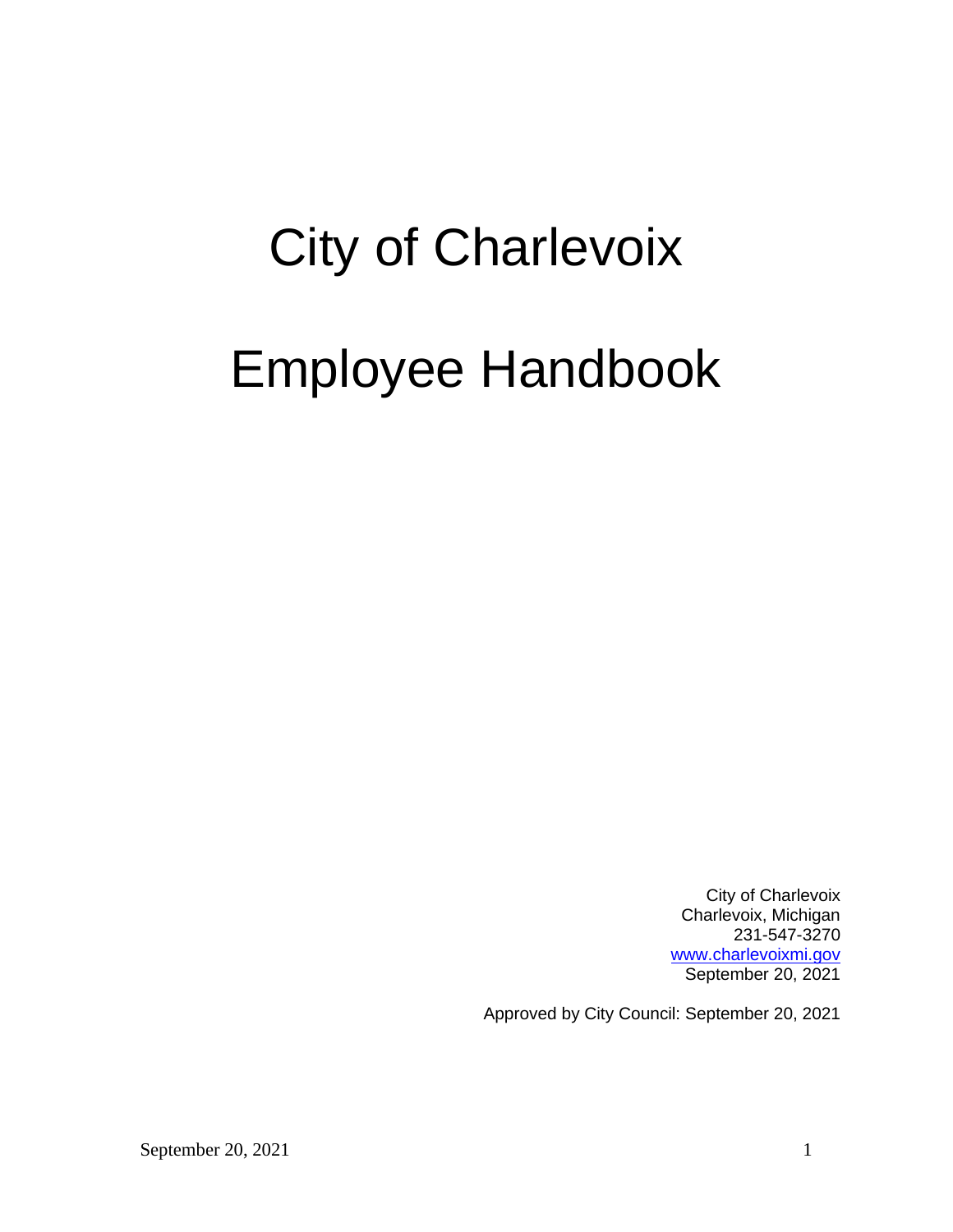THIS EMPLOYEE HANDBOOK IS NOT INTENDED TO SERVE AS A CONTRACT OF EMPLOYMENT -- EXPRESS OR IMPLIED. Unless otherwise stated by contract, the City of Charlevoix offers all employment "at will". That is, either the employee or the employer may terminate employment at any time, with or without cause and with or without notice.

This employee handbook is intended solely for informational and guidance purposes with respect to areas of employment relations covered within it. The information in this handbook reflects the policies, procedures, and benefits in publication. THE CITY RESERVES THE RIGHT TO CHANGE, DELETE, OR ADD POLICIES, PROCEDURES OR BENEFITS AT ANY TIME, IN ITS SOLE DISCRETION, WITH OR WITHOUT NOTICE.

THIS EMPLOYEE HANDBOOK IS, AND SHALL REMAIN, THE PROPERTY OF THE CITY OF CHARLEVOIX. THE HOLDER OF THIS HANDBOOK MUST SURRENDER IT UPON TERMINATION/RESIGNATION OR UPON RECEIPT OF A NEW HANDBOOK.

NOTE: The City of Charlevoix is also referred to in this Handbook as "the City".

# **TABLE OF CONTENTS**

## **SECTION 1: GENERAL INFORMATION**

- 1.1 APPLICABILITY AND SCOPE OF COVERAGE 5
- 1.2 PURPOSE OF THE HANDBOOK 5
- 1.3 RESERVATION OF RIGHTS 5
- 1.4 EXCLUSIVE POLICY STATEMENT 5
- 1.5 EMPLOYMENT AT-WILL 5
- 1.6 EQUAL EMPLOYMENT OPPORTUNITY POLICY 6
- 1.7 AMERICANS WITH DISABILITIES (ADAAA) AND MICHIGAN PERSONS WITH DISABILITIES CIVIL RIGHTS ACT (PWDCRA) – 6
- 1.8 WORKPLACE HARASSMENT 6
- 1.9 RELATIVES/NEPOTISM 7

#### **SECTION 2: EMPLOYMENT POLICIES**

- 2.1 EMPLOYMENT REFERENCE CHECKS & BACKGROUND INFO 8
- 2.2 EMPLOYMENT CLASSIFICATION 8
- 2.3 INTRODUCTORY PERIOD & PERFORMANCE EVALUATIONS– 9
- 2.4 ATTENDANCE 9
- 2.5 ETHICAL CONDUCT 9
- 2.6 RULES OF CONDUCT 9
- 2.7 SUBSTANCE ABUSE 10
- 2.8 POLITICAL ACTIVITIES 11
- 2.9 RESIDENCY 12
- 2.10 DISSEMINATION OF INFORMATION 12
- 2.11 CONFIDENTIALITY 12
- 2.12 SOCIAL SECURITY NUMBER PRIVACY– 12
- 2.13 PRIVACY POLICY DISPOSAL/SHREDDING OF SENSITIVE DATA 12
- 2.14 KEEPING US INFORMED 13
- 2.15 SECONDARY EMPLOYMENT AND COMMUNITY INVOLVEMENT 13
- 2.16 JOB POSTINGS 13
- 2.17 RESIGNATIONS AND TERMINATIONS 13
- 2.18 PERSONAL PROPERTY 14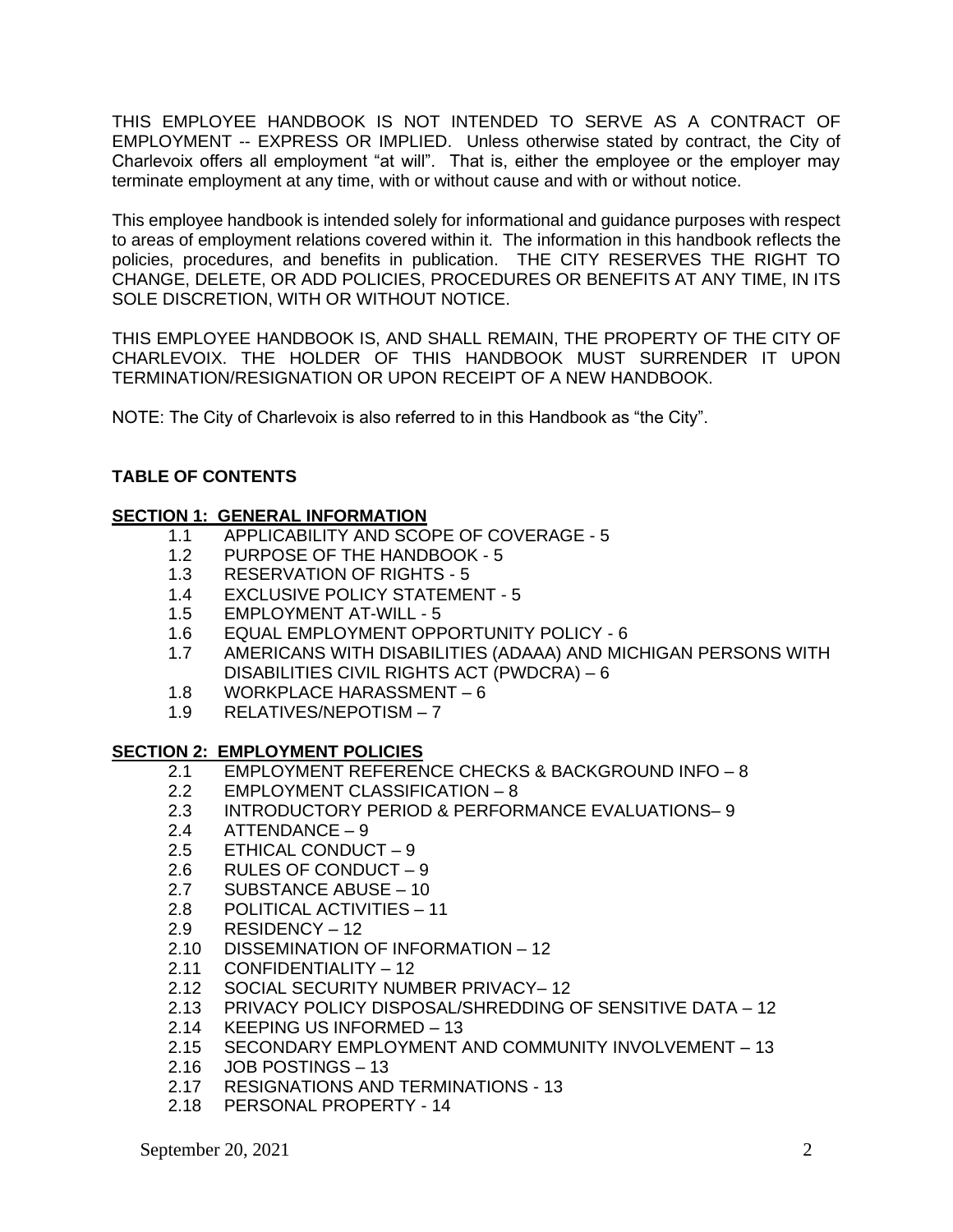- 2.19 RIGHT OF INSPECTION AND SEARCH 14
- 2.20 USE OF CITY VEHICLES 14
- 2.21 VEHICLE SAFETY– 14
	- 2.21 (a) Idling Guidelines for City Vehicles 15
- 2.22 USE OF OTHER CITY PROPERTY 16
- 2.23 PERSONAL TELEPHONE CALLS & TEXTS 16
- 2.24 COMPUTERS, EMAIL, AND VOICEMAIL 16
- 2.25 CELL PHONE AND PAGER USE, LAPTOPS, & GAS CARDS 17
- 2.26 SOCIAL MEDIA/NETWORKING 17
- 2.27 SMOKING POLICY 18
- 2.28 WORKPLACE VIOLENCE 18

#### **SECTION 3: HOURS AND PAY PROCEDURES**

- 3.1 WORK SCHEDULES 19
	- 3.1 (a) City Employees Responding to Emergencies 19
- 3.2 TIME RECORDING 20
- 3.3 COMPENSATION/PAY 20
- 3.4 OVERTIME 20
- 3.5 COMPENSATORY TIME FOR NON-EXEMPT EMPLOYEES 21
- 3.6 COMPENSATORY TIME FOR EXEMPT EMPLOYEES 21

#### **SECTION 4: EMPLOYEE BENEFITS**

- 4.1 PAID TIME OFF
	- 4.1 (a) Holidays 22
	- 4.1 (b) Personal Leave 22
	- 4.1 (c) Vacation Leave 23
	- 4.1 (d) Sick Leave 24
	- 4.1 (e) Short Term and Long Term Disability 27
	- 4.1 (f) Conferences and Training 28
	- 4.1 (g) Leaves of Absence 28
		- Funeral Leave 28
			- Jury Duty 28
			- Military Leave 28
		- Parental Leave 29
	- 4.1 (h) Requests for Time Off 29
	- 4.1 (i) Leave of Absences Without Pay 29
	- 4.1 (j) Medical Coverage during Leaves of Absence 29
- 4.2 BENEFIT PLANS
	- 4.2 (a) Retirement 30
	- 4.2 (b) Medical/Dental/Vision Insurance 30
	- 4.2 (c) Section 125 Plan and Flexible Spending Account (FSA) 30
	- 4.2 (d) Medical Opt-Out Reimbursement 31
- 4.3 HEALTH SAVINGS ACCOUNT (HSA) 31
- 4.4 LIFE INSURANCE 31
- 4.5 OTHER INSURANCE 31
- 4.6 MEMBERSHIPS 32
- 4.7 EDUCATION/TUITION ASSISTANCE 32
- 4.8 MISCELLANEOUS EMPLOYEE BENEFITS/DISCOUNTS 33
- 4.9 SOCIAL SECURITY AND MEDICARE 33
- 4.10 UNEMPLOYMENT AND WORKER COMPENSATION 33
- 4.11 FAMILY MEDICAL LEAVE ACT (FMLA) 33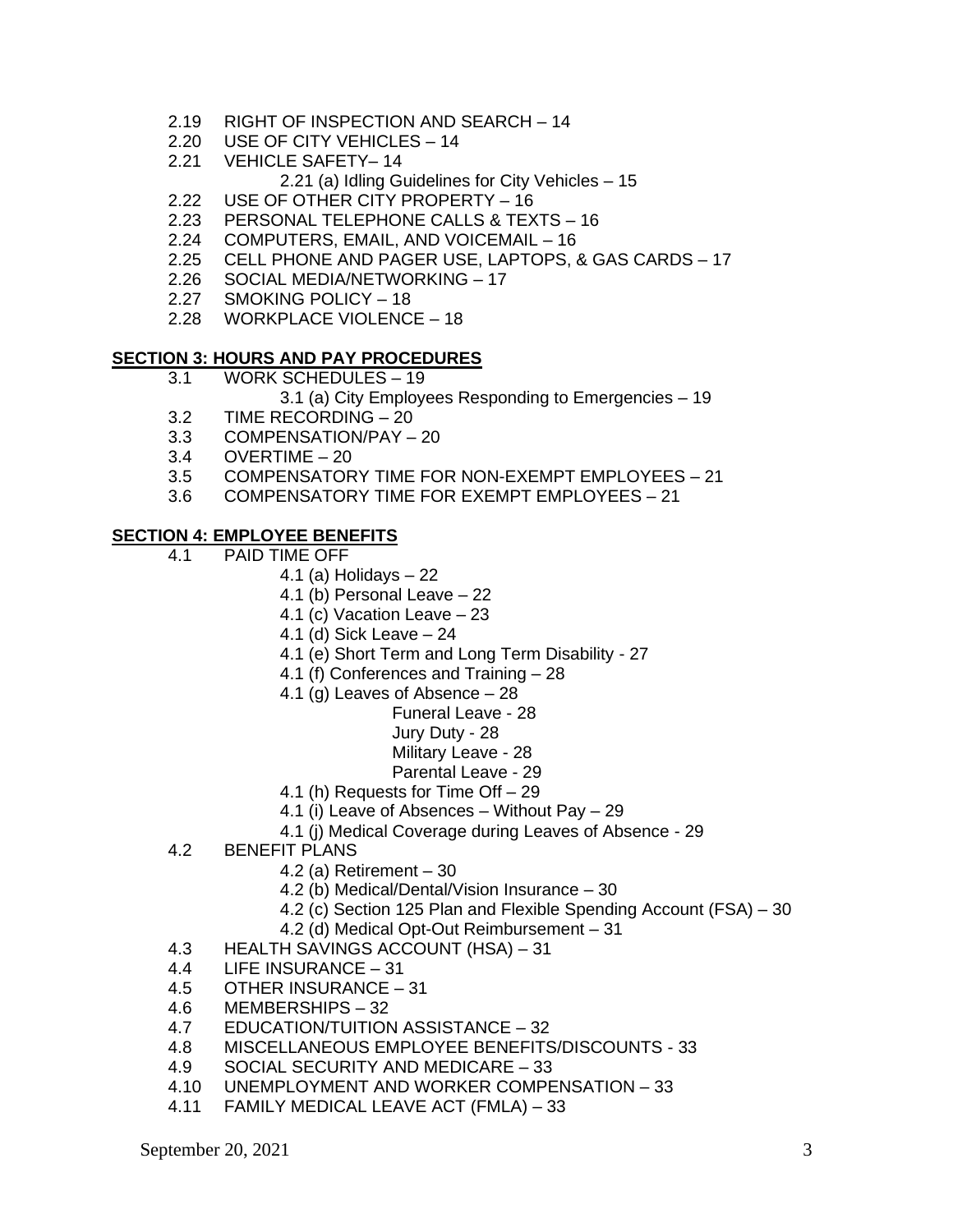- 4.12 COBRA 40
- 4.13 LONGEVITY 43

#### **SECTION 5: SAFETY POLICIES**

- 5.1 EQUIPMENT 43
- 5.2 PROTECTIVE DEVICES 43
	- 5.2 (a) Protective Device Reimbursement 44
- 5.3 REPORTING ACCIDENTS, INJURIES, AND SAFETY VIOLATIONS 44
- 5.4 HAZARDOUS MATERIALS 44
- 5.5 SAFETY RULES 44

**APPENDIX A – ORDINANCE NO. 793 OF 2018, CHAPTER 10, Section 1.801 through 1.806 of the City Code** - ETHICALCONDUCT – 46

**APPENDIX B - RESOLUTION No. 2006-03-01 -** RESOLUTION ESTABLISHING SOCIAL SECURITY NUMBER PRIVACY POLICY – 51

\*\* End Table of Contents \*\*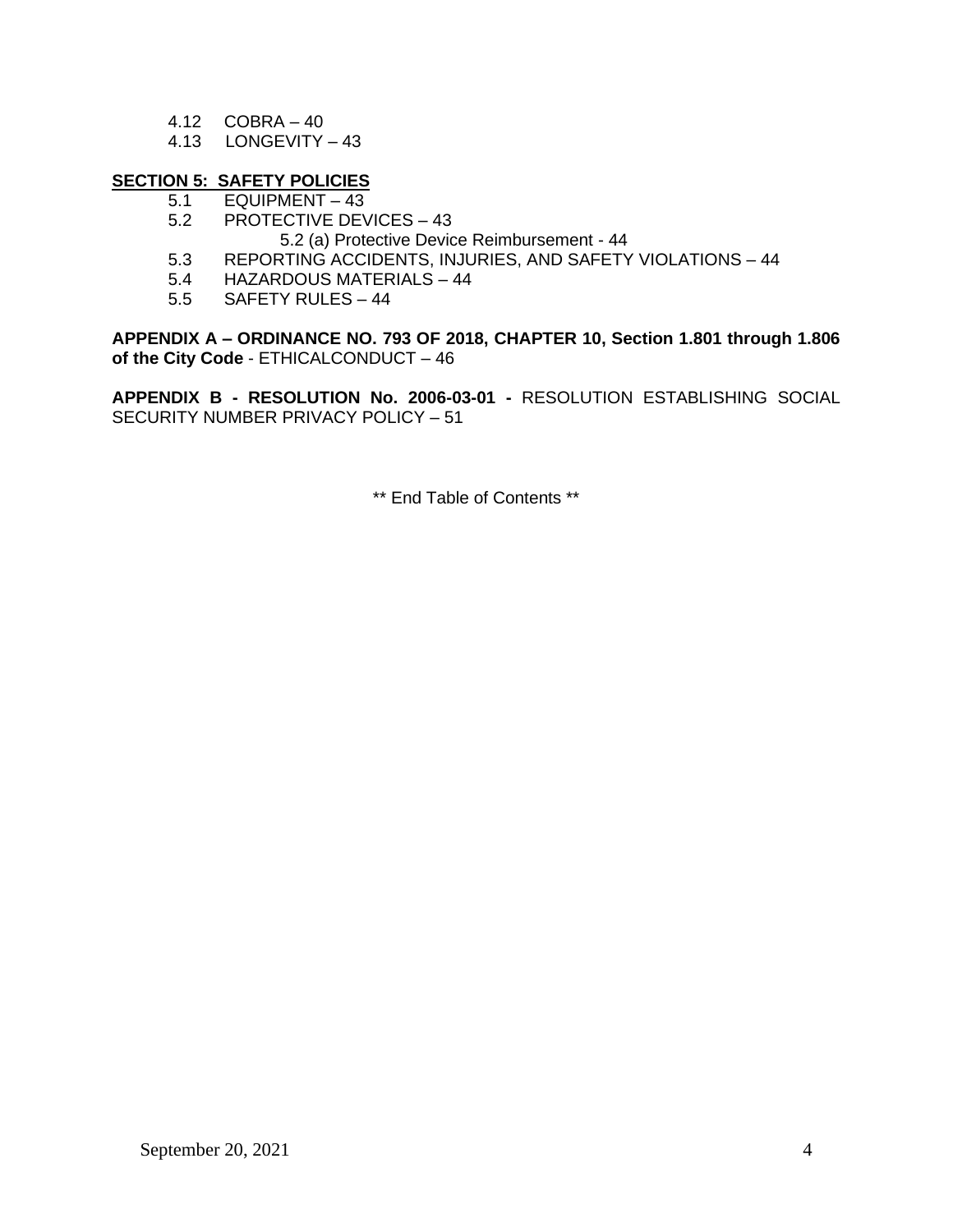# **SECTION 1: GENERAL INFORMATION**

# **1.1 APPLICABILITY AND SCOPE OF COVERAGE**

This Handbook summarizes personnel policies and benefits that are applicable to all City employees (unless otherwise noted). For example, employees who are members of a union that have a signed current/valid Collective Bargaining Agreement with the City will be entitled only to those benefits specified in the union contract. All other aspects of this Handbook will apply to union employees unless abridged or modified by the Contract: the union contract shall be the governing document for such abridgements or modifications.

Similarly, the City may enter into individual employee contracts at certain levels. In such cases, the contract terms will take precedence; the Handbook will apply only when the contract is silent.

# **1.2 PURPOSE OF THE HANDBOOK**

The Handbook is designed to acquaint the employee with the City, to provide a ready reference for most employment questions, and promote uniform understanding and application of the City's policies, procedures, practices, and benefits. Moreover, the Handbook identifies individual authority for policies, procedures, practices, and benefits.

The contents of this Handbook constitute only a summary of the employee benefits, personnel policies, and employment regulations in effect at the time of publication. In the insurance and benefit plans, the current insurance or benefit plan documents will provide further details.

## **1.3 RESERVATION OF RIGHTS**

The City reserves the right to make changes in policies, procedures, or benefits at any time, with or without notice; however, changes will apply prospectively only. Changes in policies, procedures, or benefits described in this Handbook may be made only by the City Manager with appropriate City Council approval. No one is authorized to add, delete, or otherwise alter the policies stated in the Handbook through oral or written statements except as stated above. This Handbook should not be viewed as creating any kind of employment contract. The employee has the right to terminate his/her employment at any time and the City has the same right.

#### **1.4 EXCLUSIVE POLICY STATEMENT**

The policies stated in this employee handbook are the property of the City and supersede all previous policies, practices, and/or verbal statements of anyone associated with the City, its predecessors and/or its authorized agents.

#### **1.5 EMPLOYMENT AT-WILL**

This Handbook is not intended nor does it create or imply the existence of a contract of employment. Employment with the City is "at-will" unless covered under a contract. This means that an individual employee or the City may terminate the employment relationship at any time, with or without cause, with or without notice. This standard of employment is applicable to all employees, regardless of status, unless an employee has a written employment contract with the City. No representative of the City has the authority to enter into any agreement for employment for any specified period of time or to make any agreement contrary to the foregoing with the exception of an agreement in writing, signed by the City Manager. The City Charter, however, provides that the City Council may enter into employment contracts with individuals for certain enumerated positions, such as the City Manager position.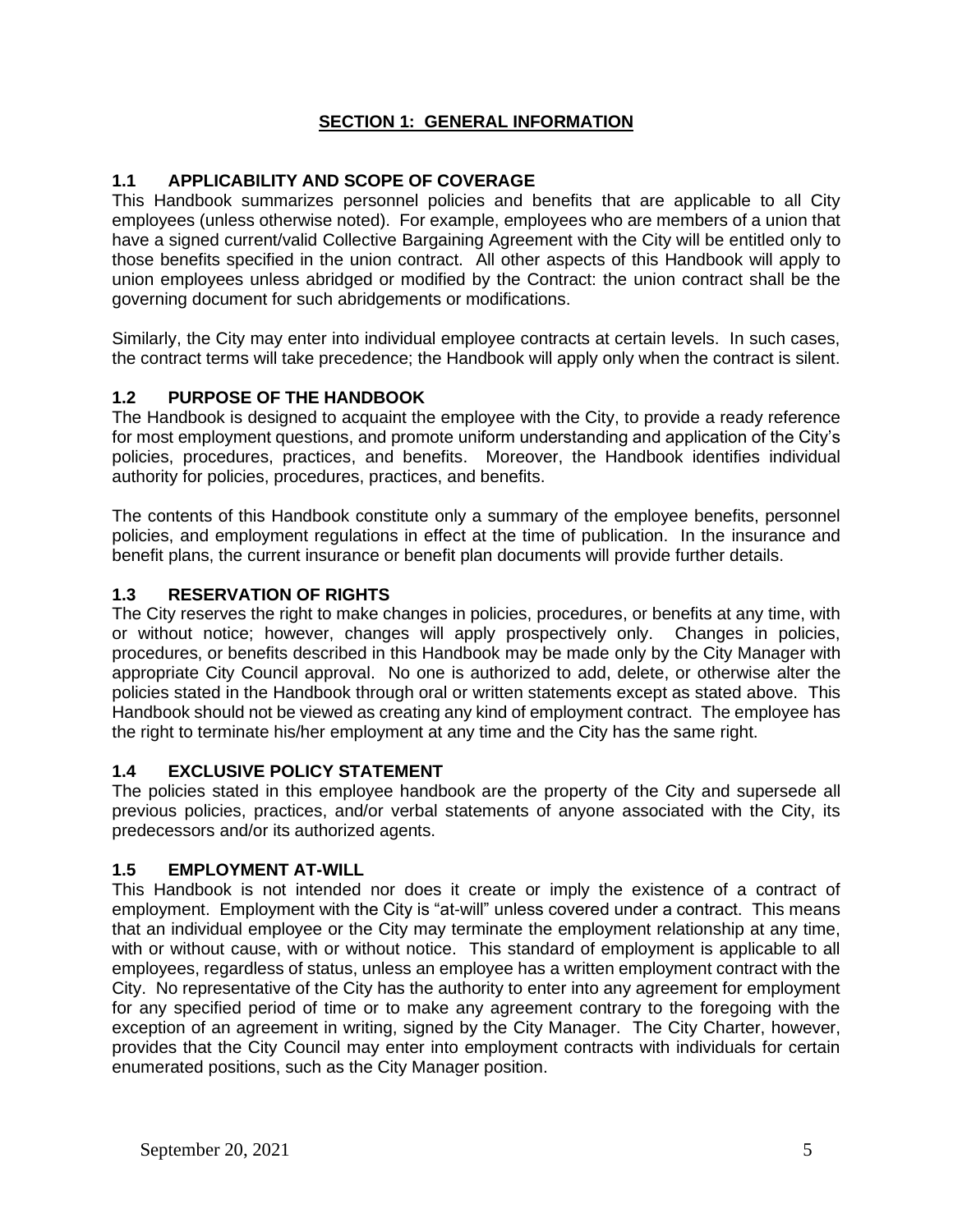## **1.6 EQUAL EMPLOYMENT OPPORTUNITY**

The City is an equal employment opportunity employer and provides employment and advancement opportunities to its employees without discrimination because of race, color, religion, sex, age, national origin, disability, military status, genetic information, or any other protected characteristic established by law. This policy of equal employment opportunity applies to all policies and procedures relating to recruitment and hiring, compensation, promotion, training, benefits, termination, or other terms and conditions of employment. All positions are filled on the basis of the applicant's qualifications for the job: ability, experience, and education required to perform the position.

If an employee believes that he or she has been the victim of discrimination, he/she should bring the matter immediately to the attention of the department head, Human Resources, or the City Manager. After receiving such a complaint, the City will undertake a full and complete investigation of the charges. If it is determined that discrimination has occurred, the City will take steps to eliminate that discrimination and will take disciplinary action against any employee whom it determines engaged in discriminatory behavior. The City prohibits retaliation against any employee who reports discrimination or harassment or who participates in an investigation of such reports.

#### **1.7 AMERICANS WITH DISABILITIES (ADAAA) AND MICHIGAN PERSONS WITH DISABILITIES CIVIL RIGHTS ACT (PWDCRA)**

Consistent with the Americans with Disabilities Act and Amendment Act (ADAAA) and the Michigan Persons with Disabilities Civil Rights Act (PWDCRA), the City does not discriminate against qualified individuals with regard to job application procedures, hiring, termination, employee compensation, advancement, job training, or other terms, conditions, and privileges of employment. Moreover, the City will make every effort to make reasonable accommodations for individuals with disabilities.

Pursuant to MCLA 37.1210(18), the PWDCRA, a person with a disability or handicap who requires reasonable accommodation to perform the essential functions of his/her job, must notify the City Manager of that need, in writing, within 182 days after the need is known.

#### **1.8 WORKPLACE HARASSMENT**

It is the position of the City that harassment of applicants, employees, and others on the basis of race, religion, color, national origin, ancestry, handicap, medical condition, disability, marital status, age, gender, and genetic information is unacceptable and will not be tolerated. It is also the position of the City that no one will be retaliated against for making a complaint of harassment. This policy applies to all employees, contractors, vendors, and others who represent the City.

Sexual harassment has been defined generally as including "unwelcome sexual advances, requests for sexual favors, and other verbal or physical conduct of a sexual nature, whenever (1) submission to the conduct is either an explicit or implicit term or condition of employment; (2) an employee's reaction to the conduct is used as a basis for employment decisions affecting that employee; or (3) the conduct has the purpose or effect of interfering with the employee's work performance or creating an intimidating, hostile, or offensive working environment."

- No employee or applicant should be subjected to unsolicited or unwelcome sexual overtures, nor should any employee or applicant be led to believe that an employment opportunity or benefit will in any way depend upon "cooperation" of a sexual nature.
- Sexual harassment is not limited to demands for sexual favors. It also may include such actions as (1) sexually-oriented verbal "kidding," "teasing," or jokes; (2) repeated offensive sexual flirtations, advances, or propositions; (3) continued or repeated verbal abuse of a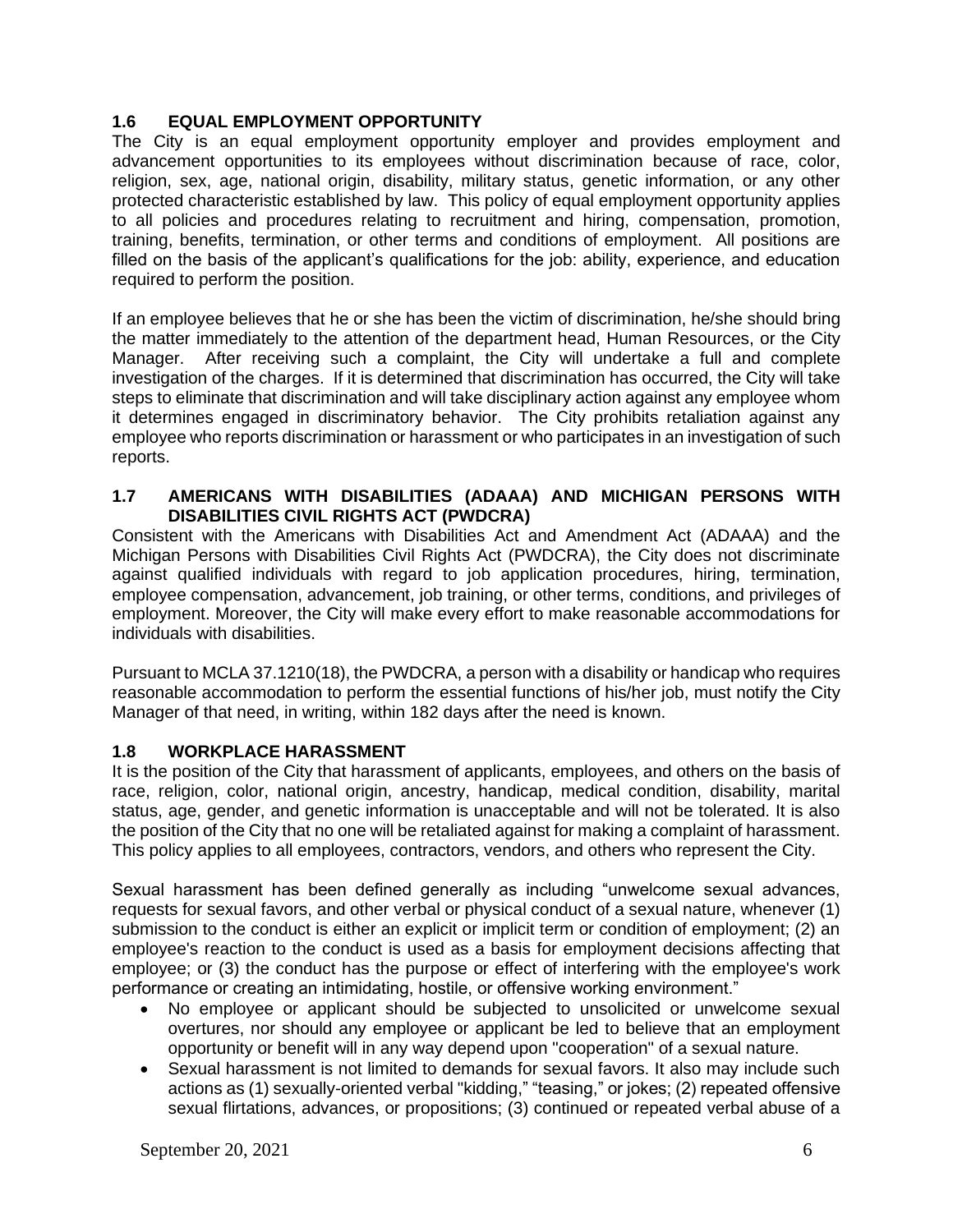sexual nature; (4) graphic or degrading comments about an individual or his or her appearance; (5) the display of sexually suggestive objects or pictures; (6) subtle pressure for sexual activity; and (7) physical contact or blocking movement.

• Sexual harassment does not refer to occasional compliments of a socially acceptable nature or consensual personal and social relationships (without a discriminatory employment effect). It refers to behavior which is not welcome and which is personally intimidating, hostile, or offensive.

Other prohibited forms of harassment include jokes, verbal abuse and epithets, degrading comments, the display of objects and pictures and other offensive conduct relating to an individual's race, religion, color, national origin, ancestry, handicap, medical condition, disability, marital status, or age as defined and protected by applicable law.

Any employee who feels that he or she has been the subject of harassment (or who has reason to believe that someone else has been the subject of harassment) has the obligation to notify the City Manager or any other department head immediately. The complainant is expected to provide information that the City requests, including a detailed account of the incident(s) complained of, witnesses (if any), dates, and other information considered relevant by the City. A prompt investigation of the matter will be made. All employees - whether complainant, witness or accused - are required to be truthful, accurate, and cooperative during the City investigation(s).

Anyone who is found to have engaged in workplace harassment will be subject to appropriate discipline, which may include termination of employment. Nevertheless, no one should be presumed to be in violation because an investigation is being conducted.

#### **1.9 RELATIVES/NEPOTISM**

The City of Charlevoix is committed to a policy of employment and advancement based on qualification and merit and does not discriminate in favor of or in opposition to the employment of relatives.

Definitions:

Relative/Family Member. Family member is defined as one of the following: relationships by blood or adoption – parent, child, grandparent, grandchild, brother, sister, uncle, aunt, nephew, niece, first cousin; and relationships by marriage (as defined by state law) – husband, wife, step-parent, step-child, brother-in-law, sister-in-law, father-in-law, motherin-law, son-in-law, daughter-in-law, half-brother, half-sister, uncle, aunt, nephew, niece, spouse/partner of any of the above, and cohabitating couples/significant others.

Direct Supervisory Position. Direct line of authority through which employees can initiate or participate in decisions directly benefiting the relative. Such decisions include (but are not limited to) hiring, retention, transfer, promotion, wages, training, and leave requests.

Relatives of persons currently employed may be hired only if they will not be working directly for or directly above a relative, or if they will not occupy a position in the same line of authority. Due to the potential for perceived or actual conflicts of interest, the following restrictions apply to the hiring of relatives:

• Individuals will not be hired or promoted into a position that would create a conflict.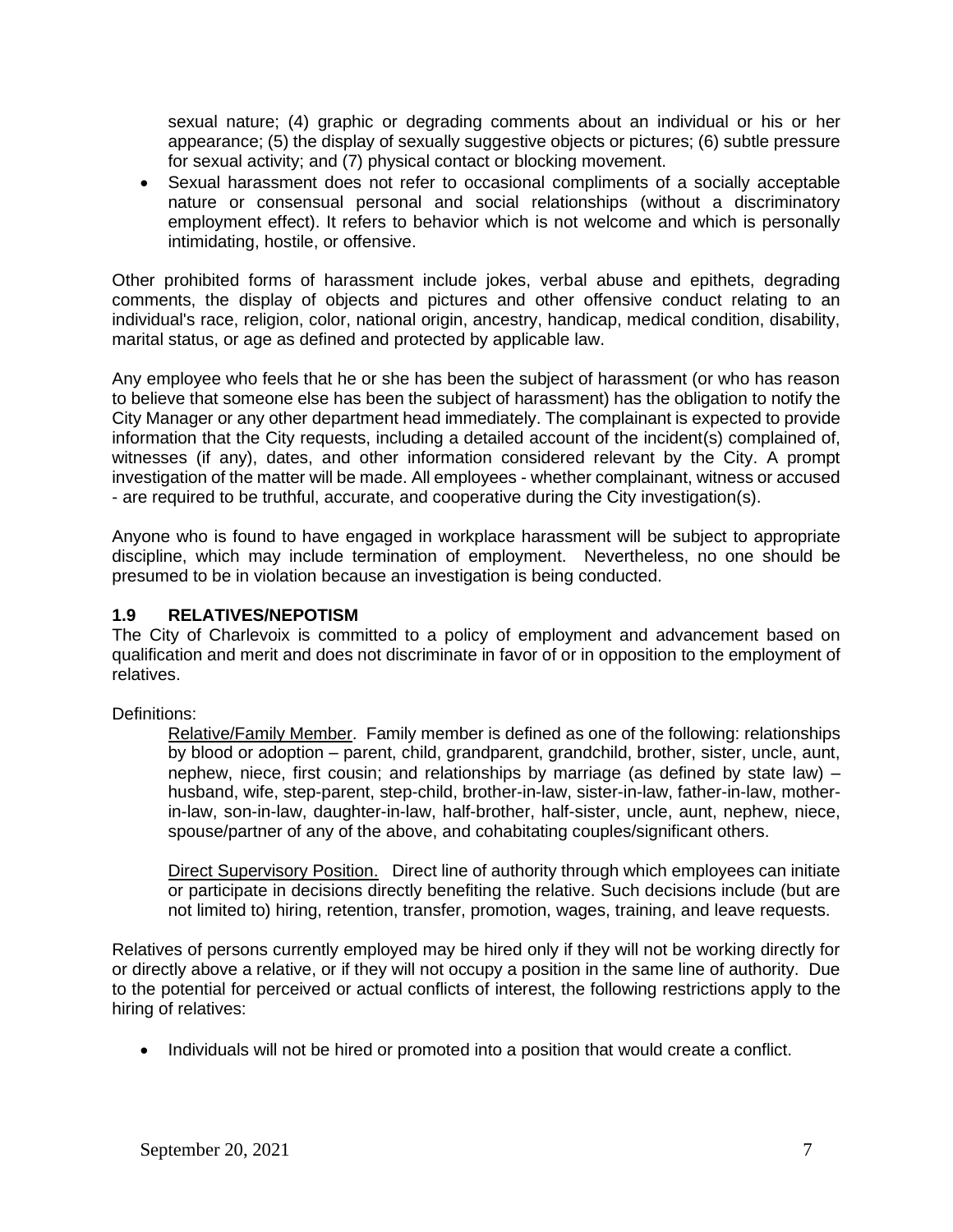- If employees begin a dating relationship or become relatives, partners or members of the same household, and one party is in a supervisory position, the higher ranking person is required to inform the department head and City Manager of the relationship.
- Employees who find themselves in a position of perceived or actual conflict of interest will have 60 days to resolve the situation on their own, for example, by means of a transfer within or employment outside the City. Thereafter, the employees' supervisors will work with the City Manager to determine the most appropriate action for the specific situation. This may include transfer or, if necessary, termination of one of the employees.

If action is taken by the City, such as a reduction-in-force, which results in an involuntary circumstance in which two relatives, partners, or members of the same household report to each other, one of the employees must be reassigned within 60 days. During those 60 days, the senior ranking employee may not have involvement or direct input in the employment decisions of the other employee and must defer such decisions to the City Manager or his/her designee.

Any exceptions to this policy must be approved by the City Manager and must be accompanied by written justification.

# **SECTION 2: EMPLOYMENT POLICIES**

## **2.1 EMPLOYMENT REFERENCE CHECKS AND BACKGROUND INFORMATION**

The City may conduct background checks (including criminal, credit, references, driving record history, et al) of applicants and employees for/in certain positions. An authorization signed by the applicant is required as a prerequisite for employment with the City. This requirement does not change the at-will nature of employment with the City. Similarly, it should not be interpreted as a job offer.

#### **2.2 EMPLOYMENT CLASSIFICATION**

Employees are classified by two different categories for payroll and benefit purposes (regular or seasonal). These classifications do not guarantee employment for any specific period of time, and therefore the employee is still at-will.

Each City employee will be classified in one of the following categories:

Regular full-time - An individual who has been hired to work at least 30 hours a week, 130 hours per month, or 1560 hours per year in a position/appointment of indefinite duration. These employees are eligible for benefits.

Regular part-time - An individual who has been hired to work less than 1560 hours a year in a position/appointment of indefinite duration. These employees may be eligible for some benefits as set forth elsewhere in the Handbook.

Seasonal or Temporary - Seasonal or temporary employees are hired for a specific season, a specific task or a specific time, usually less than six months but not to exceed 12 months. All seasonal employees are non-union, at-will, and are not eligible for benefits.

In addition to the above categories, each employee is designated as either EXEMPT or NON-EXEMPT as required by Federal Law. Non-exempt employees are entitled to compensation at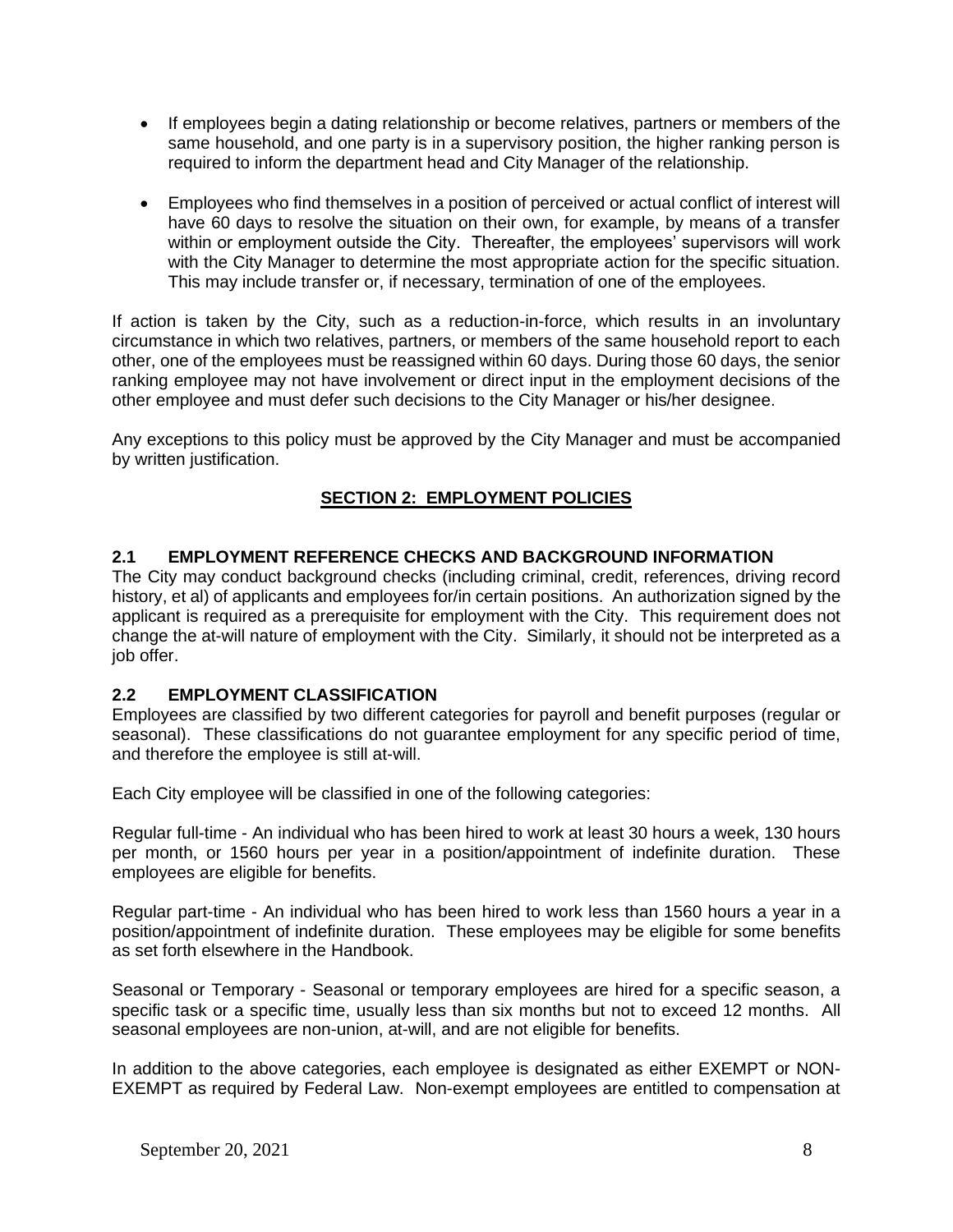time and a half for each hour worked over 40 in a work week. Exempt employees are paid on a salary basis and are not entitled to overtime.

An employees' EXEMPT/NON-EXEMPT status is determined by the employee's job duties meeting certain tests set forth in the Fair Labor Standards Act and such classification may only be changed by management with written notification.

## **2.3 INTRODUCTORY PERIOD & PERFORMANCE EVALUATIONS**

A specified period of time (normally three months), is set aside during which a newly hired, promoted, or transferred employee's performance is evaluated. However, this period does not alter the at-will nature of employment. One's employment may be terminated by the City or the employee at any time for any reason or no reason, with or without notice.

All employees receive regular performance evaluations.

#### **2.4 ATTENDANCE**

The regular, daily attendance of each employee is essential to the successful operation of the City. Regular and prompt attendance at work is required of all employees. However, it is understood that unavoidable circumstances may require an employee to be absent or tardy on occasion. If any employee will be absent/tardy, he/she must notify his/her supervisor within a half hour of his/her scheduled starting time.

An absence may be excused for personal or family illness, jury duty, a death in the immediate family, or several other reasons that require an employee to miss a part of or all of a scheduled workday. An employee must be able to substantiate the reasons for an absence should the City ask him/her to do so. Such absences will be recorded as excused if the employee asks his/her supervisor for the necessary time off in advance and obtains prior approval.

An employee's failure to request advance approval, or to report his/her absence in the manner described above, will result in the absence being recorded as unexcused. All instances of absence/tardiness will be noted in employees' attendance records and may heavily affect his/her evaluation. If an employee's attendance record indicates frequent absences, he/she will be required to document reasons for subsequent absences at the request of management, so the absence can be excused. Unexcused or excessive tardiness or absenteeism could result in disciplinary action up to and including termination.

Unreported absences (no call, no show) for three (3) consecutive days will be deemed an immediate, voluntary resignation.

#### **2.5 ETHICAL CONDUCT**

The City Council passed an Ethical Conduct Ordinance (No. 793 of 2018). This ordinance applies to all employees. See Appendix A to view this ordinance.

#### **2.6 RULES OF CONDUCT**

As representatives of the City, employees should strive at all times to ensure that their clothing, appearance, and hygiene are appropriate and contribute to a pleasant office atmosphere for both co-workers and customers. Employees are encouraged to consult with their supervisor whenever necessary regarding what is acceptable for their work area.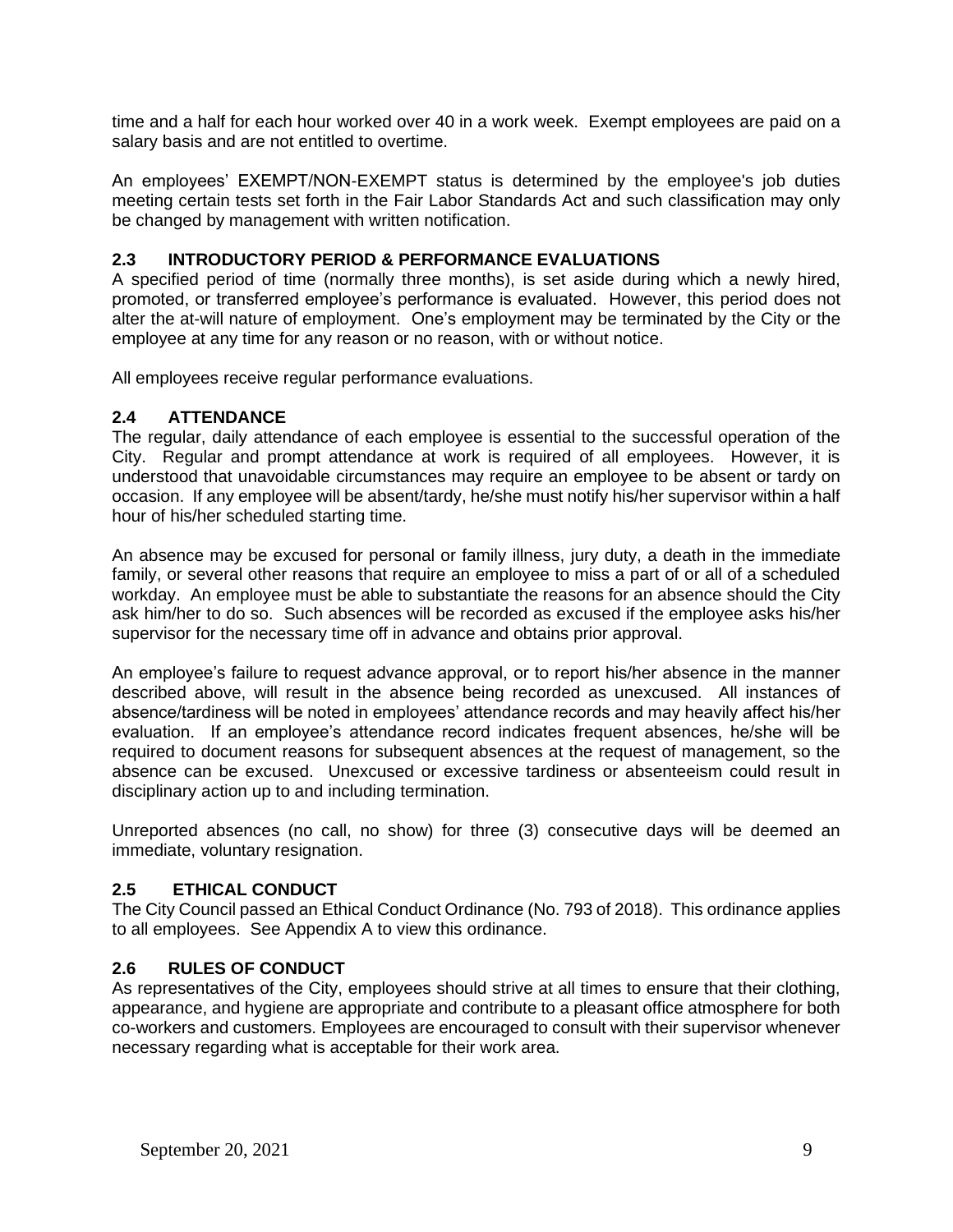Employees are required to report to work on time, ready to work in a safe and efficient manner and to follow the rules required of the assigned department, written or implied. Employees will immediately report any safety violation to his/her supervisor. (See Section 5 – Safety Policies.)

Honesty and integrity are important personal qualities. Dishonesty in any form, including but not limited to falsifying one's employment application or any other records connected with one's employment, will not be tolerated, and will be grounds for discipline up to and including immediate termination. The City expects strict adherence to all Federal, State, and Local laws.

Following is a list of unacceptable behaviors which may result in disciplinary action up to and including termination. Other inappropriate behaviors or actions may be subject to disciplinary action up to and including termination as well.

- 1. Making false statements as to the reasons for being absent or reasons for not properly reporting an absence.
- 2. Failure to call-in an absence in a timely manner.
- 3. Leaving work without the supervisor's permission.
- 4. Abuse of sick/time off policies.
- 5. Failure to start work promptly after breaks and meal periods.
- 6. Unauthorized possession of City property or another employee's property.
- 7. The making or publishing of any vicious, defamatory, malicious, or deliberately false statements concerning any employee, supervisor, the City or its work or services.
- 8. Theft or misappropriation of City property or another employee's property.
- 9. Deliberately damaging, misusing, destroying, abusing, or misplacing property/records belonging to the City or another employee.
- 10. Disorderly conduct, horseplay, threatening, or abusive behavior or interfering with another employee or supervisor.
- 11. Discourteous conduct toward citizens or other employees.
- 12. Use of offensive or abusive language.
- 13. Instigating a fight or fighting on City premises at any time.
- 14. Sabotage.
- 15. Refusal to perform a job assignment or insubordination.
- 16. Carelessness, failure to meet work standards, or failure to follow instructions.
- 17. Sleeping on City time.
- 18. Conviction of a felony while a City employee.
- 19. Violation of the City's Substance Abuse Policy.
- 20. Smoking in unauthorized places.
- 21. Causing hazardous or unsafe working conditions.
- 22. Violation of a safety rule.
- 23. Violation of the City policy governing telephone, computer, and voicemail usage.
- 24. Failure to immediately report any work-related injury or illness.
- 25. Falsification of time card/sheet.

# **2.7 SUBSTANCE ABUSE**

Employees are the City's most valuable resource and employee health and safety are paramount. Hence, the City of Charlevoix is committed to maintaining a workplace free from drugs and alcohol. Moreover, the public has a right to expect that City personnel are physically and mentally prepared to perform their duties at all times. All employees must understand their responsibility to preserve the public's trust and confidence. Therefore, consent to and compliance with this policy is a condition of employment.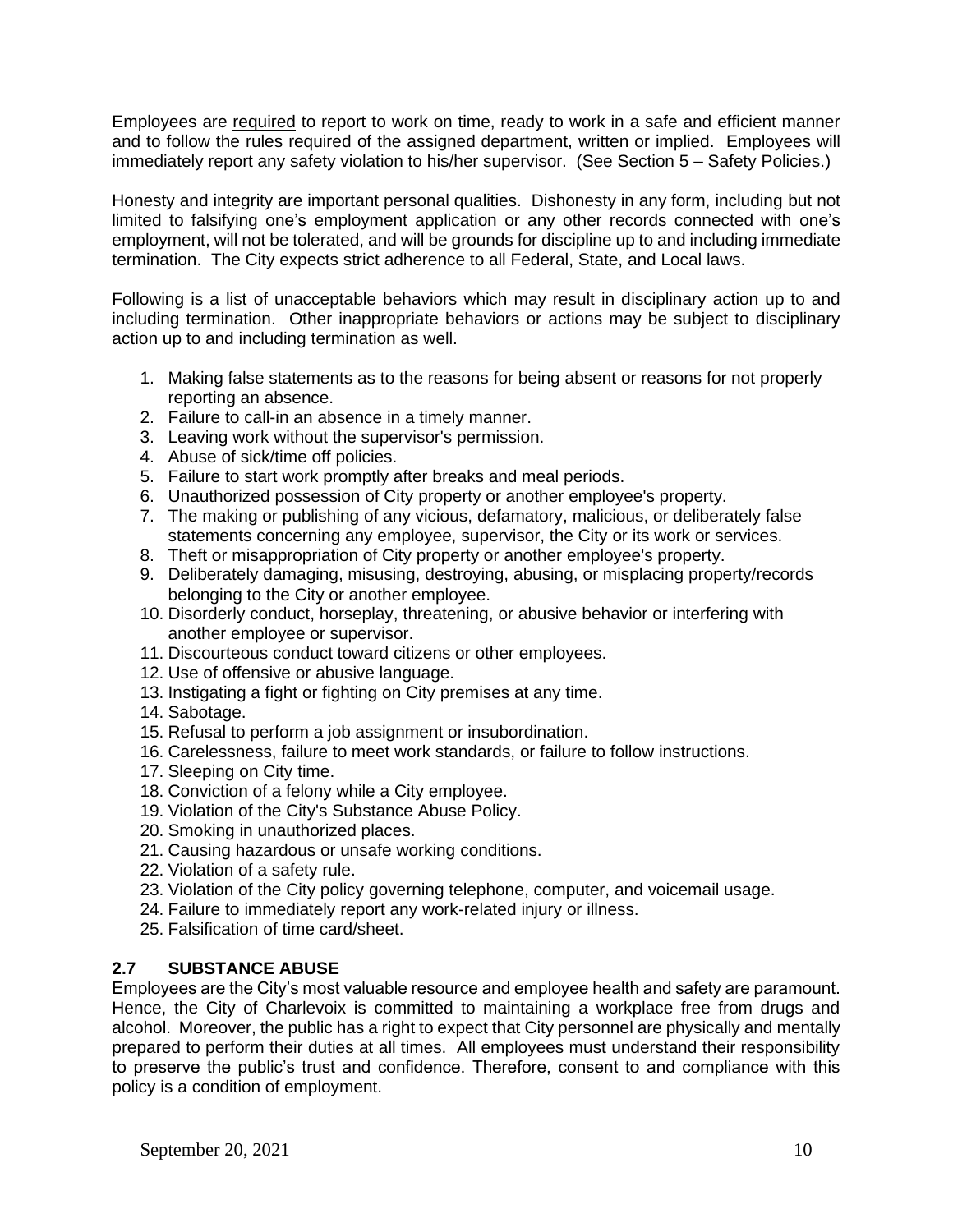Employees are prohibited from the use, possession, storage, manufacture, distribution, or sale of illegal drugs (including marijuana and inhalants), illegal drug paraphernalia and/or alcohol while on duty or when performing or in a state of readiness, such as lunch or rest breaks, and whether on or off City premises. Employees shall not report to or be at work after consuming alcohol and/or after taking illegal drugs. In addition, employees shall not intentionally misuse any prescription or over-the-counter medication. Misuse includes using another individual's prescription medication or providing a prescription medication to an individual other than the one for whom the prescription was written. Employees must notify their department heads of the anticipated use of any medication that can affect the employee's physical or mental ability to perform required work.

Employees shall be subjected to drug and alcohol testing if a reasonable suspicion is presented, if they are involved in a work-related accident, and/or if they are charged with a drug-related criminal offense. Employees normally shall be sent for testing only while reporting to, at work, or on the employer's premises. Reasons for testing shall be documented in writing and provided to the employee.

Employees must notify their department head within five (5) days of any criminal drug statute convictions. Future conviction, guilty plea, or plea of *nolo contendre* (no contest) for a drugrelated criminal offense; a refusal by the employee to consent and to cooperate regarding drug and alcohol testing, including without limitation, tampering or substitution of a specimen; testing positive for an illegal drug or alcohol; and any other violation of this policy will result in disciplinary action up to and including immediate termination from employment.

Consistent with the Drug Free Workplace Act, the City of Charlevoix requires all employees to abide by the conditions set forth here.

# **2.8 POLITICAL ACTIVITIES**

All City employees shall be entitled to exercise their rights as citizens subject to applicable State and Federal laws. To the extent political activity of certain kinds and types may interfere with the performance of their duties, employees shall be expected to follow the guidelines below:

- While on City time or in the course of performing their job duties, employees will refrain from all election-related activity, electioneering, and/or campaigning.
- Employees will not work as partisan poll workers or challengers in local City elections.
- No City employee will be required or expected to contribute funds, time, services, or assistance to any election campaign or issue or to support any candidate or issue in any election.
- No employee will serve as an elected official of the City, nor shall he/she serve in any elected position that may produce a conflict of interest with the City.
- Employees are prohibited from using their official capacity as an employee with the City to influence, interfere with or affect the results of an election.

In addition, a City employee is not eligible to be a member of the City Planning Commission [Section 15(5) of the planning enabling act, MCL 125.3815(5)].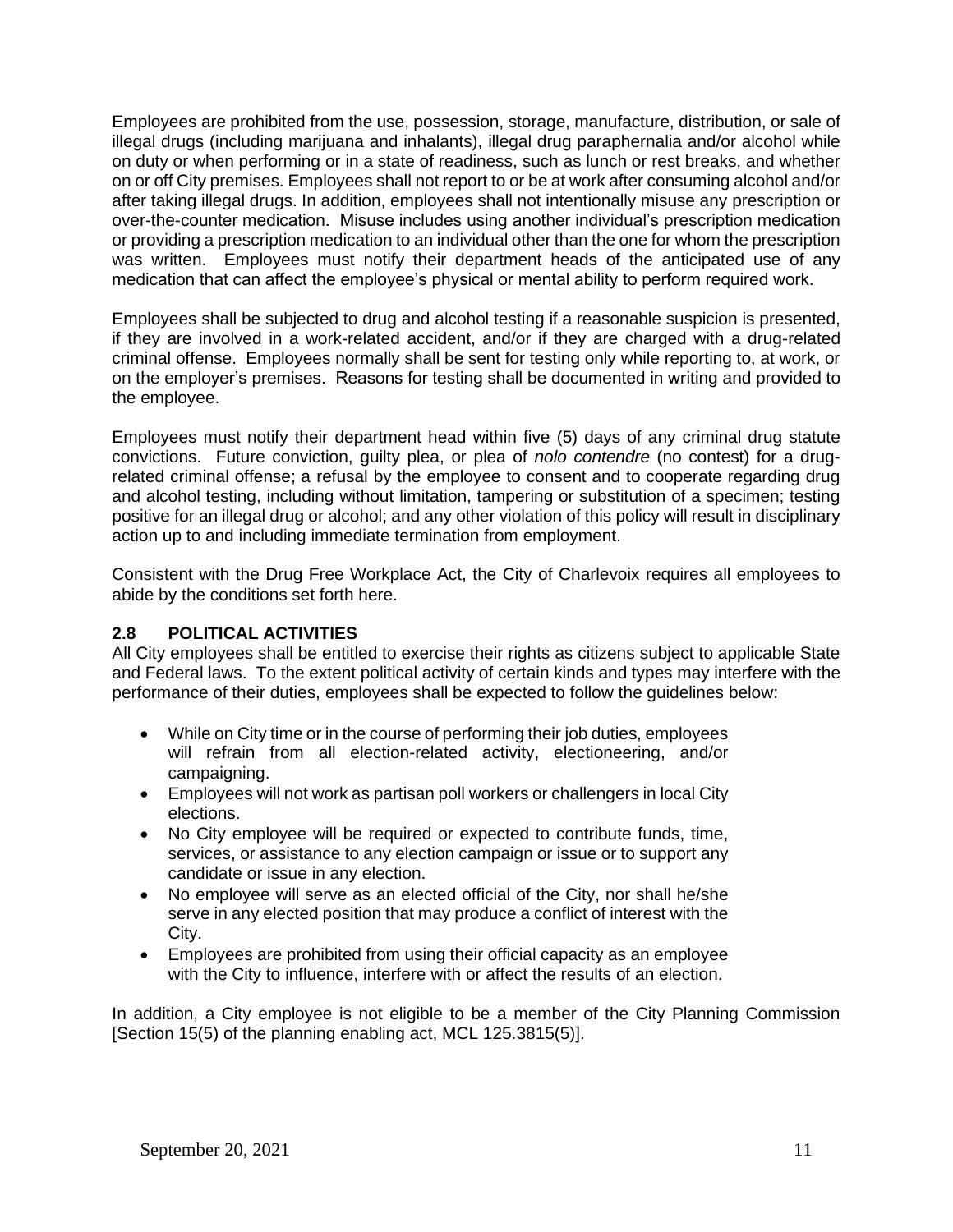# **2.9 RESIDENCY**

Within 90 days of their date of employment, all regular full-time employees are required to reside within twenty (20) miles of the nearest boundary of the City of Charlevoix. The City Manager may allow an additional 90 days for a new employee to comply with residency requirements. If the employee's spouse is employed by a public employer and a conflicting/competing residency requirement results, this section shall not apply to the City of Charlevoix employee (prohibited by MCL 15.602).

## **2.10 DISSEMINATION OF INFORMATION**

When dealing with the public, employees must keep in mind that they should be courteous and provide factual answers to questions. Questions pertaining to areas outside the employee's level of responsibility or expertise are to be referred to the proper department or department head.

All news relating to policy will be released via the City Manager's office. Hence, dissemination of information to the public shall be approved by the City Manager and handled only by those employees with direct knowledge of and responsibility for the subject.

# **2.11 CONFIDENTIALITY**

Employees of the City may, from time to time, come in contact with information that is confidential. Any and all information gathered or heard by employees during their employment will be construed as the property of the City and must be held confidential. Such information may include, but is not limited to, the identity of customers, business plans, financial information, information concerning other employees, or other business-related information. Requests for information that may be confidential will be directed to the City Manager. Moreover, the information remains the property of the City after termination.

# **2.12 SOCIAL SECURITY NUMBER PRIVACY**

In accordance with the Social Security Number Privacy Act, the City will keep all social security numbers confidential and will not disclose social security numbers unlawfully. Personnel and payroll records are kept in locked file cabinets, accessible only to the City Treasurer/payroll, Human Resources, and the City Manager. The City uses one's social security number only for limited administrative purposes, as allowed by law. Currently, these include: to verify employment, to investigate driving history, and to administer City benefit programs. In accordance with record retention guidelines any documents containing social security numbers will be shredded. Any person who violates this privacy policy is subject to discipline up to and including termination.

Note: See Appendix B for City of Charlevoix Resolution No. 2006-03-01, Resolution Establishing Social Security Number Privacy Policy.

## **2.13 PRIVACY POLICY DISPOSAL/SHREDDING OF SENSITIVE DATA**

The City has procedures in place for the disposal of sensitive data in compliance with the Federal Trade Commission regulation of 2004. This regulation dictates the proper disposal of consumer report information and records under the Fair and Accurate Credit Transaction Act of 2003 (FACTA, Pub. L. 108-159, 111 stat. 1952) and the Fair Credit Reporting Act (FCRA 15 USC 1681 et seq.). Accuracy, privacy, limits on information sharing, and new consumer rights to disclosure are included in the FACTA (Pub. L. 108-159, 111 Stat. 1952). These added sections are intended primarily to help consumers fight the growing crime of identity theft.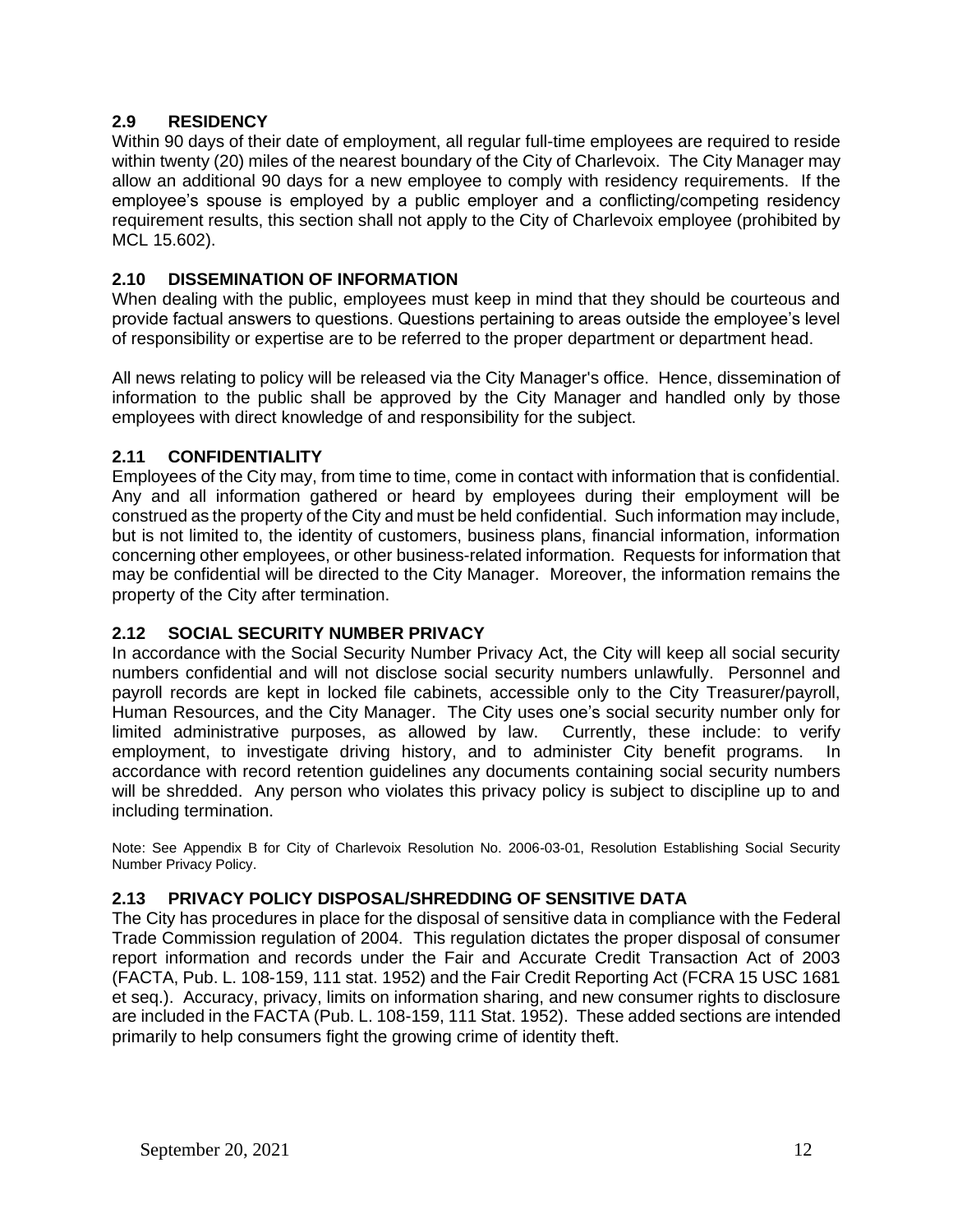Sensitive data includes:

- 1. Personal information including telephone numbers, addresses, and/or social security numbers.
- 2. Credit checks, background checks, or consumer reports.

All employees that have access to or obtain sensitive data must keep the information confidential. Should any document containing sensitive data need to be disposed of, such document will be shredded. Employees in violation of this policy will be subject to discipline up to and including termination of employment.

# **2.14 KEEPING US INFORMED**

The employee's current address, telephone number, emergency contact, and information about family status must be recorded in the office. Any changes in this information must be reported immediately in writing to Human Resources. This is very important to the employee and the City in the event of an emergency and in connection with such things as Social Security, reporting tax withholding, insurance benefits, correspondence, changes in work schedules, etc. Notify the City whenever changes occur in the following areas:

- 1. Change of home address and/or telephone number;
- 2. Marital status (marriage, divorce, or legal separation, etc.)
- 3. Birth or death in the immediate family;
- 4. Legal change of name;
- 5. Changes in citizenship status;
- 6. Changes affecting insurance programs, such as beneficiaries;
- 7. Health issues or disabilities that require a workplace accommodation; or
- 8. Work-related injury or illness.

# **2.15 SECONDARY EMPLOYMENT AND COMMUNITY INVOLVEMENT**

A regular employee may accept secondary employment on his/her own time if it does not interfere or conflict with the employee's performance of his/her primary City job.

This policy also applies to City employees who wish to perform a second City job, such as a seasonal position. The City may also refuse to approve the hiring of a current City employee for a second City position, seasonal or otherwise, for any reason, including but not limited to avoiding overtime liability. Exempt City employees are prohibited from taking a second job with the City.

Similarly, employees are encouraged to engage in community and charitable activities, including directorships in non-profit community organizations, as long as such involvement does not conflict with City interests or create demands that interfere with the employee's primary City job duties.

#### **2.16 JOB POSTINGS**

All open positions will be posted at City Hall and on the City's website. Employees are responsible for monitoring job opening notices and for completing and submitting an application form during the posting period for a particular job. All job postings should contain the job title, department, and a brief description of the hiring specifications and duties.

To be eligible to apply for a posted position, the employee must be capable of performing the essential functions of the job, with or without accommodation.

#### **2.17 RESIGNATIONS AND TERMINATIONS**

Although the employee or the City may terminate the employment relationship at any time, the City requests that the employee provide a minimum of a two week notice of his/her intent to resign.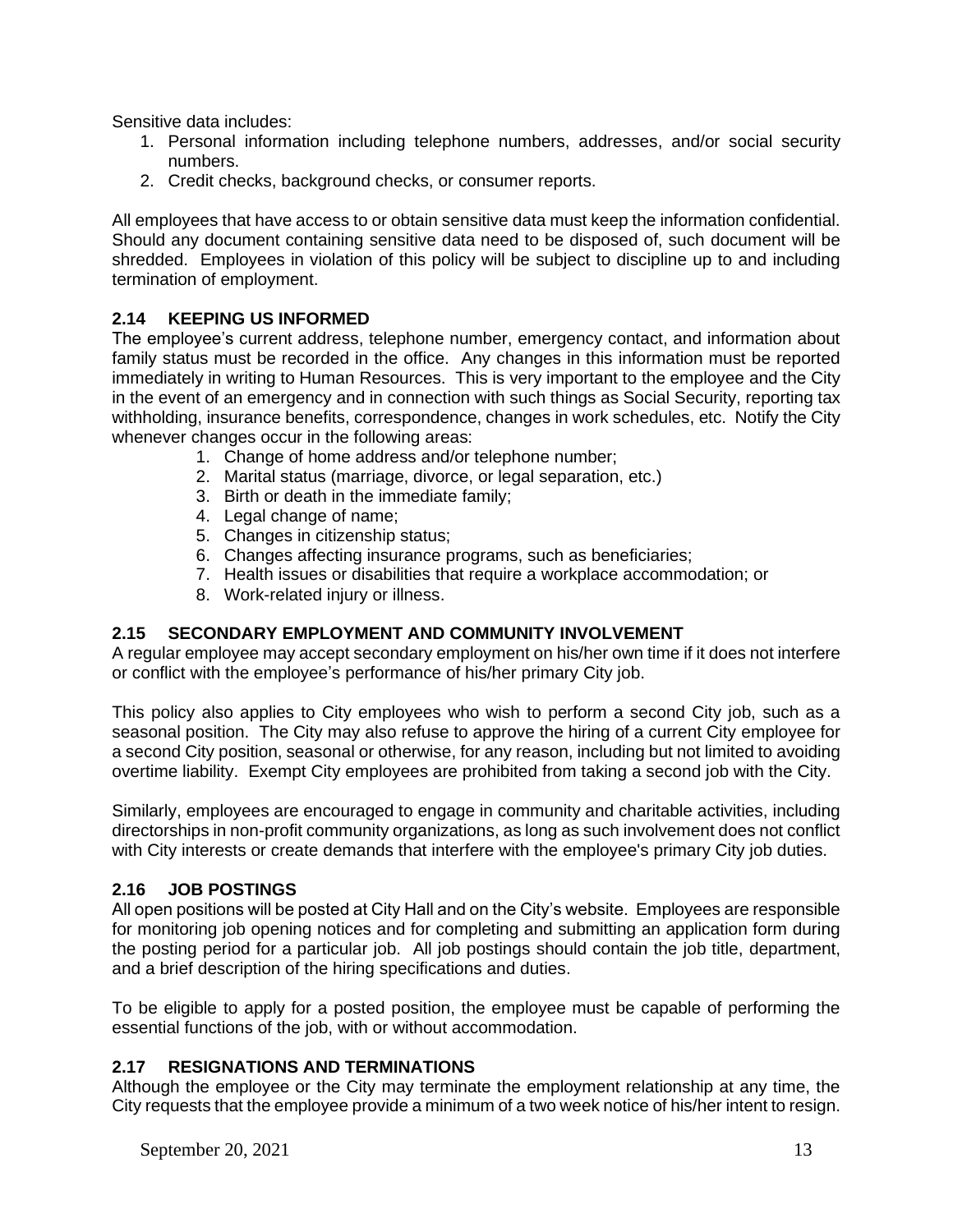Failure to provide this notice will be noted in the personnel file and may affect the employee's eligibility for re-employment with the City.

Upon retirement, resignation, or termination, employees are expected to return the City's equipment (e.g. keys, pagers, files, papers) in good working condition within 24 hours of departure. If equipment is not returned, a payroll deduction may be arranged to recover the replacement cost(s) of said equipment.

If possible, the City Manager or his/her designee will conduct an exit interview with a departing employee.

An employee whose employment ended in good standing may be considered for re-hire.

#### **2.18 PERSONAL PROPERTY**

Employees should exercise care over any personal property or effects (purses, money, etc.) they bring onto the City premises. The City is not responsible if such items become damaged, lost, or stolen.

#### **2.19 RIGHT OF INSPECTION AND SEARCH**

The City reserves the right to search City vehicles and lockers if a reasonable suspicion exists, based on specific objective facts and reasonable inferences drawn from those facts, that stolen property, unauthorized prescription drugs (prescription drugs not prescribed for the person who has them), illegal drugs, controlled substances, or alcohol will be found on the person or in the particular place to be searched.

#### **2.20 USE OF CITY VEHICLES**

City-owned vehicles used by City employees will be available for official use during working hours only. The exceptions to this rule are at the discretion of the City Manager and the department head to determine an employee's access to City vehicles outside working hours. Authorization of extended use will be made in writing. All City employees will pick up and return the City vehicle to the same designated parking area at the beginning and end of each work period (i.e., start of shift to lunch hour; end of lunch hour to end of shift; start to end of any work periods; or in response to emergency service calls).

There will be no smoking or pets allowed in City vehicles. City vehicles interiors will be kept neat and free of garbage. Interiors will be wiped down and exteriors washed as needed.

#### **2.21 VEHICLE SAFETY**

When driving City vehicles or when driving any vehicle for the purpose of conducting City business, traffic laws and safety rules must be complied with, as well as the rules stated in the Substance Abuse policy. Also, all employees driving such vehicles must have a valid driver's license and have the valid driver's license on their person at all times.

Under no condition are employees allowed to give non-employees permission to drive City vehicles. The picking up of hitchhikers or transporting unauthorized persons/packages is strictly prohibited. Seatbelts must be worn at all times.

If an employee is involved in any accident while operating a City vehicle, he/she is to notify his/her supervisor immediately. In addition, it is the employee's responsibility to notify the City Manager or department head of any change of status (restriction, suspension, etc.) on his/her driver's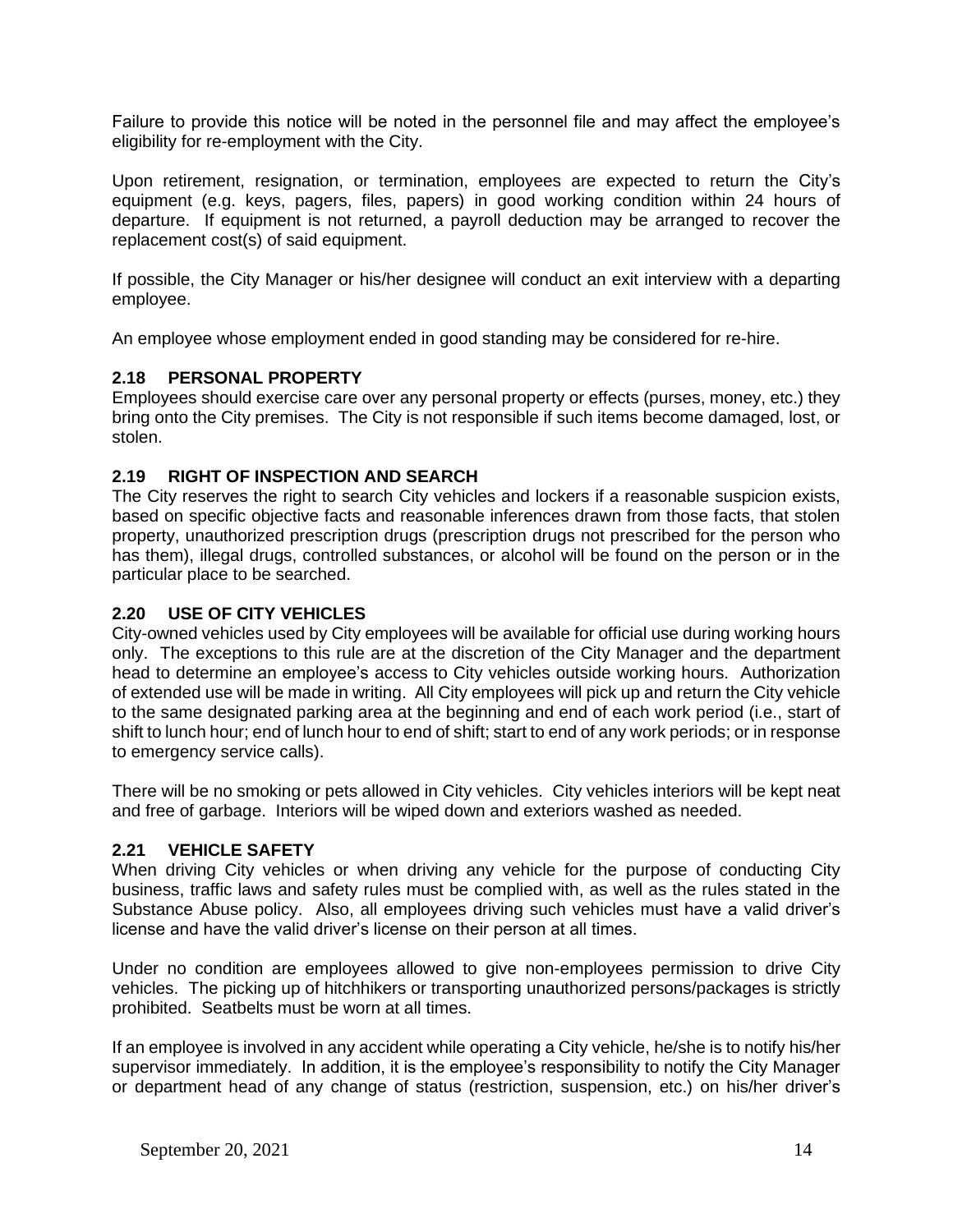license prior to driving any City vehicle or when driving any vehicle for the purpose of conducting City business.

Cell phone usage while driving greatly compromises reaction time and is a dangerous distraction. Talking on a cell phone while driving is legal, however, texting is illegal. The City highly recommends that employees avoid using their cell phone while driving and instead pull over to a safe area or use a hand-free device.

#### **2.21 (a) IDLING GUIDELINES FOR CITY VEHICLES**

On June 20, 2011, City Council passed the following:

#### **I. PURPOSE**

These idling guidelines are intended to reduce City operation expenses, lower emissions produced by City vehicles and improve air quality for residents and visitors. The City of Charlevoix strives to improve the quality of life for its residents by protecting the natural environment.

#### **II. RESEARCH**

Well-documented research has proven that:

- 1. Excessive warm-ups are harmful to the engine and the environment.
- 2. Excessive idling hurts engines and the environment.
- 3. Block-heaters are good for engines and the environment.

#### **III. GUIDELINES**

No City of Charlevoix vehicle or piece of equipment should be left running when the driver is not present after proper start procedures. A City vehicle will not be permitted to idle unnecessarily, unless it is being operated according to the manufacturer's specifications or unless specifically exempted below. Diesel and gas engines are subject to different exemptions. There shall be no idling near air intakes, e.g. ambulance docks, or near groups of people, e.g. parades.

#### **IV. EXEMPTIONS**

#### **A. For Police and Public Works Vehicles**

1. Police and Public Works vehicles may be allowed to idle at the scene of an emergency response where lights and other accessories are needed in order to respond to the situation. This includes vehicles that need to run in order to charge batteries and run lights, etc. for their primary function.

2. Police and Public Works vehicles may be allowed to idle during non-emergency response situations, such as traffic detail, only when idling is necessary to perform the job at hand.

3. Emergency vehicles, such as ambulance and police vehicles, which may have contents sensitive to extreme heat and cold may be allowed to idle as necessary to maintain adequate internal temperatures.

4. Vehicles with passenger compartments that need to be maintained at a reasonable temperature may be permitted to idle during extremely hot or cold weather conditions.

#### **B. For All Vehicles**

1. Any vehicle that needs to be running during service or repair is permitted to idle, but only for as long as absolutely necessary.

2. Any vehicle that needs to defrost its windshield in order to drive safely is permitted to idle, only for as long as it takes to defrost and maintain a clear windshield.

#### **C. Additional Diesel Engine Specific Exemptions**

1. Regardless of weather conditions, a diesel engine may be permitted to warm up for no more than five (5) minutes.

2. It is encouraged that block heaters (with timers) be installed and used in diesel-powered vehicles, in which case the above exemption for diesel engines will not apply, except when the vehicle is away from its garage.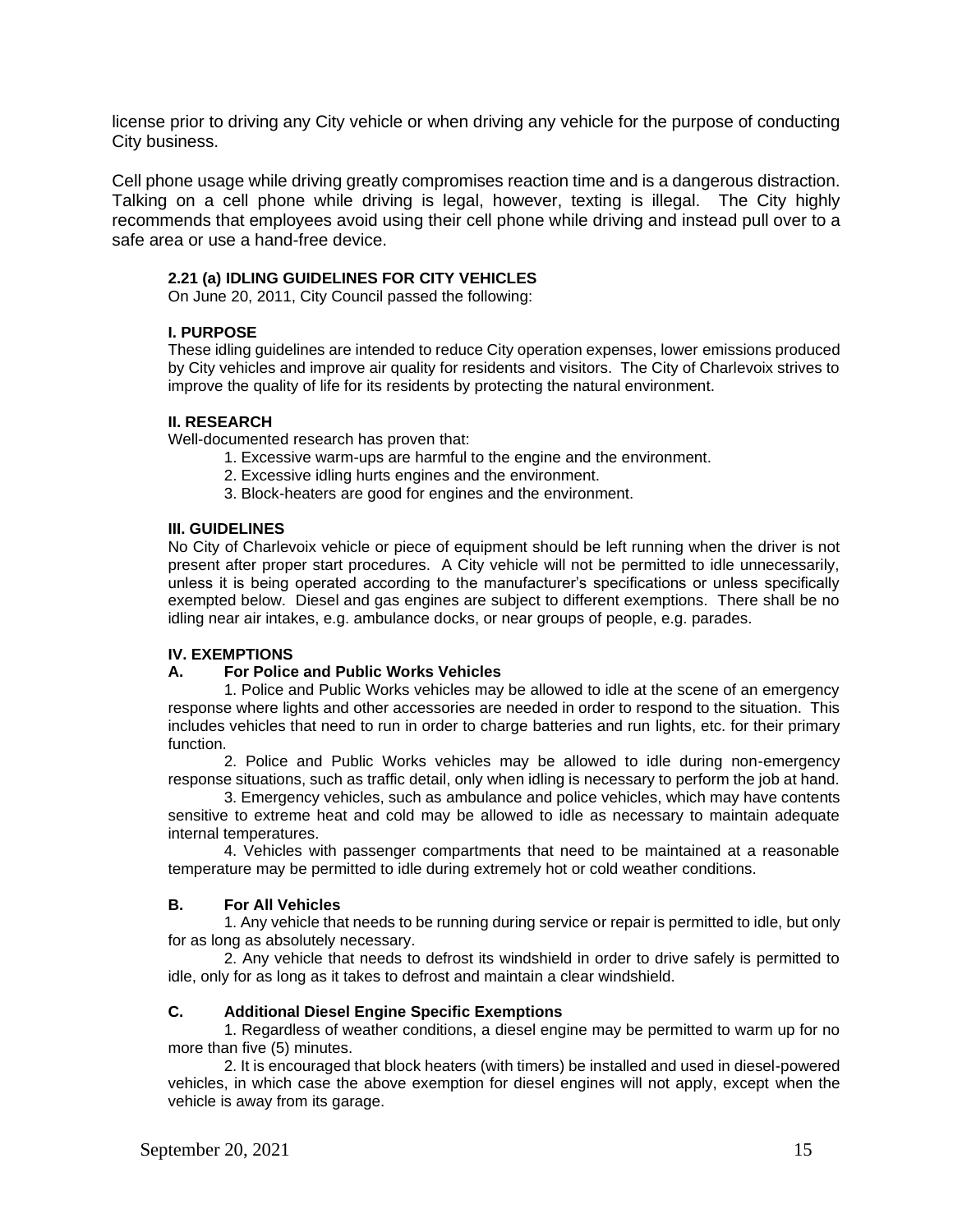3. Exemption C.1, above, does not apply if a vehicle is already warmed up and an operator stops the vehicle for a short time (i.e. quick coffee break) or if the diesel vehicle is stored inside and the inside temperature is substantially higher than outside.

There will be an educational period of fifteen (15) calendar days during which supervisors should educate their employees regarding these guidelines. After this period, it will be the responsibility of supervisors to enforce these guidelines. Department heads will be asked to monitor compliance and report to the City Manager within six (6) months of these guidelines taking effect. Department heads will also be encouraged to make suggestions for improvements or changes, especially in cases where the guidelines cause hardships, and are unworkable or lead to unsafe conditions.

## **2.22 USE OF OTHER CITY PROPERTY**

Personal use of other City property (e.g., copy machine, cell phone) is permitted only with approval by the City Manager or his/her designee. Permission to use the City's property must be approved prior to use. Failure to obtain permission to use City property for personal use while on the job may result in discipline, up to and including immediate termination.

## **2.23 PERSONAL TELEPHONE CALLS & TEXTS**

Employees may make local calls/texts (or receive personal calls/texts) only in case of emergency or on work breaks. Lengthy or frequent calls may result in the loss of this privilege. Violation of this policy will result in discipline up to and including immediate termination.

## **2.24 COMPUTERS, EMAIL, AND INTERNET USAGE**

The City's computers, internet, email system, software, electronic files, and telephone systems are intended for City business only. All information on City computers, network, email and voicemail systems are the sole and exclusive property of the City.

Because of the nature of this data, the City reserves the right to examine, monitor, regulate, and access all information on the City computers, network, files, email and voicemail systems, internet usage, and any information transmitted by or stored in its technology systems, whether onsite or offsite, even if personal passwords have been assigned.

Internal and external e-mail, voice mail, text messages and other electronic communications are considered business records and may be subject to legal discovery so employees must be aware of this possibility when communicating electronically within and outside the company.

Employees do not have a personal privacy right to any matter created, received, or sent from the City's telephone, network, Internet or email systems. Therefore, employees should not put personal data or other information on these computers.

Employees are prohibited from downloading, copying, or acquiring any software without prior written consent from their department head. Copyrighted materials belonging to entities other than the City's may not be transmitted by employees on the company's network without permission of the copyright holder.

Due to the significant risk of harm to the City's electronic resources, employees should not bring personal computers or data storage devices (such as CDs/DVDs, external hard drives, USB / flash drives, "smart" phones, iPods/iPads/iTouch or similar devices, laptops or other mobile computing devices, or other data storage media) to the workplace and connect them to the City's electronic systems unless expressly permitted to do so by their Department Head.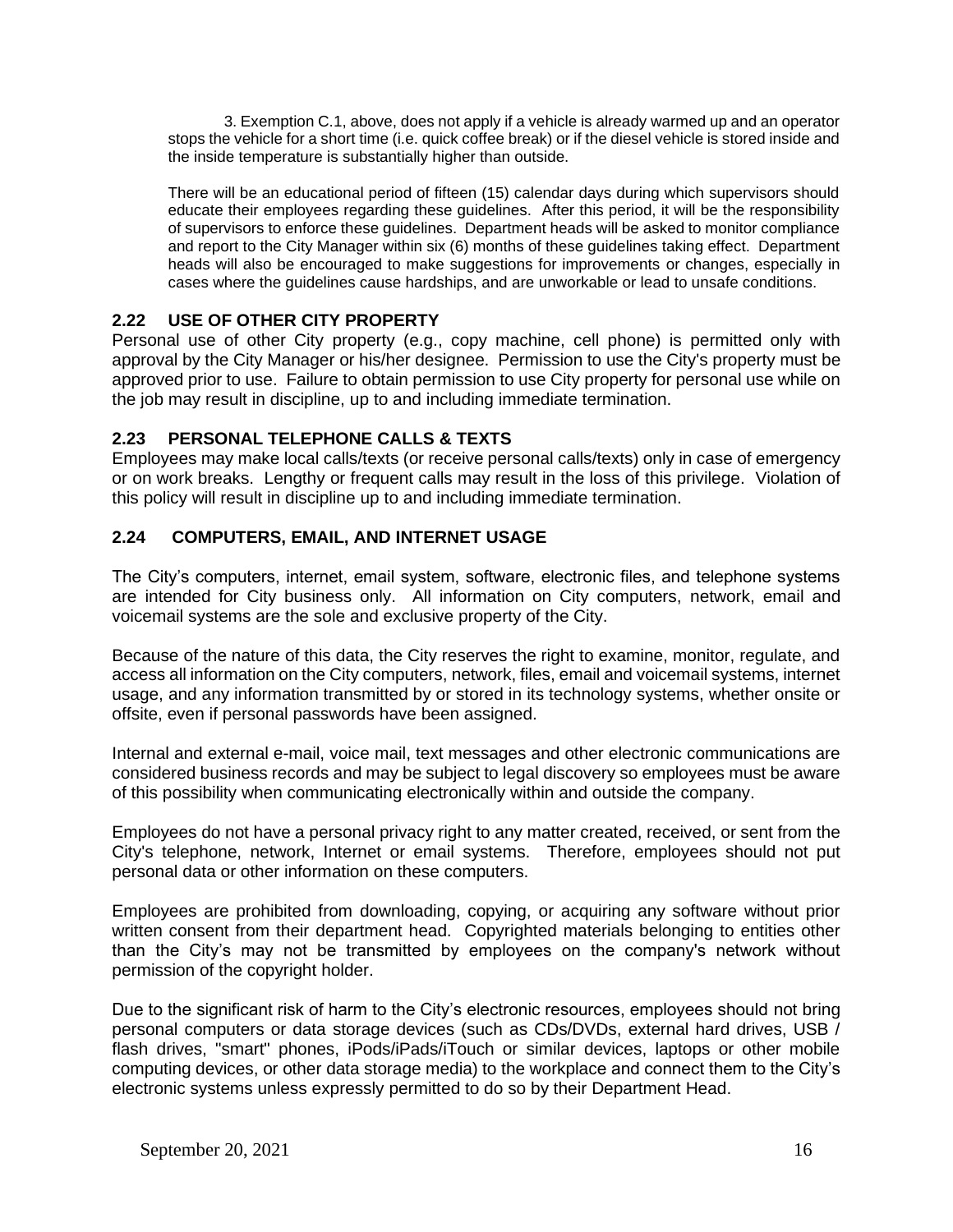Email may not be used to solicit or to advocate non-city or purely personal interests, religious or political causes. Employees may not use the City's Internet, e-mail or other electronic communications to transmit, retrieve or store any communications or other content of a defamatory, discriminatory, harassing or pornographic nature. Messages with derogatory or inflammatory remarks about an individual's race, age, disability, religion, national origin, physical attributes or sexual preference is strictly prohibited.

An employee must receive permission from his/her manager to have his/her personal cell phone access his/her City's email account.

Employees who violate this policy will be subject to disciplinary action, up to and including termination of employment. Employees should notify their department head upon learning of violations of this policy.

## **2.25 CELL PHONE AND PAGER USE, LAPTOPS, AND GAS CARDS**

Personal cell phones may be used during business hours when business needs require immediate access to a co-worker. The City may issue a business cell phone for work-related communications. Use of City cell phones for personal use other than in emergency situations is prohibited. In order to avoid incurring a tax liability for the personal use of this equipment, the employee should use such phones for business purposes only.

Note, however, that unless approved by the City Manager, the use of personal cell phones rather than City-provided phones for City business is not reimbursable.

Employees who are provided with City equipment are expected to protect equipment from loss, damage, or theft. The employee may be held responsible for any unauthorized charges and for replacement/repair charges incurred from the loss, damage, theft, or negligent use of the equipment.

#### **2.26 SOCIAL MEDIA/NETWORKING**

This policy covers employee activity on all social networking sites including, but not limited to, LinkedIn, Facebook, Twitter, YouTube, blogs, and any other online social networking or any other form of online publishing or discussion.

Social-networking activities by City employees are subject to all existing policies that govern the use of the City's rules of conduct, communication, and computer systems, as well as those policies that protect the confidentiality of City information, and those which prohibit unlawful discrimination or harassment.

If an employee participates in social networking online, he/she must make it clear in his/her online activity that the views and opinions expressed are his/her own, have not been reviewed by the City, and do not represent the views and opinions of the City. Consequently, employees should not use the name, logos, or copyright protected material of the City.

The following additional prohibitions apply:

- Employees are prohibited from listing the City email address unless the social networking site is used purely for City business or professional purposes.
- Employees are prohibited from disclosing information about City business or details of particular projects.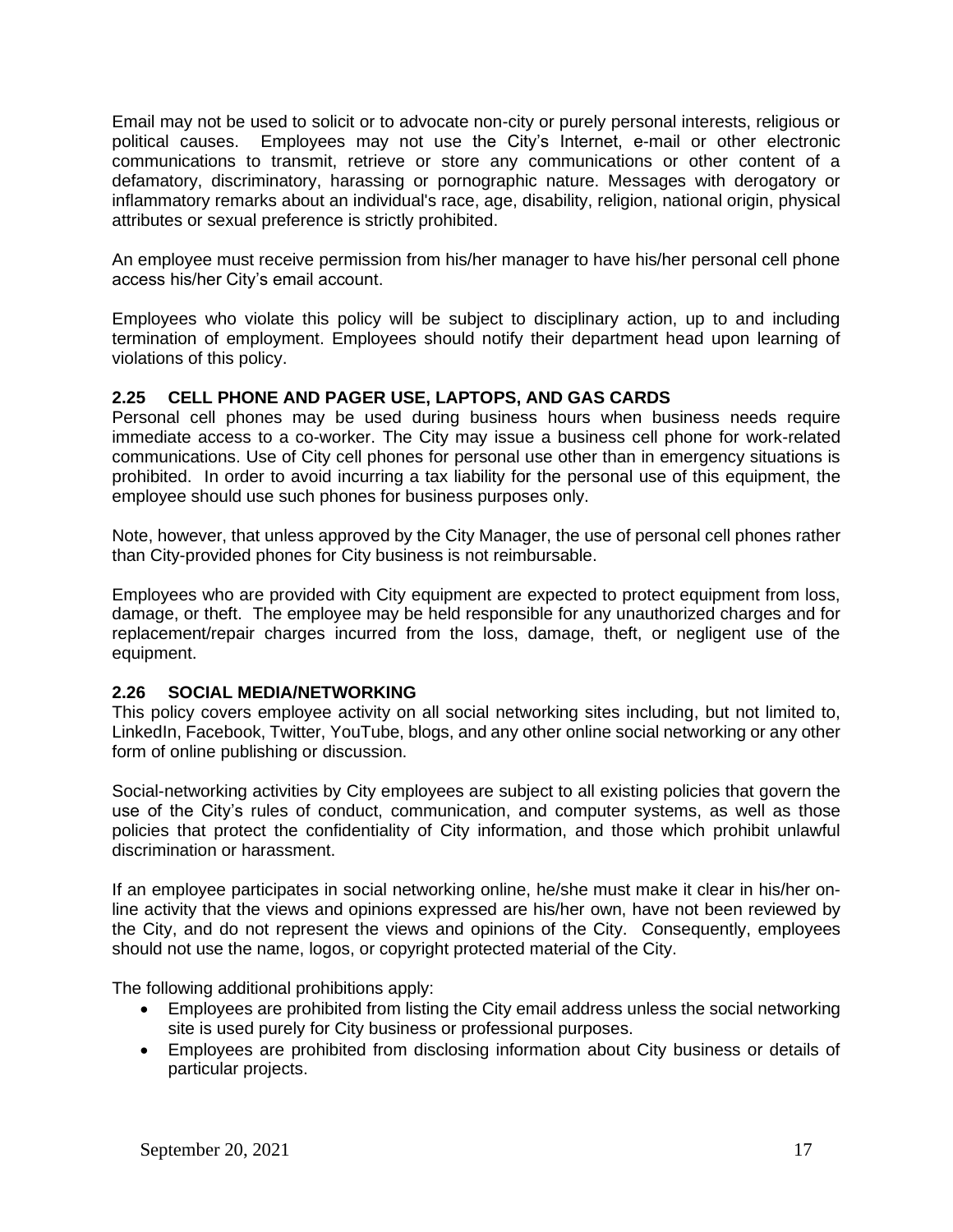• Employees are prohibited from posting anything obscene, vulgar, defamatory, threatening, discriminatory, harassing, abusive, hateful or embarrassing about a fellow employee. Employees must remain respectful of the City and its services.

Failure to comply with this policy may lead to disciplinary action up to and including termination.

Any information an employee creates, transmits, downloads, exchanges, or discusses on any social media site is subject to compliance monitoring and may be accessed by the City at any time without prior notice.

## **2.27 SMOKING POLICY**

In compliance with the Public Health Clean Indoor Air Regulation, the City is a smoke-free working environment. The Clean Indoor Air Regulation states: "Smoking is prohibited in all enclosed areas within this worksite without exception. This includes common work areas, auditoriums, classrooms, conference and meeting rooms, private offices, elevators, hallways, medical facilities, cafeterias, employee lounges, stairs, restrooms, employer owned or leased vehicles if occupied by more than one employee, and all other enclosed facilities."

The regulation further states: "Smoking shall be prohibited near entrances, windows and ventilation systems of all worksites and public places where smoking is prohibited by this regulation. Any individual who owns, manages, operates or otherwise controls the use of any premises subject to jurisdiction under this regulation shall establish a no smoking area which extends a reasonable distance from any entrances, windows and ventilation systems to any enclosed areas where smoking is prohibited; such reasonable distance shall be a distance sufficient to insure that persons entering or leaving the building or facility shall not be subjected to breathing tobacco smoke and to insure that tobacco smoke does not enter the building or facility through entrances, windows, ventilation systems or any other means. All smoking trash receptacles shall be placed outside the no smoking area in order to discourage smoking in these areas."

This policy applies to all employees, volunteers, citizens, vendors, or contractors.

Persons observing a violation of this policy should bring it to the attention of the City Manager. Complaints will be investigated and action taken to resolve the issue as soon as possible.

Persons found to have violated this policy will be subject to disciplinary action. Any fines directed to the City will be the fiscal responsibility of the person or persons in violation of this ordinance.

#### **2.28 WORKPLACE VIOLENCE**

The City is committed to providing a safe, secure work environment for its employees and to helping prevent violence, threats, or intimidating actions by or against any employee or visitor on or off the premises while engaged in business.

The City may, in its sole discretion,

- Conduct pre-employment criminal background investigations before extending an offer of employment (or make an offer of employment contingent upon the results of a criminal background check).
- Implement security measures to restrict unauthorized entry to the premises, allow security surveillance of the premises, and otherwise foster an orderly and safe working environment.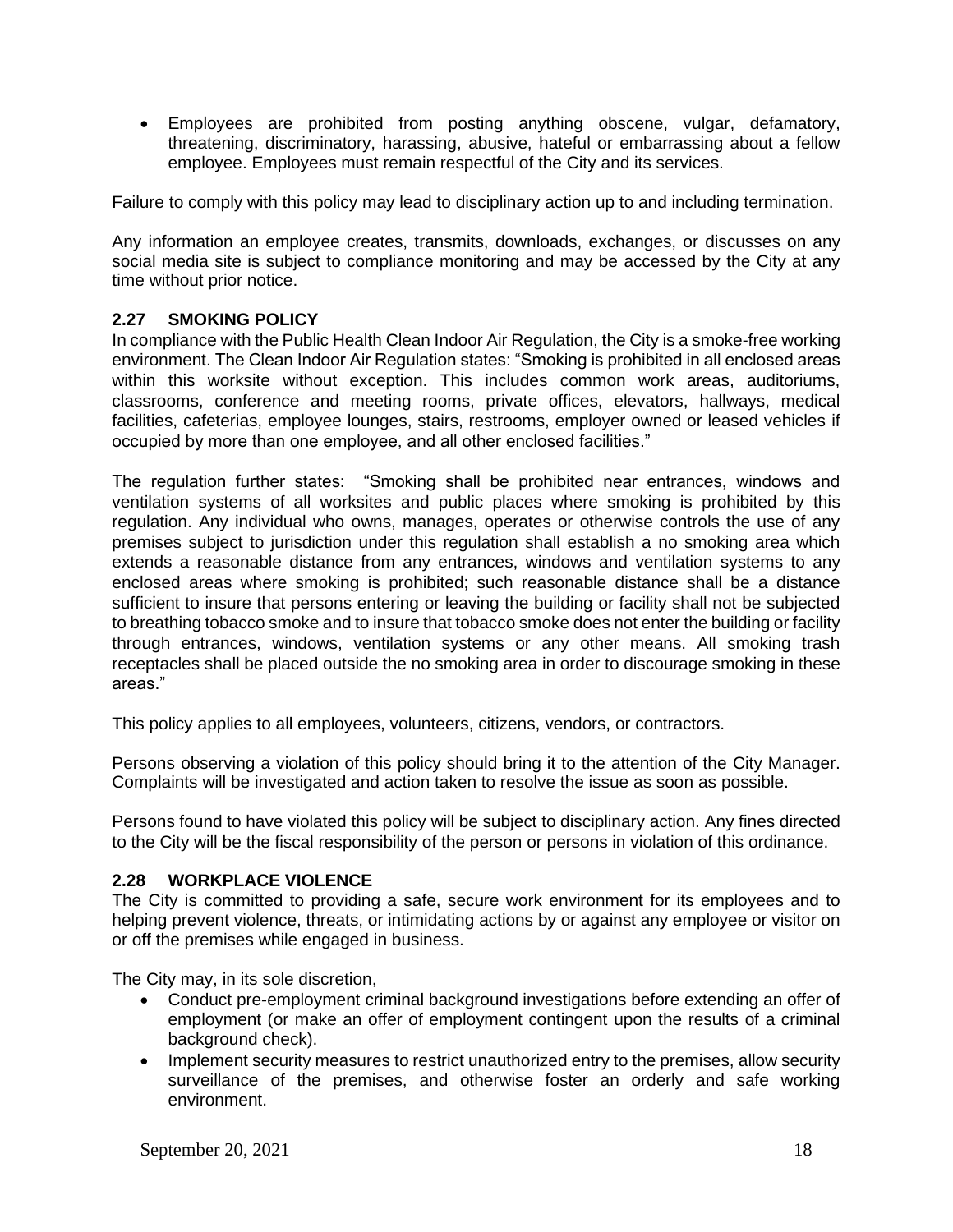- Promote through education and practices the value of a nonviolent environment and lifestyle.
- Discipline employees, up to and including termination of employment, who threaten or commit acts of violence, abuse, or intimidation. Threats and acts of violence include, but are not limited to, acts communicated orally, graphically, electronically, nonverbally or in written form, with or without acts of force.
- Remove immediately any City visitor or employee who threatens or commits an act of violence on the employer's premises.
- Pursue criminal prosecution as appropriate of employees or others who commit criminal offenses against the City or its employees.
- Encourage all employees to promptly notify management of any work-related threats or acts of aggression, abuse, or intimidation by employees or non-employees. Such reports will be treated in a confidential manner, to the extent feasible. The City will not permit or condone any retaliation against any employee who makes a report in good faith pursuant to this policy.
- Provide counseling, medical, security, or other services as needed to employees who are victims or witnesses of work-related violence.

# **SECTION 3: HOURS AND PAY PROCEDURES**

## **3.1 WORK SCHEDULES**

Workday - The standard workday consists of eight (8) hours, although actual starting and ending times are dependent upon the needs of the various City departments.

Work Week - The standard work week is forty (40) hours, consisting of five (5) workdays of eight (8) hours per day.

Police personnel schedules will vary.

Flex Time - In some instances, when mutually agreed upon by the employee and the department head, the standard workday and work week schedule can be modified to provide for a "flex time" schedule which can include increasing the number of hours within a workday and decreasing the number of days in a work week.

Telecommuting - In some instances, when mutually agreed upon by the employee and the department head, a regular employee may perform all or a portion of his/her job duties from a location other than his/her regular work site.

#### **3.1 (a) CITY EMPLOYEES RESPONDING TO EMERGENCIES**

City employees who are also employees of the Lake Charlevoix EMS Authority and/or the Charlevoix Township Fire Department shall be allowed to respond to emergencies while at work under the following conditions:

- 1. The employee is engaged in a task that will not endanger a fellow employee or the public if the employee does not stay at their post.
- 2. The employee will only respond to true emergencies where lives are thought to be in danger, or there is a reasonable likelihood of significant property damage (no duty crew runs).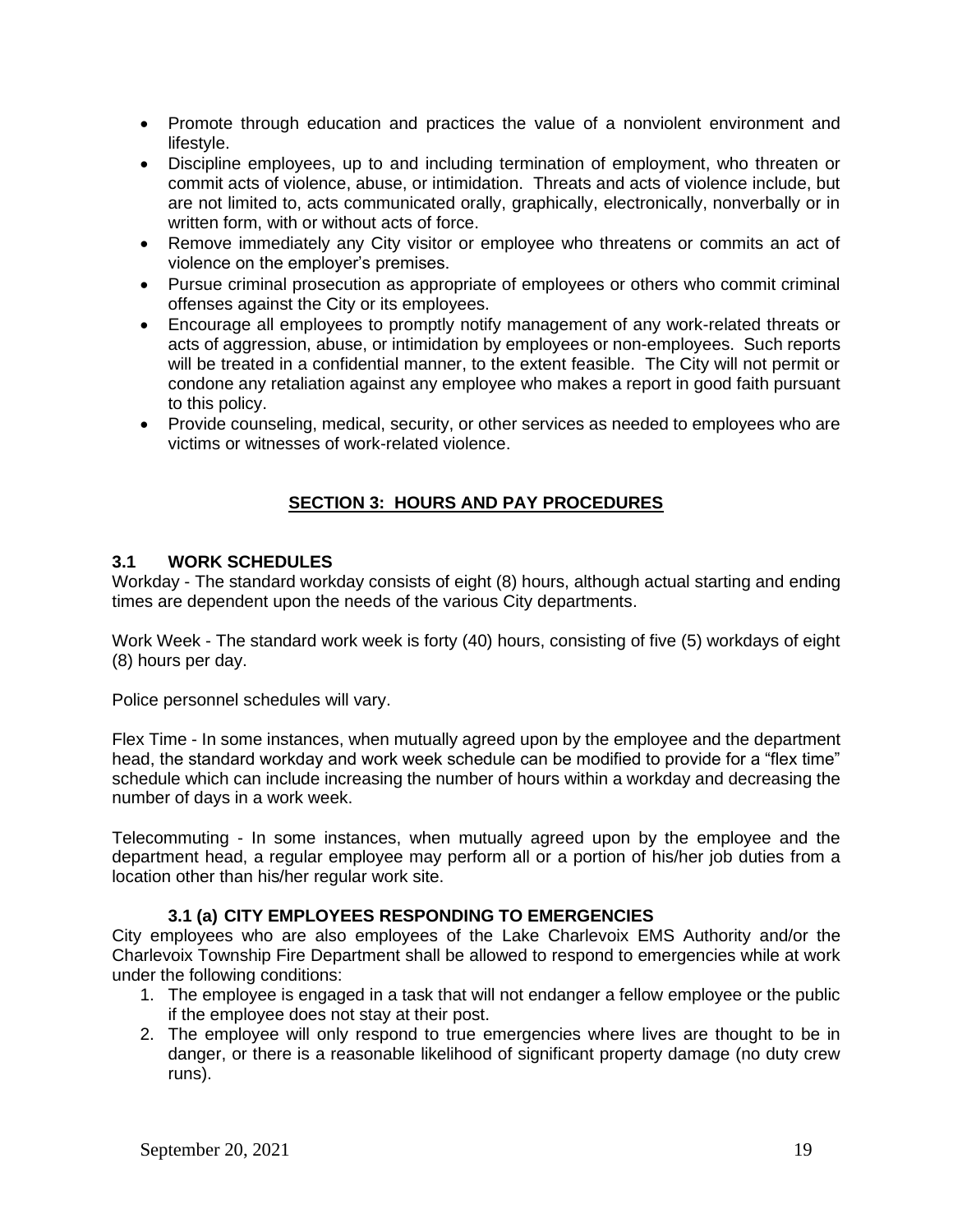3. The incident commander shall allow that employee to return to their regular job as quickly as practical.

When called to respond to an emergency while at work, the employee will clock out of their regular department. Upon returning to their regular job shift, the employee will clock back in.

## **3.2 TIME RECORDING**

Accurate records of time worked are essential to both the employee and the City. The City has provided a means for accurately recording time worked, lunch periods, overtime, absences, etc. Accordingly, work performed by hourly employees must be recorded in accordance with specific departmental practice. Employees must "record in" when their shift/workday starts and "record out" at the end of their working time. All employees are required to record in and out using their own timecard/sheet. Under no circumstances is an employee to record another employee's time or permit another employee to record his/her time. If an employee forgets to record in or out, he/she must see his/her supervisor in order to record the correct time.

## **3.3 COMPENSATION/PAY**

The City strives to ensure that all employees are paid fairly and that internal and external equity are maintained within the limits of its revenue stream. Hence, the City participates in and reviews the results of periodic salary surveys.

Pay will be at the rate provided on the "Employee Change of Status Report" form.

All employees are subject to deductions from pay for State and Federal income tax and Social Security/Medicare. In addition, regular full-time employees may be subject to deductions from pay for retirement. No other deductions will be made unless authorized by the employee or required by a governmental unit.

The work week for hourly employees begins Sunday at 12:01 a.m. and ends the following Saturday at midnight. The pay period shall be composed of two work weeks and the work year is 26/27 pay periods. Employees will be paid on Friday of every other week for work performed the preceding pay period. If the regular pay day falls on a holiday or weekend, pay will be received on the prior working day.

Employees should review their pay stubs regularly and report any discrepancies or errors to the City within 14 days of receipt of an erroneous paycheck, so that the City can investigate and issue a corrected check in a timely fashion.

#### **3.4 OVERTIME**

Non-exempt employees shall receive time and one-half (1½) at their straight–time rate for all hours worked in excess of forty (40) in one work week. Sick, vacation, personal, and holiday will be counted as hours worked for the purpose of computing overtime payments. Unpaid leave shall not count as hours worked.

Exempt employees are paid on a salary basis and are not entitled to overtime. Refer also to Section 3.6 Compensatory Time for Exempt Employees.

Overtime will only be approved when it is not possible to adjust work schedules to provide essential staffing. All overtime must be approved in advance by the employee's supervisor.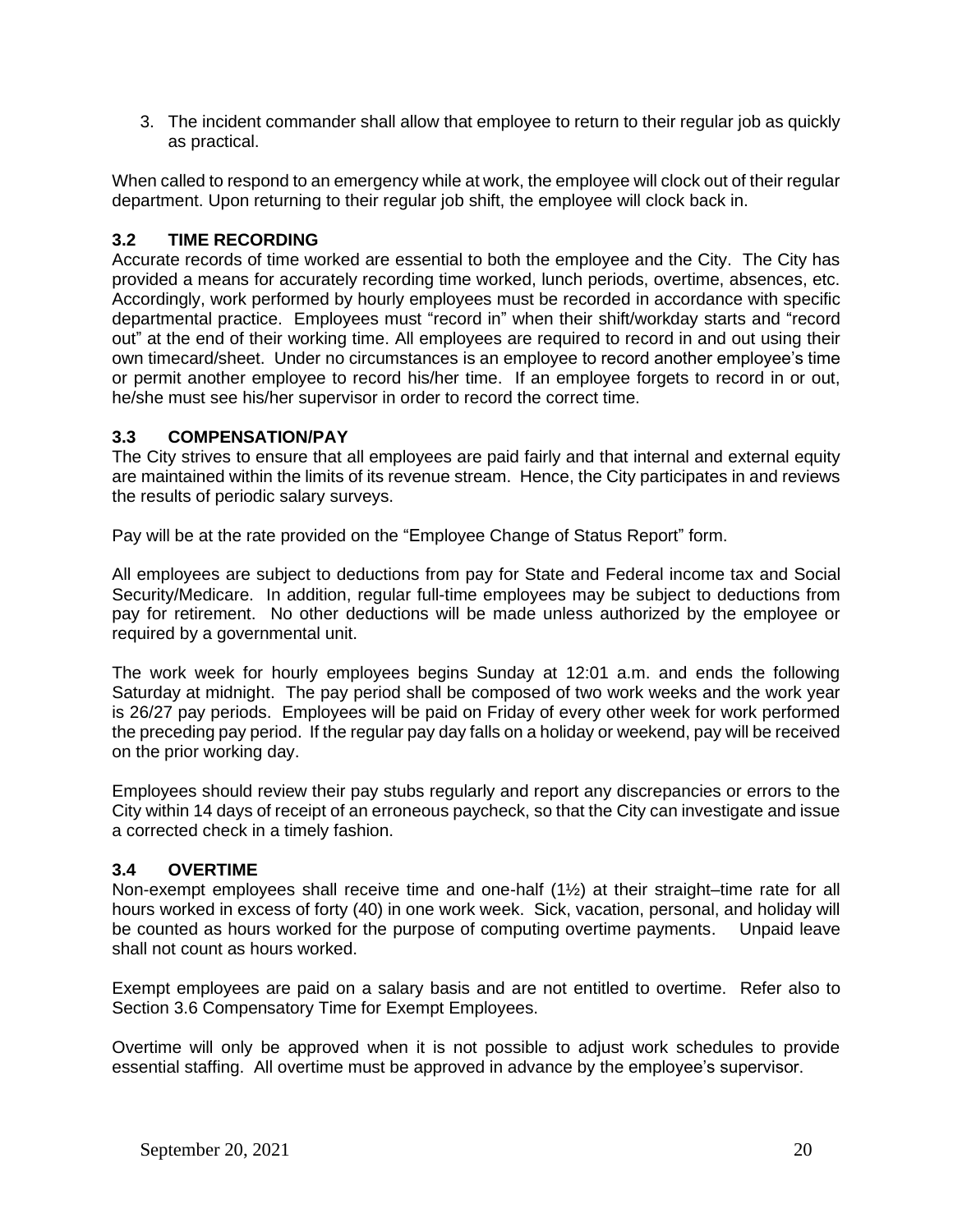An employee who works overtime without prior approval from his/her supervisor will be subject to discipline, up to and including termination.

Training and Travel - Time spent in approved training activities, meetings, and conferences is considered compensable for the purposes of calculating non-exempt overtime; however, time spent in travel is considered compensable time worked only in so far as it meets certain conditions.

*Home-to-work travel – Generally home-to-work travel is not considered compensable time, regardless of how long the commute or whether the employee travels to a different worksite for the job.* 

*Overnight travel – Travel away from home is work time when it crosses the employee's work day because it merely replaces other duties. Overnight travel outside the employee's normal work schedule is not compensable (in terms of calculating overtime pay) unless it is active/productive. That is, the time an employee spends traveling is considered active work and compensable. Similarly, time spent driving oneself (versus traveling as a passive passenger on a public conveyance) is also considered time worked. Again, meals and sleep time are not considered compensable hours worked in the calculation.*

#### **3.5 COMPENSATORY TIME FOR NONEXEMPT EMPLOYEES**

The determination to use compensatory time is left to the discretion of each department head. If the decision is made to allow the use of compensatory time, it must be administered in the same manner for each non-union non-exempt employee in that department.

All non-union non-exempt employees will be allowed to earn compensatory time, in lieu of overtime pay, at the rate of one and one-half (1½) hours for each hour worked in excess of 40 hours in a workweek, and must be approved in advance by the department head.

The use of compensatory time will be scheduled within each department between the department head and the employee involved. An employee must be permitted to use accumulated compensatory time unless it would unduly disrupt the department's operations.

Non-exempt employees may accumulate a maximum of forty (40) hours of earned compensatory time and carry forward a maximum of sixteen (16) hours into the next calendar year.. Any unused hours above the maximum will be paid to the employee in the first pay of that next calendar year.

Upon termination or retirement, the employee will be paid for each hour of accumulated compensatory time at their final regular rate of pay. This payment will be made as a part of the final paycheck.

#### **3.6 COMPENSATORY TIME FOR EXEMPT EMPLOYEES**

An exempt employee, in special situations, may earn compensatory time with the prior approval of his/her supervisor. Exempt employee compensatory time is earned at the rate of one hour for each hour worked and under no circumstances will unused compensatory time be paid out to the employee.

All exempt employees who work on a holiday will receive compensatory time for hours worked.

Exempt employees may accumulate a maximum of forty (40) hours of earned compensatory time and may carry forward a maximum of sixteen (16) hours into the next calendar year. Exceptions will be addressed on an individual basis by the City Manager.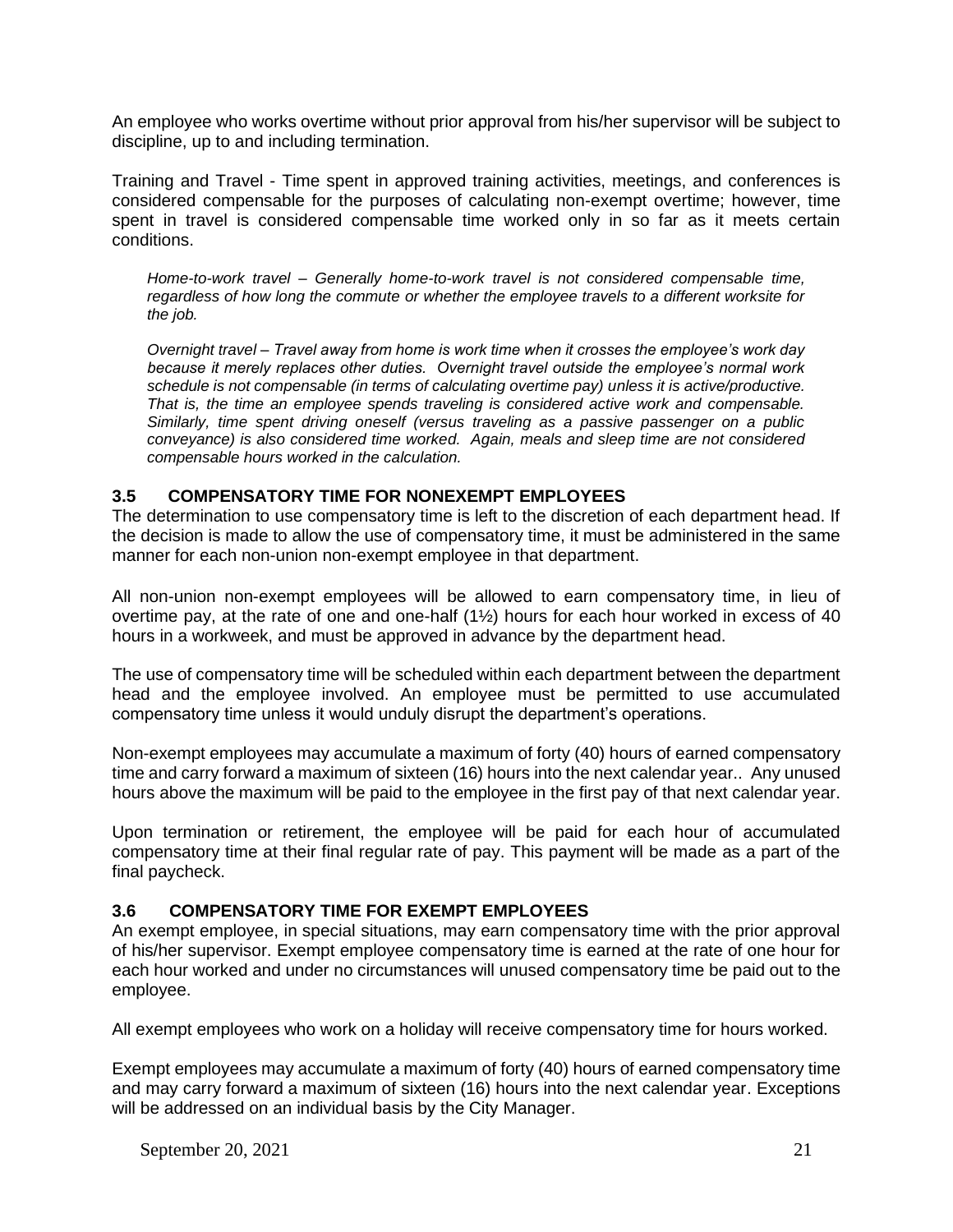In extraordinary circumstances, or when an employee is required to perform duties outside of their scope of regular responsibilities, exempt employees may be eligible for additional compensation. Such compensation must be pre-approved by the City Manager who will determine eligibility, type of compensation, and/or rate of compensation on a case-by-case basis.

## **SECTION 4: EMPLOYEE BENEFITS**

#### **4.1 PAID TIME OFF**

#### **4.1 (a) HOLIDAYS**

The City recognizes the following nine holidays each year. Regular full-time are granted 8 hours of pay at their regular pay for the following days. Part-time employees who are regularly scheduled on one of the recognized holidays will receive holiday pay at their regular rate for their normal work schedule (i.e. normally work 4.5 hours per day they would receive 4.5 holiday pay)

| New Year's Day      | <b>Thanksgiving Day</b> |
|---------------------|-------------------------|
| Good Friday         | Day after Thanksgiving  |
| <b>Memorial Day</b> | Day before Christmas    |
| Fourth of July      | Christmas Day           |
| Labor Day           |                         |

All exempt employees who work on a recognized holiday will receive compensatory time for hours worked.

All non-exempt who work on a recognized holiday will receive "premium pay" which is paid at time and a half of employee's regular rate of pay for hours worked up to a maximum of eight (8) hours.

Whenever a holiday falls on a Saturday, the preceding day will be recognized as a holiday and when a holiday falls on a Sunday, the following day will be recognized as a holiday.

Because the Charlevoix Airport is a seven day a week operation, the holiday will be recognized on the calendar day that it falls.

#### **4.1 (b) PERSONAL LEAVE**

Regular full-time employees are credited twenty-four (24) hours of personal leave hours each calendar year (on January 1). Personal leave hours are prorated for new or returning (from leave of absence) employees on the basis of hire or return date. These hours must be taken in the calendar year in which they are credited or they are forfeited. Personal leave hours must be scheduled with and approved by the department head or the City Manager. Personal leave hours can be used in one-quarter hour (1/4) increments. No payment for unused personal leave hours is made upon an employee's departure.

| Hire Date or Date Returned to Work | Number of Personal Hours |
|------------------------------------|--------------------------|
| January through April              | 24                       |
| May through August                 | 16                       |
| September through December         |                          |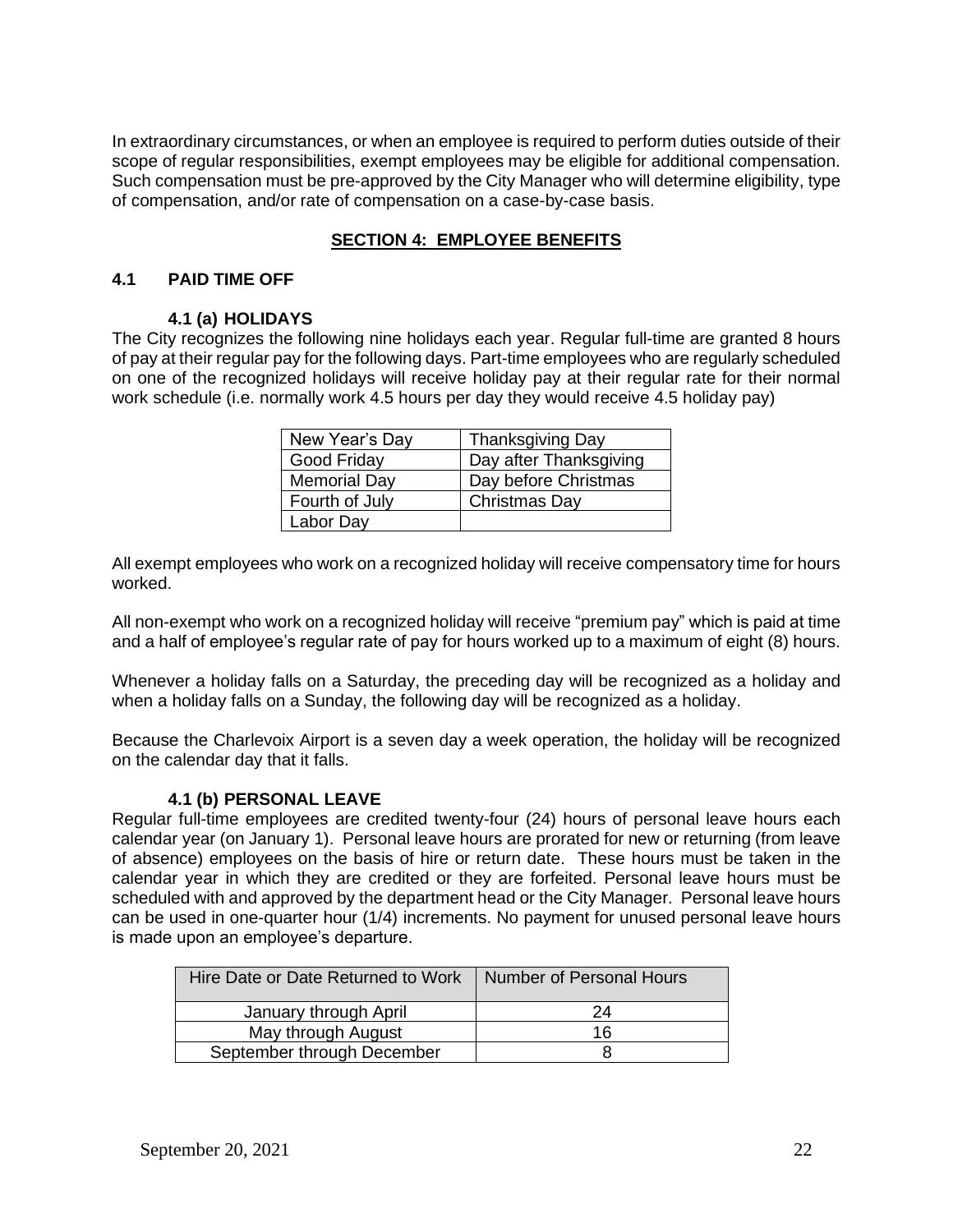#### **4.1 (c) VACATION LEAVE**

New employees, upon completion of 6 months of employment, who work a forty (40) hour workweek schedule, shall be credited with forty (40) hours of vacation leave. Once the new employee has completed one full year (2080 hours) of employment, they shall be credited with an additional forty (40) hours of vacation leave. Upon completion of two full years of employment, the employee will be credited with vacation leave based on the following scale.

Regular full-time employees, who normally work a forty (40) hour workweek schedule shall be credited with vacation leave at their anniversary date based on the following scale.

| <b>Credited Years of Full Time Employment</b> | <b>Vacation Leave Hours Credited</b> |
|-----------------------------------------------|--------------------------------------|
| as of Employee's Anniversary Date             | on Employee's Anniversary Date       |
| 6 months                                      | 40                                   |
|                                               | 40                                   |
| 2                                             | 80                                   |
| 3                                             | 120                                  |
| 4                                             | 128                                  |
| 5                                             | 136                                  |
| 6                                             | 144                                  |
| 7                                             | 152                                  |
| 8                                             | 160                                  |
| 9                                             | 168                                  |
| 10                                            | 176                                  |
| 11                                            | 184                                  |
| 12                                            | 192                                  |
| 13                                            | 200                                  |

- 1. Vacation leave shall be the employee's regular straight-time hourly rate at the time the vacation leave is taken. An employee who works eight (8) hours a day, five days a week, shall record eight (8) hours of leave time when taking a day off on vacation leave. If the employee works a ten (10) hour day, four (4) day workweek, and takes a day off for vacation, he/she shall record ten (10) hours of vacation leave.
- 2. Employees who lose time from work or who do not complete a scheduled work year due to a layoff or any unpaid leave of absence, shall have vacation benefits determined on a pro rata basis of the months or parts of months worked during the calendar year. Illustratively, an employee who returns on August  $14<sup>th</sup>$  of a given year will receive a vacation benefit equal to 5/12ths of that provided in the schedule above.
- 3. Unused and accrued vacation hours are paid upon an employee's departure.
- 4. When an employee leaves active employment or retires from City service, accrued and carry over vacation will not be considered as pay for the purpose of extending or further accumulating benefits, including health care, sick leave, vacation, etc.
- 5. All vacation will be taken at the convenience of the department and must have prior approval of the department head; department head vacation is subject to prior approval of the City Manager.

September 20, 2021 23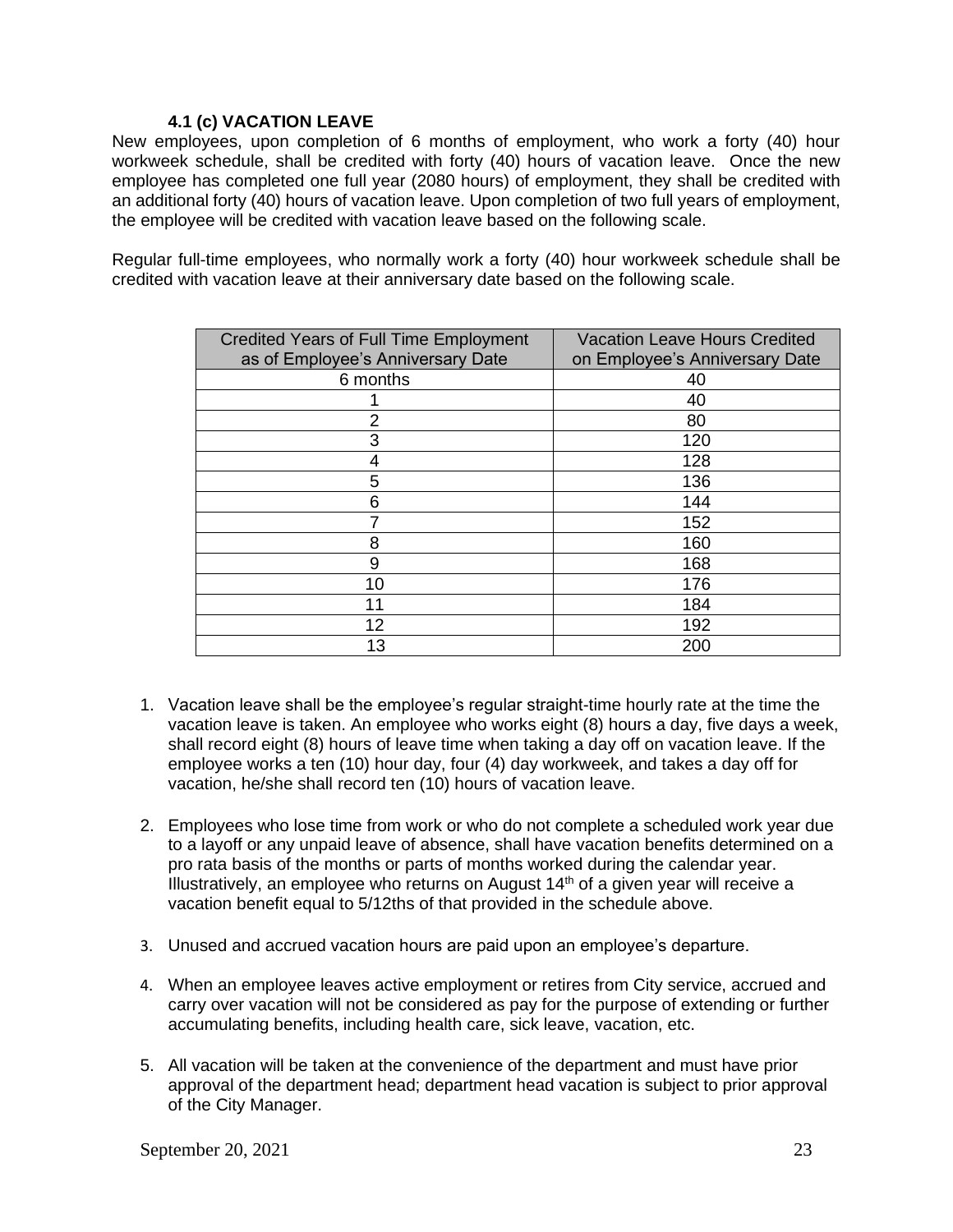- 6. Vacation leave hours can be used in one-quarter hour  $(\frac{1}{4})$  increments.
- 7. A maximum of eighty (80) hours of vacation leave may be carried forward from one calendar year to the next and any unused hours in excess of eighty (80) are forfeited. Special or extenuating circumstances will be addressed on an individual basis and with the approval of the City Manager.

## **4.1 (d) SICK LEAVE - Year-Round Full-Time Employees**

1. Starting January 1, 2019, and each year thereafter, eligible full-time employees are credited with ninety-six (96) hours of sick leave. Sick leave hours are prorated for new or returning (from leave of absence) employees on the basis of hire or return date identified below.

| Hire Date or          | <b>Sick</b>  | Hire date or          | <b>Sick</b>  |
|-----------------------|--------------|-----------------------|--------------|
| Date Returned to Work | Leave        | Date Returned to Work | Leave        |
|                       | <b>Hours</b> |                       | <b>Hours</b> |
| January - February    | 96           | July – August         | 48           |
| March - April         | 80           | September-October     | -32          |
| May - June            | 64           | November - December   | 16           |

- a) Unused paid sick leave hours may be accumulated from year to year up to a maximum of 248 hours. On December 31<sup>st</sup> of each year, if the number of hours for an individual exceeds 152 hours, then the employee will be paid for those hours in excess of 152 at half (1/2) the employee's current rate of pay
- b) Employees are eligible to use sick leave hours for personal illness, injury, serious health condition, or temporary disability that necessitates absence from work. Employees can also use sick leave hours to attend doctor, dentist, or other recognized practitioner to the extent required to complete such appointments. Sick leave should not be used as "Personal Leave".
- c) Employees are eligible to use sick leave hours for illness or injury in the immediate family necessitating absence from work. Employees can also use sick leave hours to accompany an immediate family member to a doctor, dentist, or other recognized practitioner to the extent required to complete such appointments. Immediate family is defined as the employee's spouse, child, stepchild, grandchild, parent, stepparent, sister, sister-in-law, brother, brother-in-law, mother-in-law, father-in-law, grandparents and grandparents-in-law of the employee.
- d) In order to qualify for sick leave or sickness and accident benefits, an employee must contact his/her supervisor as soon as possible prior to the beginning of a workday or scheduled shift. If the circumstances surrounding the absence make the timely reporting extremely difficult, then the employee must notify his/her supervisor as soon as possible.
- e) Whenever the need to use sick leave under the PMLA is known in advance, employees should request approval from their supervisor by completing the Request for Absence Report or by sending an email to their supervisor.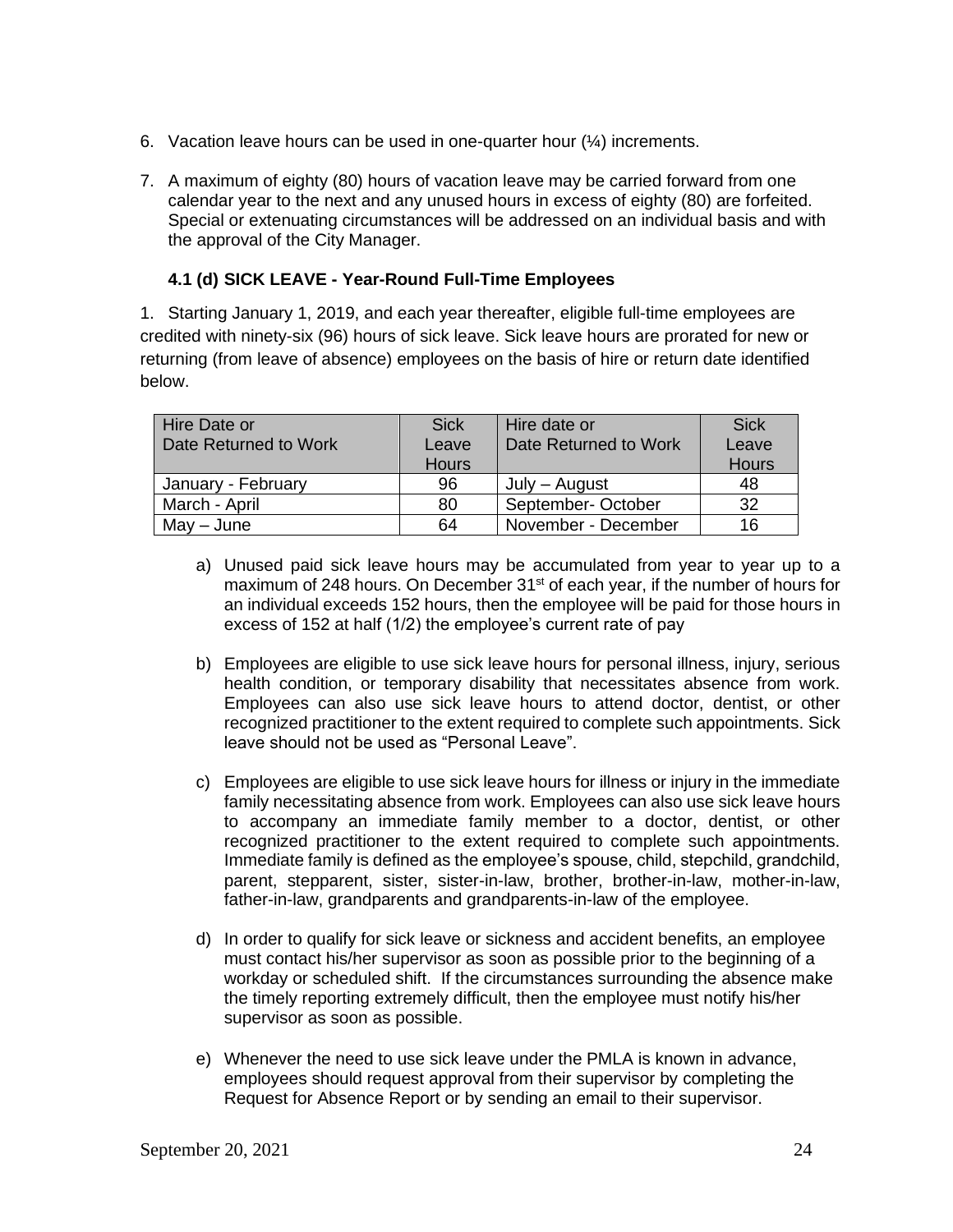- f) Employees may use sick leave in increments of one quarter (1/4) hour increments.
- g) In the event of an absence of more than five (5) regularly scheduled working days, or in the event of hospitalization for any period of time, or if the Employer has reason to believe an employee is misusing sick leave or disability benefits, the employee will be required to provide a medical certification signed by the physician indicating the specific diagnosis and prognosis necessitating the employee's absence from work and the expected return to work date. The City also reserves the right to require periodic medical reports during leaves under this provision. Before the employee returns to work he/she must present a fitness for duty medical statement from his physician.
- h) When an employee's absence from work is due to an illness or injury arising out of and in the course of his/her employment by the City and which is compensable under the Michigan Workers' Compensation Act, after the first day of absence necessitated thereby he/she shall be entitled to utilize his/her unused sick leave hours to make up the difference between the amount of daily benefit to which he/she is entitled under such Act and the amount of daily salary he/she would have received in his/her own job classification had he/she worked, but not to exceed the total equivalent of what he/she would have received in daily pay on an eight (8) hour per day basis. Employees may also use frozen sick leave hours to make up the difference but only after they have exhausted their regular sick leave hours.
- i) An employee who makes a false claim for paid sick leave shall be subject to disciplinary action or dismissal depending upon the circumstances involved.
- j) When an employee resigns or is discharged, all benefits under this section are null and void and the employee will not be reimbursed for any accumulated sick leave.
- k) If an employee who has quit, retired or been discharged from his/her employment is subsequently rehired, such employee shall, as any other new employee, only accumulate paid sick leave hours as set forth in Section 4.1 (d).
- l) In the event an employee is laid off from work, he/she shall, upon his/her return to work, be credited with all of his/her unused sick leave hours that he/she had prior to his/her layoff.
- m) When an employee retires under the City's retirement program, he/she shall be entitled to be paid one-half (½) of his/her accumulated unused paid sick leave hours as of the date of retirement. Payment is at the employee's last rate of pay.

*NOTE: Frozen Sick Bank Hours -Subject to the restrictions specified above for regular sick leave, various employees, have sick leave credits from preceding years in a frozen bank for their use. Any use of frozen sick bank hours will be paid to an employee at the wage rate the employee was earning on the date the frozen bank was established. Upon retirement, an employee with frozen sick bank hours will be paid for half of the hours remaining in the bank at the wage rate the employee was earning on the date frozen bank was established.*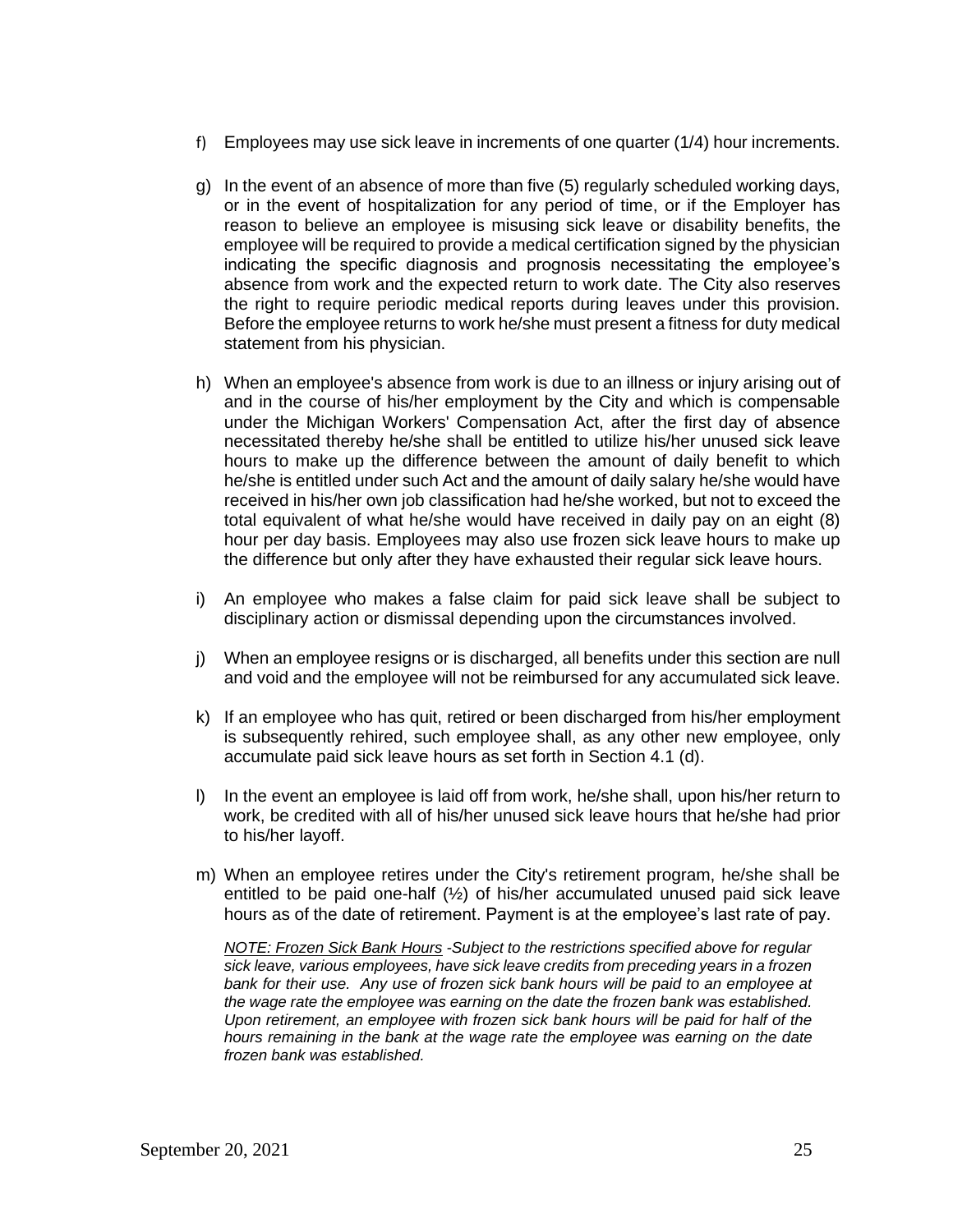#### **2. SICK LEAVE – Part-Time, Seasonal, Temporary, Variable**

The Paid Medical Leave Act (PMLA), 2018 Public Act 338, as amended by 2018 Public Act 369, provides for paid medical leave (sick leave) for eligible employees as described below. Paid medical leave accrual begins March 29, 2019, or upon commencement of the employee's employment, whichever is later.

- a) Effective January 1, 2020, and each January  $1<sup>st</sup>$  thereafter, eligible year-round, parttime, variable, and temporary, non-exempt employees will receive 40 hours of sick leave credits provided that they worked at least 26 weeks with an average of 25 hours a week during their look-back period.
- b) Upon date of hire, new year-round, part-time, variable, and temporary, non-exempt employees who are expected to work at least 26 weeks with an average of 25 hours a week, will receive a prorated credit of sick leave based on an annual credit of 40 hours and their hire date.
- c) New seasonal, non-exempt employees, who are expected to work at least 26 weeks with an average of 25 hours a week, will receive a credit of 40 hours of sick leave on their hire date.
- d) Returning seasonal, non-exempt employees, who worked at least 26 weeks with an average of 25 hours a week during their look-back period, will receive a credit of 40 hours of sick leave on their rehire date. The look-back period for returning seasonals is one year back from their date of rehire.
- e) Unused sick leave credits will not carry over into the next year.
- f) Unused sick leave credits will not be paid off at separation.
- g) Employees may take sick leave under the PMLA for any of the following reasons:
	- (1) Physical or mental illness, injury, or health condition of the employee or his or her family member,
	- (2) Medical diagnosis, care, or treatment of the employee or employee's family member,
	- (3) Preventative care of the employee or his or her family member,
	- (4) Closure of the employee's primary workplace by order of a public official due to a public health emergency,
	- (5) The care of his or her child whose school or place of care has been closed by order of a public official due to a public health emergency,
	- (6) The employee's or his or her family member's exposure to a communicable disease that would jeopardize the health of others as determined by health authorities or a health care provider,
	- (7) For domestic violence and sexual assault situations, employees may use paid medical leave (sick leave) for any of the following: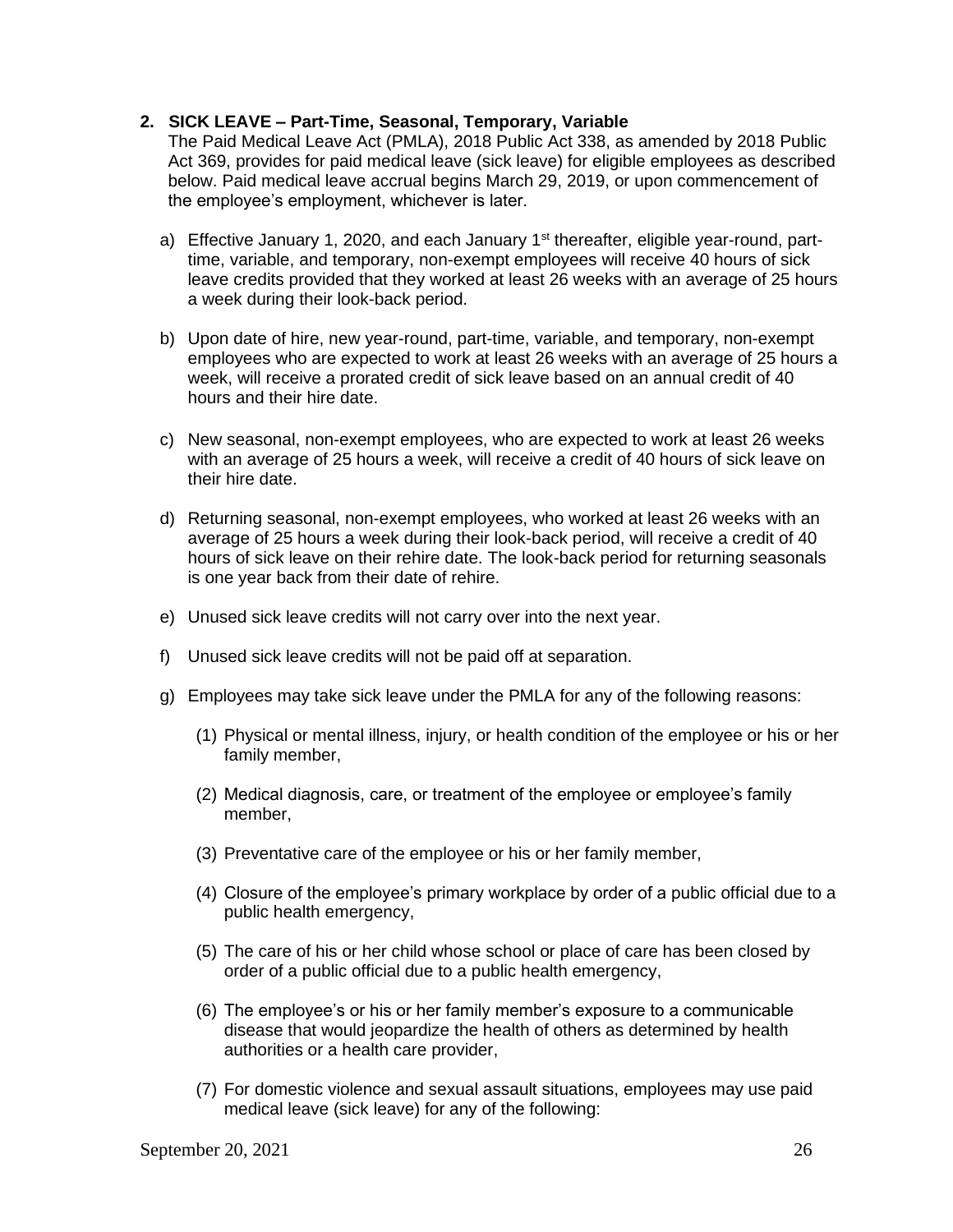- (a) Medical care or psychological or other counseling,
- (b) Receiving services from a victim services organization,
- (c) Relocation and obtaining legal services.
- (d) Participation in civil or criminal proceedings related to or resulting from the domestic violence or sexual assault
- h) Whenever the need to use sick leave under the PMLA is known in advance, employees should request approval from their supervisor by completing the Request for Absence Report or by sending an email to their supervisor.
- i) When an employee is unable to report to work due to a qualified reason under the PMLA, the employee must contact his/her supervisor as soon as possible prior to the beginning of a workday or scheduled shift. If the circumstances surrounding the absence make the timely reporting extremely difficult, then the employee must notify his/her supervisor as soon as possible.
- j) Sick leave may be used in quarter (1/4) hour increments.
- k) If the Employer has reason to believe an employee is misusing PMLA (sick leave), the employee will be required to provide a medical certification signed by the physician indicating the specific diagnosis and prognosis necessitating the employee's absence from work and the expected return to work date. Before the employee returns to work he/she must present a fitness for duty medical statement from his/her physician.
- l) An employee who makes a false claim for paid sick leave shall be subject to disciplinary action or dismissal depending on the circumstances involved.

#### **4.1 (e) SHORT TERM AND LONG TERM DISABILITY PLANS.**

The City agrees, at its expense, to establish and maintain for all eligible full-time employees a short-term and long-term disability program through an insurance carrier of the City's selection. Disability benefits are governed by the Plan Document and/or the Summary Plan Description.

- 1. The Short Term Disability Plan will provide weekly benefits equal to 66 2/3% of the first \$2250 of weekly pre-disability earnings as of the date of disability, reduced by deductible income (e.g., work earnings, workers' compensation, state disability, social security, etc.) With a maximum weekly benefit of \$1500
- 2. The Long Term Disability Plan will provide monthly benefits equal to 60% of the first \$8,333 of monthly pre-disability earnings, reduced by deductible income (e.g., work earnings, workers' compensation, state disability, etc.)
- 3. Your weekly benefit becomes payable after you have been continuously disabled for 14 calendar days for disability caused by accidental injury and after 14 calendar days of disability caused by physical disease, pregnancy, or mental disorder. Employees may use sick, personal, vacation leave hours to satisfy the waiting period. Frozen sick leave hours can also be used, but only if regular sick leave hours have been exhausted. If applicable, parental leave may also be used to satisfy the waiting period.
- 4. Employees may also use available sick, vacation, personal leave hours to make up the difference between the amount of daily benefit to which he/she is entitled under the Disability Plan and the amount of daily salary he/she would have received in his/her own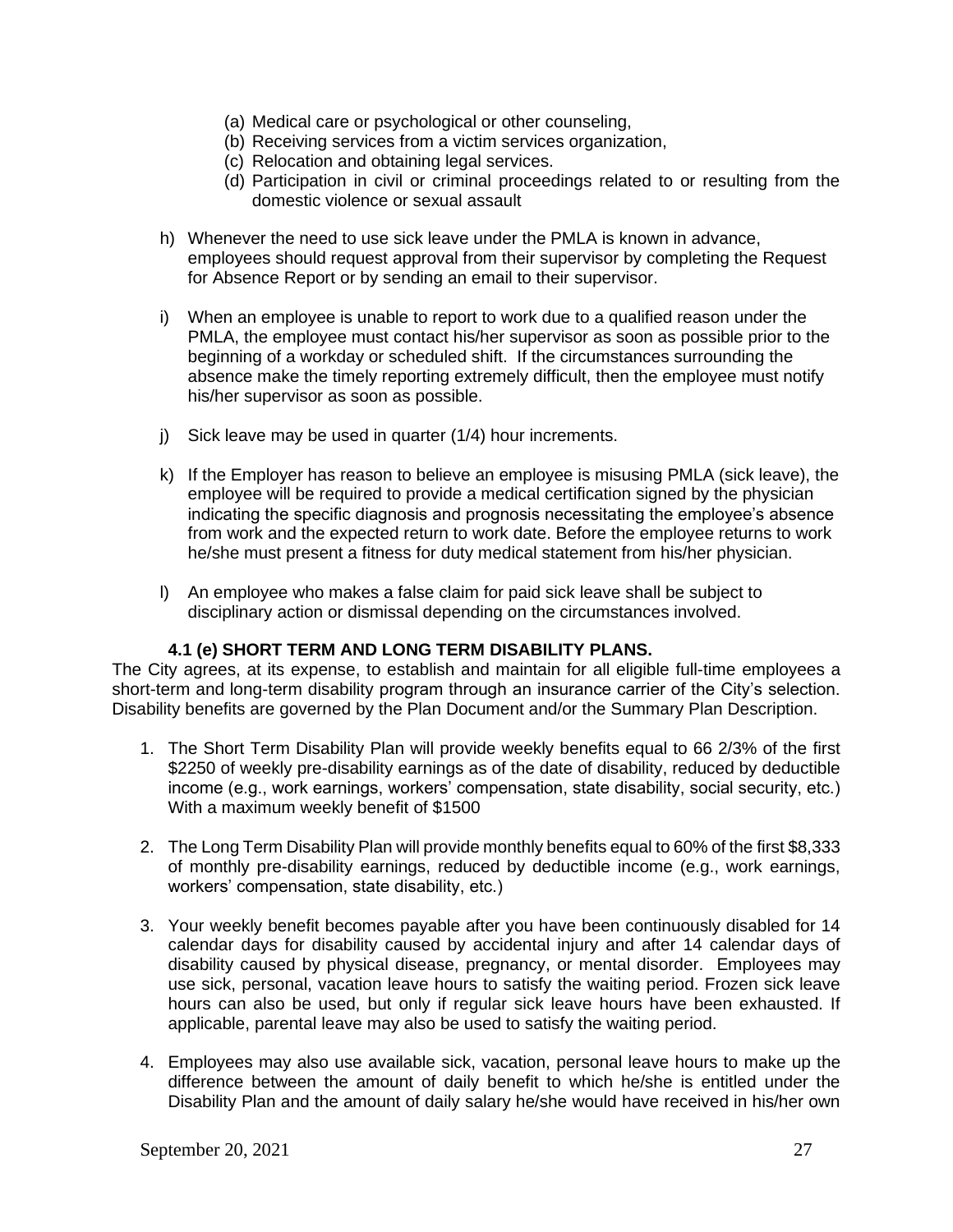job classification had he/she worked, but not to exceed the total equivalent of what he/she would have received in daily pay on an eight (8) hour per day basis. Employees may use frozen sick leave hours, if applicable, once the regular sick leave benefits are exhausted, to supplement the disability plan; however, those hours will be paid at the frozen rate of pay.

#### **4.1 (f) CONFERENCES AND TRAINING**

Leave with pay will be granted while employees (exempt and/or non-exempt) attend conferences or training sessions which have been approved in advance by the City Manager or department head. However, only non-exempt travel time is compensable if it meets the requirements specified by the Fair Labor Standards Act (FLSA). (See Overtime.) Employees who drive their own vehicle are reimbursed at the standard mileage rate.

# **4.1 (g) LEAVES OF ABSENCE**

## **FUNERAL LEAVE**

Employees shall be allowed up to 3 working days with pay for personal matters relating to the death of a family member, including non-formal relationships and those persons whose financial or physical care the employee has been principally responsible. Familial relationships include spouse (including domestic partner), child, stepchild, grandchild, step-grandchild, parent, stepparent, sister, stepsister, sister-in-law, brother, stepbrother, brother-in-law, mother-in-law, father-in-law, grandparents, grandparents-in-law, step grandparents, aunt, aunt-in-law, uncle, and uncle-in-law of the employee.

Additional personal, sick or vacation leave may be granted from the employee's unused leave banks, not to exceed sixteen (16) hours. Additional hours may be granted without pay when extenuating circumstances warrant same.

#### **JURY DUTY LEAVE**

The regular full-time, part-time, and seasonal employee will be "kept whole" while performing jury duty. Consequently, employees on jury duty will be required to surrender/endorse over any checks received from the court(s) for services rendered. When not assigned to cases, employees must report to work for the remainder of the day. The City's obligation to pay an employee for jury duty is limited to a maximum of 20 workdays in any calendar year.

#### **MILITARY LEAVE**

The City follows State and Federal law with respect to military service. Federal and State statutes mandate that the City grant unpaid leave to employees who voluntarily choose to serve in the Armed Forces and National Guard. Military leave must be allowed for active duty, training, or to meet military-related obligations, such as reporting for periodic physical fitness examinations. Employees who are members of the reserve components of the Armed Forces will be granted leave of absence without pay for summer components and/or other periods of activation and reactivation upon presentation of substantiating documentation. It is recommended that leaves of absence for this purpose be taken as a vacation whenever possible.

The City is required under the Federal Uniformed Services Employment and Reemployment Rights Act (USERRA) to reinstate those returning from services to their former job following discharge or release from active duty, reserve duty, or training.

Upon returning from military service, the employee's rate of pay will be adjusted to recognize any changes that would have occurred had the employee continued working for the City.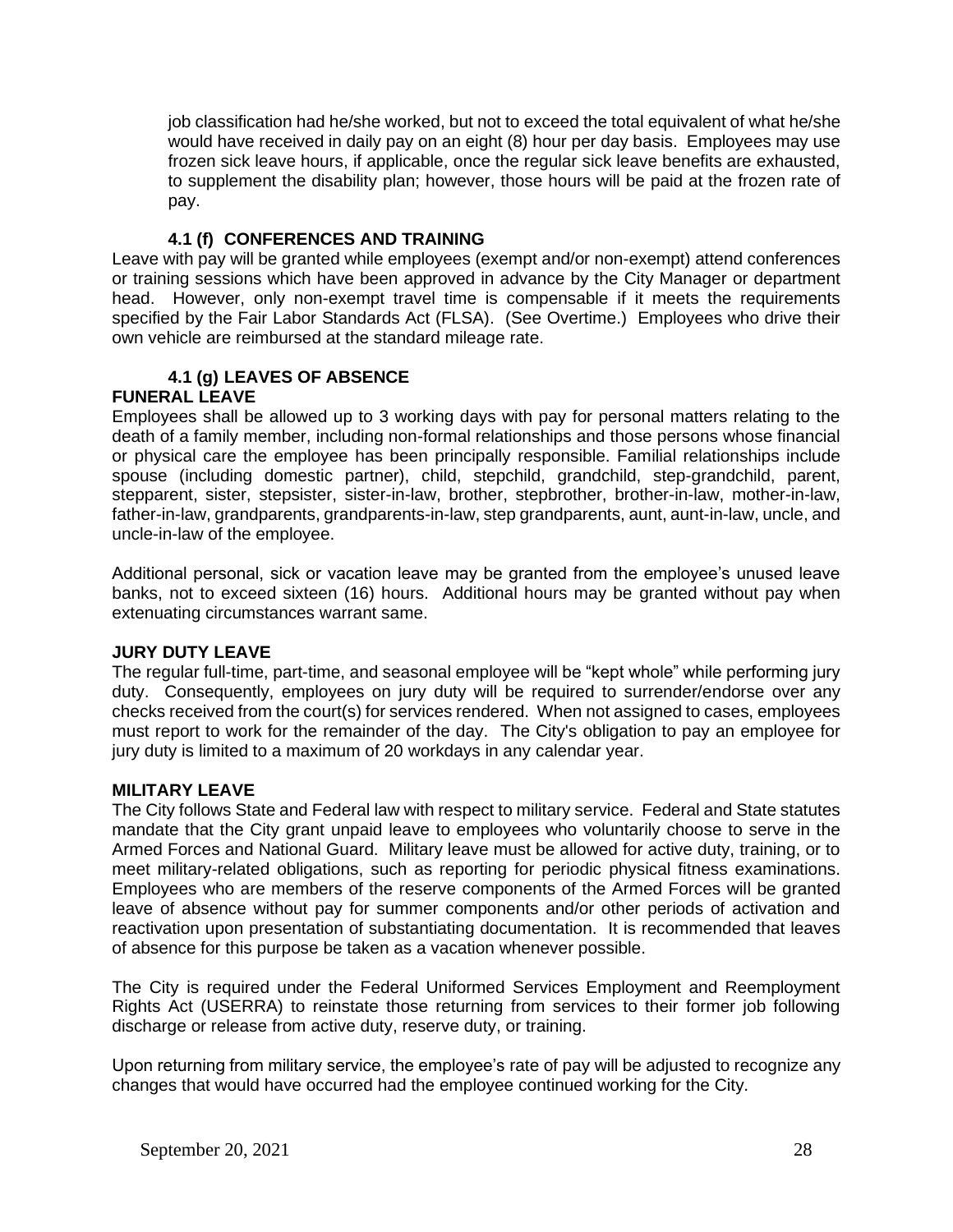- 1. If the pay range increased, the rate of pay will be set at the point in the range that the employee would have reached if he/she had not left for military service.
- 2. If the employee returns to a more responsible job, the rate of pay will be based on the present rate for the position and will be at least the same as the lowest paid qualified person in a comparable position.

The USERRA requires the City to offer continuous medical coverage for up to eighteen (18) months to employees who were previously covered by the City's health plan and who are absent due to military service. Moreover, if the military service does not exceed thirty-one (31) days, the employee cannot be required to pay more than had he/she remained actively employed.

The time spent on military leave will be treated as continuous employment for the purpose of accruing credited service for vacation leave, personal leave hours, retirement plans, et al. The City must also allow returning employees the chance to make up missed employee contributions to defined contribution pension plans and must make corresponding City contributions.

## **PARENTAL LEAVE**

An employee shall, after the birth of his/her child or adoption of a child, be granted eighty (80) hours of paid parental leave to bond with the child. This time can be taken in a block of time or intermittently as needed. This grant will expire and must conclude within twelve (12) months after the birth or adoption. In those instances where both spouses are covered by this provision, such leaves may be taken either concurrently or consecutively. Requests for time off must follow the same process as requests for sick, personal and vacation leave.

## **4.1 (h) REQUESTS FOR TIME OFF**

Whenever requesting time off (with or without pay), employees must request approval from their supervisor by completing the Request for Absence Report or by sending an email to their supervisor.

# **4.1 (i) LEAVE OF ABSENCES – WITHOUT PAY**

Regular full-time employees may be granted leaves of absence without pay as determined by the City Manager. All requests for leave shall be in writing with the terms of the leave set forth in writing when approved.

# **4.1 (j) MEDICAL COVERAGE DURING LEAVES OF ABSENCE**

If an employee is provided group health insurance prior to the leave of absence, the employee is entitled to the continuation of the group health insurance coverage during an approved FMLA leave. If family member coverage is provided to an employee, family member coverage will also be maintained during the FMLA leave. Employees on workers compensation, who have a qualifying "serious health condition" under FMLA, are also entitled to continue their group health insurance coverage.

If leave hours are being used during the FMLA leave, the employee's share of group health plan premiums will be deducted through payroll deduction. If the employee is not using leave hours, and is therefore on an unpaid FMLA leave, the employee must make arrangements to pay the normal employee portion of the insurance premiums in order to maintain insurance coverage. Other authorized deductions (i.e. FSA contributions, co-pays, etc.) still apply during the leave period and will be billed to the employee as necessary.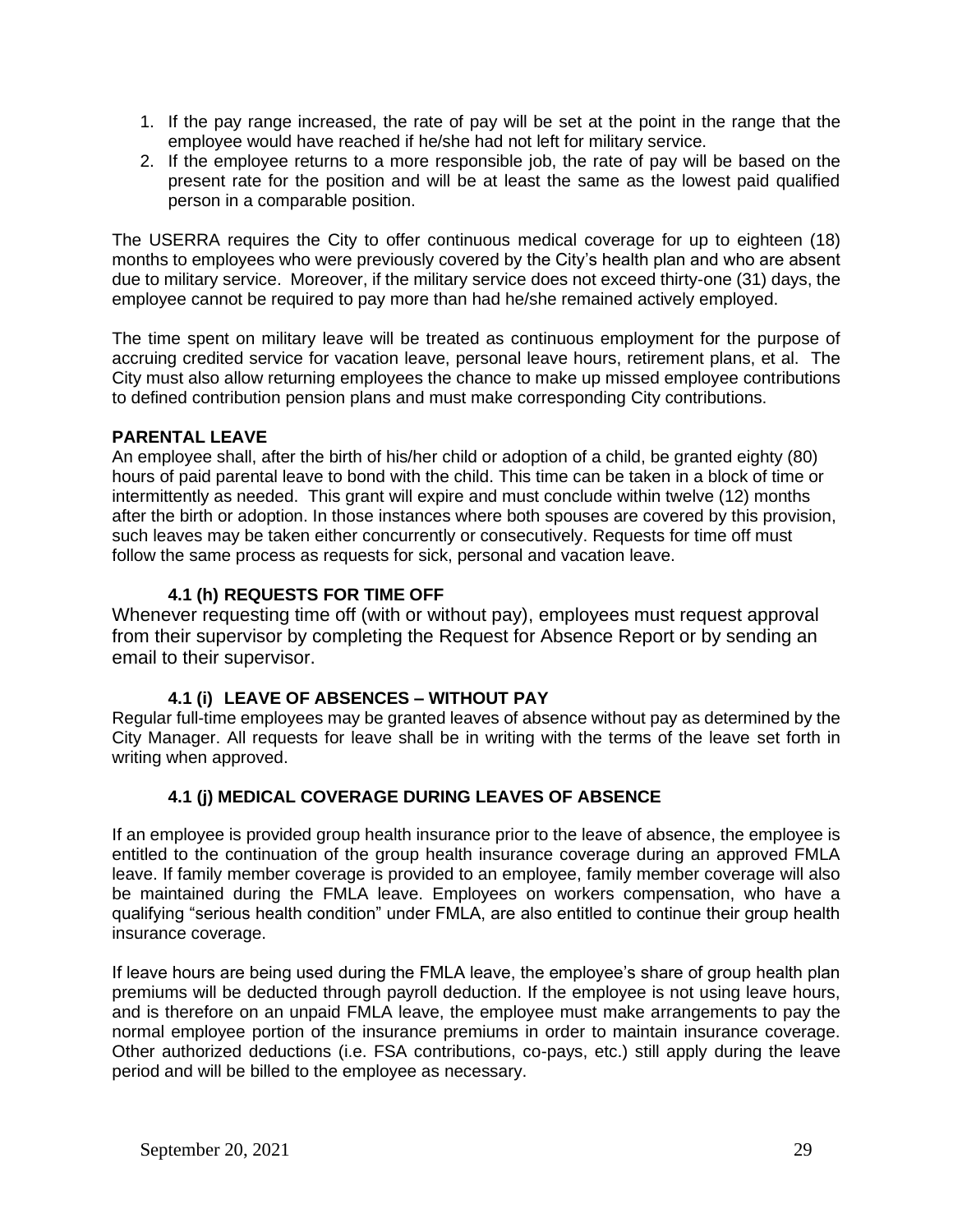Group health insurance coverage shall terminate after the first thirty (30) days when an employee is on an unpaid, non-FMLA leave of absence, or any other unpaid leave of absence except in a worker's compensation related situation where sixty (60) days shall govern rather than thirty (30) days. For leaves in excess of 30/60 calendar days, the employee will be required to pay the full premium. (See also COBRA.)

If the employee chooses not to return to work for reasons other than a continued serious health condition of the employee or the employee's family for a circumstances beyond the employee's control, the City will require the employee to reimburse the City the amount it paid for the employee's health insurance premium during the leave period.

## **4.2 BENEFIT PLANS**

#### **4.2 (a) RETIREMENT BENEFITS**

#### Defined Benefit Plan

For all regular full-time non-union employees, the City contributes to the Municipal Employees Retirement System (MERS) C-1 Plan (1.5 factor). Vesting is ten (10) years of service. (Employees hired prior to April 1, 2012 have a bridged benefit that has a B-4 Plan (2.5) factor) with a frozen Final Average Compensation (FAC) until April 1, 2012 and continue with the C-1 Plan after that date). Both plans have a five (5) year FAC.

#### Defined Contribution Plan

For all regular full-time non-union employees, the City also contributes 5.6% of gross wages and 3% of base wages to the 457 Deferred Compensation Plan. In addition, the City will match up to an additional 1.9% of employee's base compensation, equal to the employee's contribution, whichever is less.

All employees and elected officials are eligible to participate through payroll deduction (without a City match) in the 457 Deferred Compensation Plan.

#### **4.2 (b) MEDICAL/DENTAL/VISION INSURANCE**

The City offers the option for regular full-time active employees, who are normally scheduled to work 30 hours or more per week, to participate in one of at least two health plans which include medical, dental, and vision coverage. Plan descriptions and options may vary from year-to-year. Selection is made at time of hire, or thereafter, during the annual open enrollment. The City and employees share premium costs, which are subject to change. The insurance policies themselves govern the terms and conditions of benefits. Contact Human Resources for complete plan details.

Part-time employees who average 30 or more hours per week during their measurement period may be eligible for the City's health plan; however the employee would be required to pay 100% (of full) cost. (For more details on the eligibility period, please see the Plan Document and Summary Plan Description for the City of Charlevoix Health and Welfare Benefit Plan available in Human Resources or the Treasurer's Office.)

Beginning October 1, 2014, retired employees (union and non-union) will not have access to the City's health care plans, unless employee elects COBRA as defined in Section 4.12.

#### **4.2 (c) SECTION 125 PLAN AND FLEXIBLE SPENDING ACCOUNT**

If offered, all regular full-time employees have access to a pre-tax Section 125 Plan and the option to establish a Flexible Spending Account (FSA) for the employee and dependent.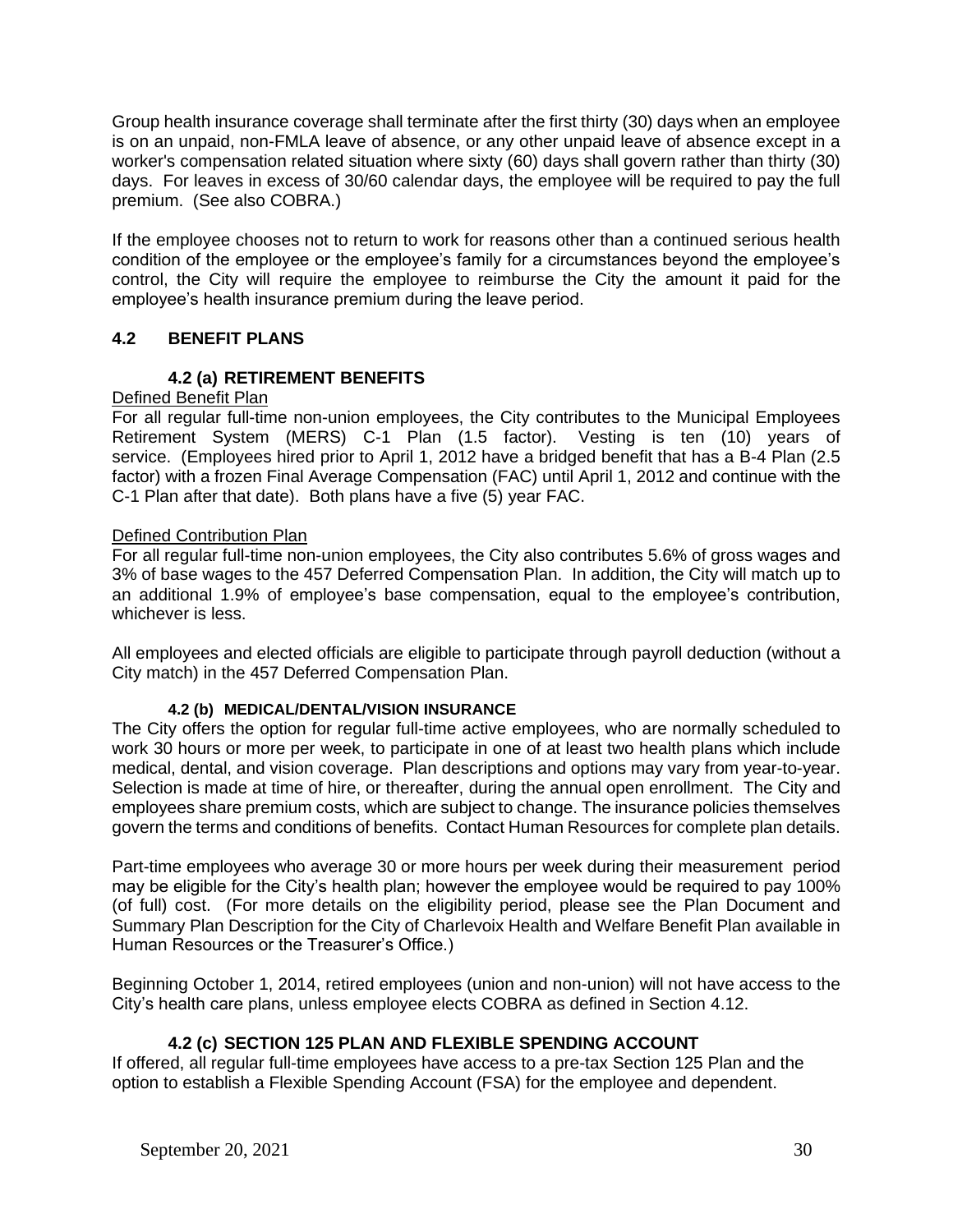## **4.2 (d) MEDICAL OPT-OUT REIMBURSEMENT**

The City will pay an annual cash reimbursement, based on the single coverage limit (set annually) that a public employer may contribute to a medical benefit plan set forth in MCL 15.563, as amended by 2013 Public Act 270, for the employee who elects not to participate in 1-Person (single), 2-Person (double) or family coverage.

To be eligible the employee must provide written certification that they waive their right to enroll in a City heath care plan and proof of the employee's non-City provided health care insurance coverage.

Payment of the reimbursement will be made in twelve equal payments in the first paycheck of each month. (These reimbursement amounts are not wages for purposes such as retirement, overtime, etc., and are taxable income unless they are directly deposited into the City provided Section 125 Plan.)

## **4.3 HEALTH SAVINGS ACCOUNT (HSA)**

The HSA is an employee-owned, IRS-defined, savings account for use on eligible medical expenses. It is used in conjunction with a High Deductible Health Plan (HDHP). This policy applies to all regular full-time employees covered by the City's HSA/HDHP health insurance plan option. Current employees who select the HSA/HDHP option may be offered a City HSA lump sum contribution. The payment would be effective the date of qualified plan coverage.

New employees selecting HSA/HDHP coverage will receive a prorated HSA contribution at hire, payable on the paycheck of the following month.

The City will deposit HSA contributions to a City-approved participating bank of the employee's choice. Employees may contribute additional pre-tax monies into their HSA through payroll deduction, up to the legal limits imposed by the IRS. Changes to the payroll deduction amount may be made during open enrollment and/or no more than two other times during the plan year.

All rules pertaining to the use of HSA accounts and funds are governed by current IRS regulations and are the responsibility of the employee. Nothing in this policy creates an obligation on the part of the City which is inconsistent or prohibited by current State or Federal rules, regulations or laws regarding such plans.

#### **4.4 LIFE INSURANCE**

The City shall provide group life insurance benefits to regular full-time employees in the amount of their yearly salary up to a maximum of \$50,000 with an accidental death and dismemberment rider. Life insurance benefits will gradually reduce once the employee reaches age 65.

Beginning May 1, 2014, all future retired employees (union and non-union) will not have access to the City's life insurance plan.

#### **4.5 OTHER INSURANCE**

The City may offer regular employees (either regular full-time or part-time or both) the ability to purchase other forms of insurance, such as AFLAC, at the employee's own expense. Such offerings are approved by the City Manager and subject to change.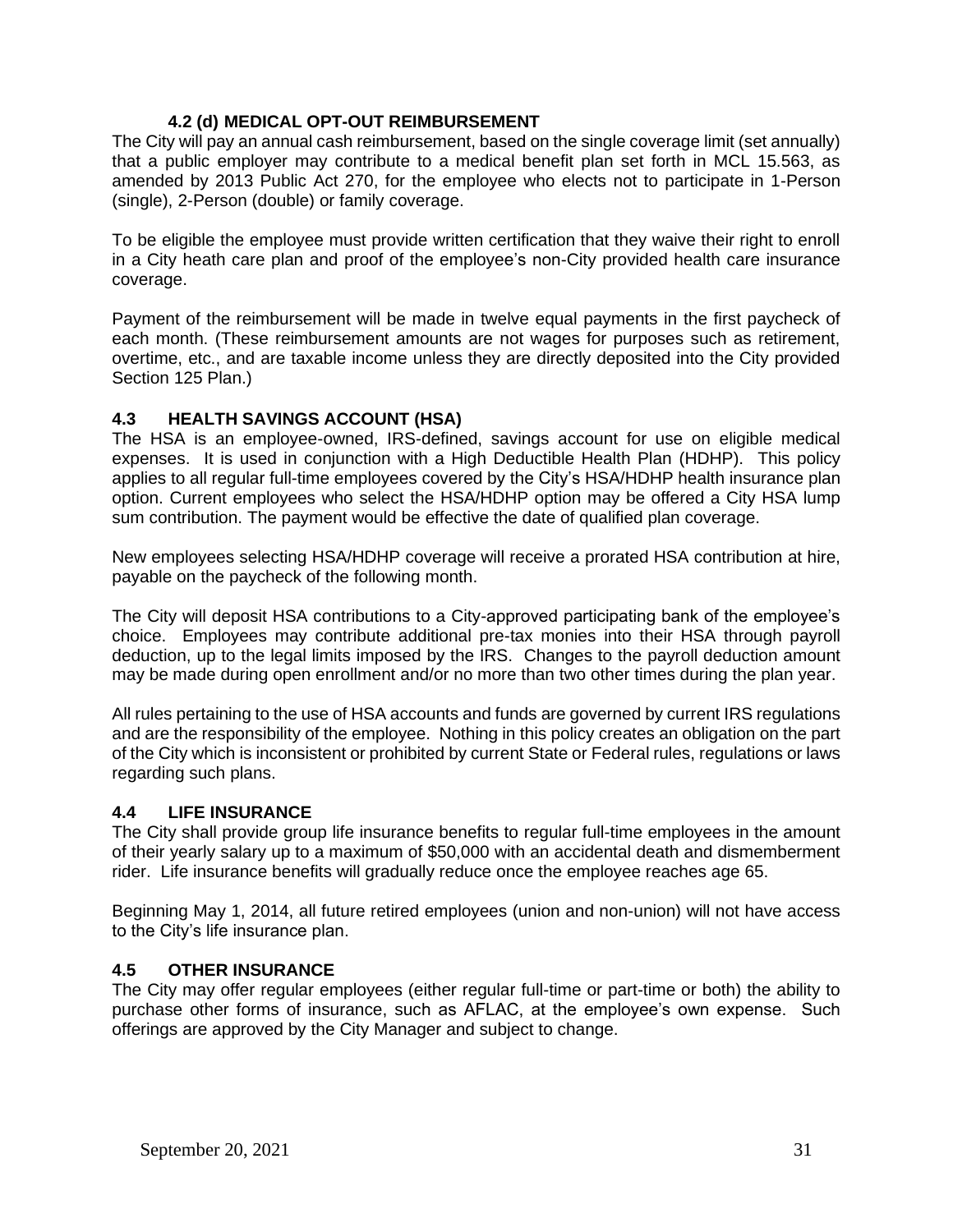## **4.6 MEMBERSHIPS**

The City will pay dues for membership in trade or professional organizations and service clubs as approved in advance by the City Manager or department head. Attendance at related meetings during regular work hours must be approved in advance by the City Manager or department head.

#### **4.7 EDUCATION/TUITION ASSISTANCE**

The City is interested in supporting the growth and development of its employees. As a means to this end, the City may provide education/tuition assistance to regular full-time employees who have a minimum of one year (12 months) of continuous service. Assistance includes tuition costs associated with formal education beyond the ongoing certification and training required or mandated to remain up-to-date or advance in an employee's current position.

Application must be made to the department head for job-related or otherwise appropriate coursework from an accredited institution of higher education utilizing the approved request form. Advance approval from the department head is required. Scheduling of classes may also require prior approval of the department head if the class may interfere with a work schedule.

Requests will be considered for approval based on the following:

- Relevance to the employee's current position
- Whether or not the employee is on an associate, baccalaureate or advanced (master, doctorate) degree track. Such tracks will receive preference.
- Available funding
- Applications will be processed based on each department's budgeted amount for employee education/tuition.

All costs for registration, application, fees, books, supplies, deposits, and the like, shall be paid by the employee. The City will reimburse 50% of tuition costs only, provided that

- A grade of "C" or better is received in an undergraduate or professional-level course.
- A grade of "B" or better is received in a graduate level course.
- The college bill, receipt of payment, and academic grade are submitted to the supervisor for final approval within 30 days of completion of a class.
- The course or tuition is not eligible for reimbursement under the G.I. Bill, scholarships, grants, or by any other organization.

The City will not reimburse for classes graded "incomplete" or "withdrawn" under any circumstances.

No more than four (4) credit hours per semester or term, and a total of no more than two (2) courses or eight (8) credit hours each fiscal year for each employee will be approved (subject to the departmental educational allotment). Under unusual circumstances or conditions, exceptions to this policy or procedures may be considered by the City Manager providing the requisite department budget has funds available to cover the associated costs.

There will be no requirement for the employee to repay the City for coursework, except as provided below:

- If the City provides financial support for an individual employee for an associate, bachelor, or advanced degree, the employee agrees to remain a City employee for two (2), four (4) and five (5) years respectively upon completion of the degree.
- Should the employee leave active employment, or conduct him/herself in a manner that results in termination with the City within two (2), four (4) and five (5) years of completion of the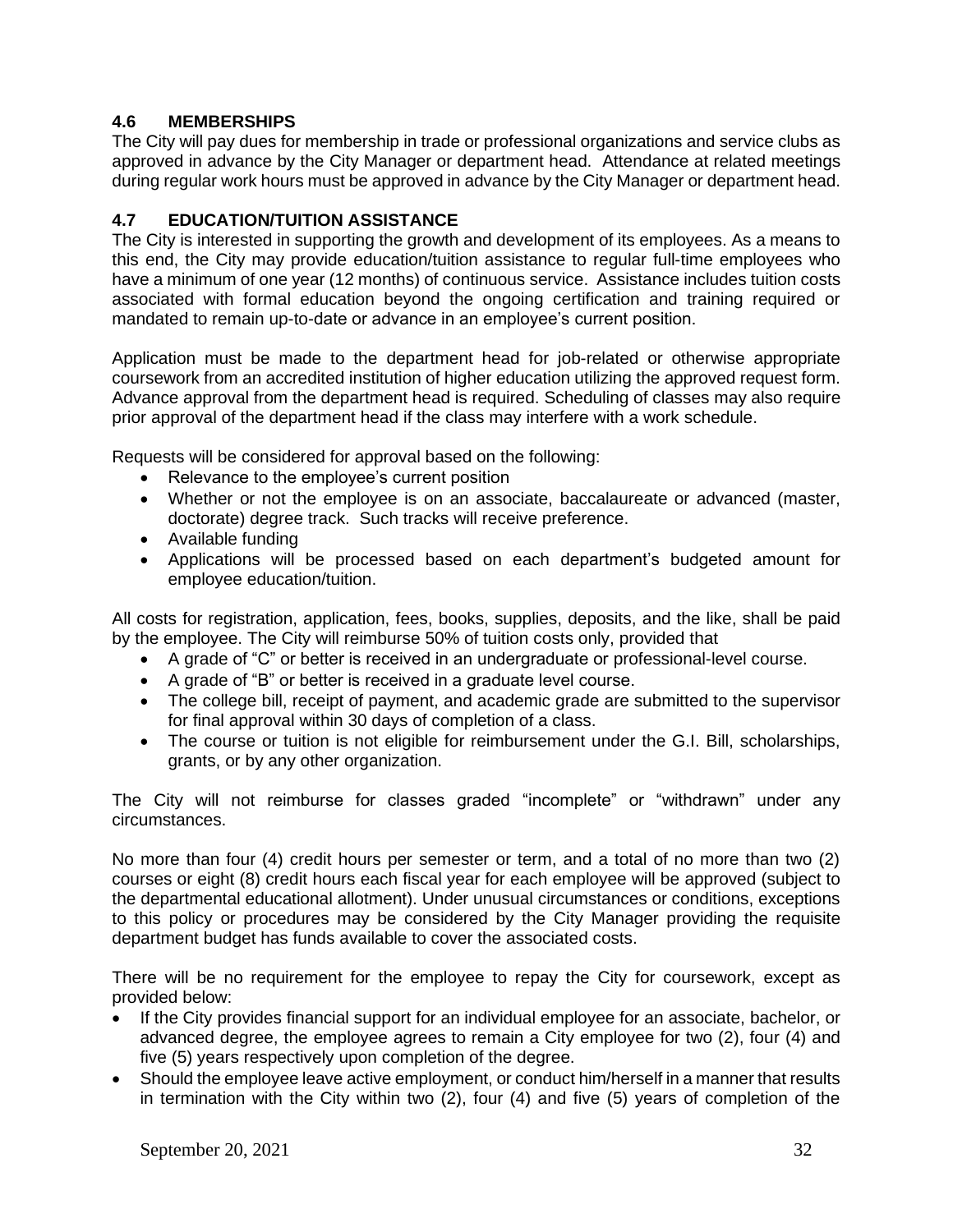program, as described above, he/she agrees to reimburse the City for all actual costs expended by the City for the program on a pro-rated/percentage of time remaining on the original commitment. (For example, if an employee completes a bachelor's degree and then leaves after two years, the employee is responsible for repaying the City 50% of the funds expended by the City for the education.)

# **4.8 MISCELLANEOUS EMPLOYEE BENEFITS/DISCOUNTS**

Employment at various recreational facilities owned by the City of Charlevoix bring with it the ability for employees to utilize these facilities at times when they are not on the time clock at the facility. Those opportunities include:

- Mt. McSauba Ski Area employees and one dependent are allowed to ski for free.
- Charlevoix Municipal Golf Club employees will be allowed to golf for free.

City 10% Employee Discounts\* on the following:

- One (1) pavilion rental per year at 10% off. Employee must sign the agreement and be present during the rental.
- 10% off registered programs over \$5 (for employee or dependents). Discount excludes trips, extra material fees, tournaments and leagues. Certain programs are not eligible for 10% discount due to instructor contracts, registrants will be informed at the time of registration.
- 10% off employee admission to the Charlevoix Golf Club, Mt. McSauba Ski Hill, Ice Rink and Skate Park.
- 10% off employee season passes to the Charlevoix Golf Club, Mt. McSauba Ski Hill, Ice Rink and Skate Park.

*\*10% City Employee Discount cannot be combined with other discounts or promotions*

# **4.9 SOCIAL SECURITY AND MEDICARE**

Each employee contributes a percentage of earnings to Social Security/Medicare through payroll deduction. The City contributes similar amounts to the employee's Social Security/Medicare accounts with the U.S. Government. Benefits include retirement income, survivor benefits, and medical benefits. Questions concerning Social Security accounts or benefits should be directed to the Social Security Administration, U.S. Government [\(www.socialsecurity.gov](http://www.socialsecurity.gov/) ).

#### **4.10 UNEMPLOYMENT AND WORKER COMPENSATION**

The City participates in Michigan's unemployment program as required by law. Questions regarding the unemployment program should be directed to the Unemployment Insurance Agency [\(www.michigan.gov/uia\)](http://www.michigan.gov/uia). Questions regarding worker compensation should be directed to the Human Resource Assistant or the Alternate Workers Compensation Coordinator.

#### **4.11 FAMILY AND MEDICAL LEAVE ACT (FMLA)**

Eligible employees may take up to 12 weeks of unpaid, job-protected leave in any 12 month period, known as "family and medical leave." The 12 month period is determined based on a rolling 12-month period measured backward from the date an employee uses his/her FMLA leave.

#### **Eligibility** To be eligible for family and medical leave, employees must:

- 1. Have been employed for at least 12 months in the last seven years (which do not need to be consecutive) by the City; and,
- 2. Have worked at least 1,250 hours for the City during the twelve months immediately preceding the beginning of requested leave; and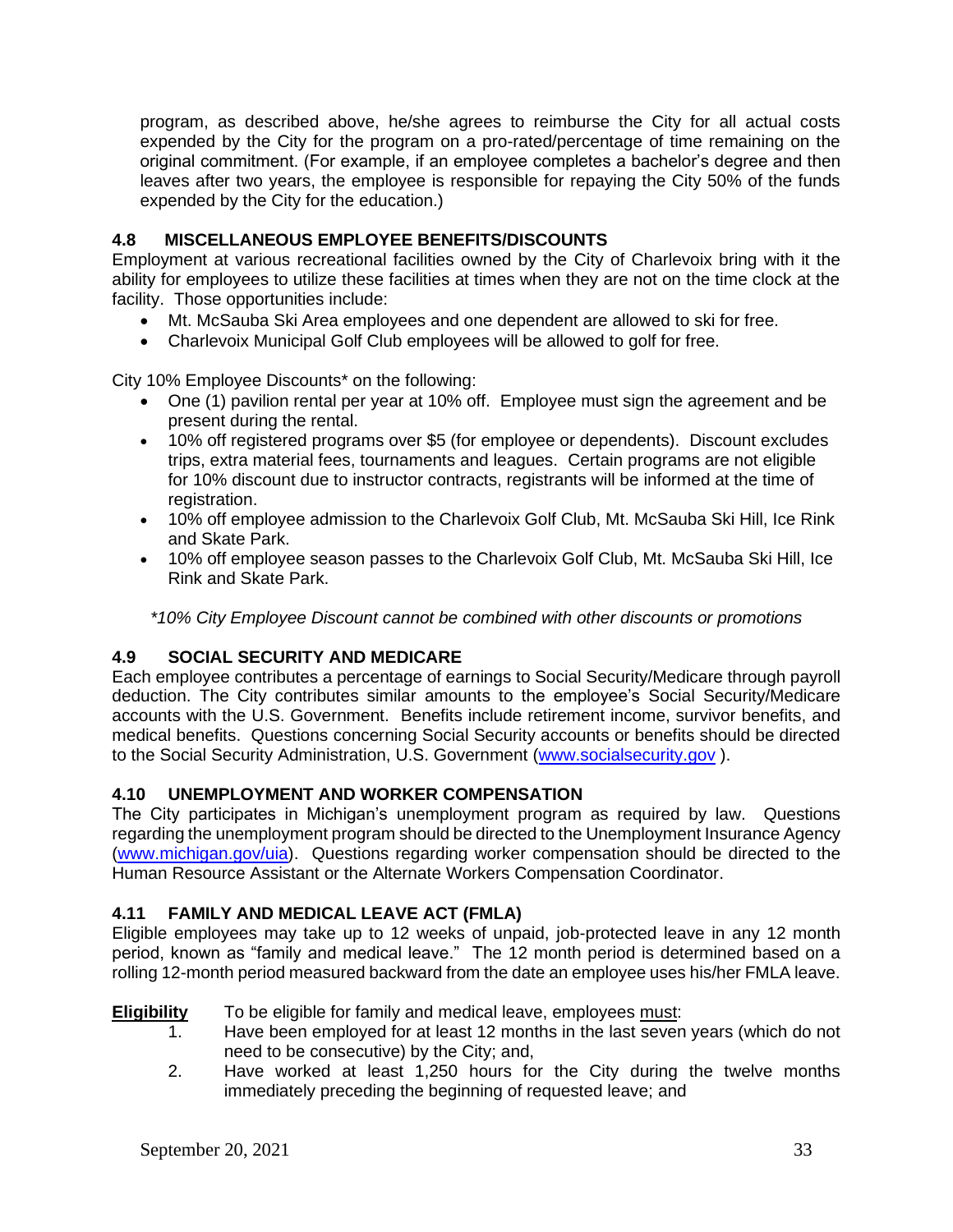3. Be employed at a worksite where 50 or more employees are located within 75 miles of the worksite.

An eligible part-time employee (less than 40 hours a week for purposes of this policy) is entitled to FMLA leave on a pro-rated basis only.

**Reasons for Taking Leave** Family and medical leave may be taken for any one, or for a combination of the following reasons:

- 1. The birth and newborn care of an employee's child after birth, or placement of a child with the employee for adoption or foster care or
- 2. To care for an employee's spouse, child or parent (but not in-law) who has a serious health condition; or
- 3. For the employee's own serious health condition that makes the employee unable to perform one or more of the essential functions of the employee's job; and/or
- 4. Because of any qualifying exigency arising out of the fact that an employee's spouse, son, daughter or parent is a covered military member on covered active duty (any deployment of an Armed Service member to a foreign country) or in the National Guard or Reserves who has been notified of an impending call or order to covered active duty status (deployment to a foreign country).
- 5. To care for the employee's spouse, son, daughter, parent or next of kin who is a covered service member.

**A Serious Health Condition** means an illness, injury, impairment or physical or mental condition which involves either inpatient care at a medical facility or continuing treatment by a licensed health care provider for a condition that either prevents the employee from performing the functions of the employee's job, or prevents the qualified family member from participating in school or other daily activities. Subject to certain conditions, the continuing treatment requirement may be met by a period of incapacity of more than three consecutive calendar days for an incapacity that requires at least two visits to a health care provider or one visit and a regimen of continuing treatment, or incapacity due to pregnancy, or incapacity due to a chronic condition. The first treatment must be within 7 days of the first day of incapacity, and the two treatments must occur within 30 days of the first day of incapacity unless there are extenuating circumstances. Treatment by a health care provider means an in person visit.

**A Qualifying Exigency** In general, leave may be taken because of a "Qualifying Exigency" where the team member's spouse, son, daughter or parent is on active duty or is called to active duty for any of the following reasons:

- To address issues that arise from an impending call or order to active duty 7 or less calendar days before deployment during that 7 day notice period.
- To attend an official ceremony, program or event sponsored by the military that is related to the call to active duty or active duty of the Military Member.
- To attend certain family support or assistance programs and informational briefings related to the call to active duty or active duty of the Military Member.
- To arrange for alternative child care when the call to duty or active duty necessitates a change in existing arrangements.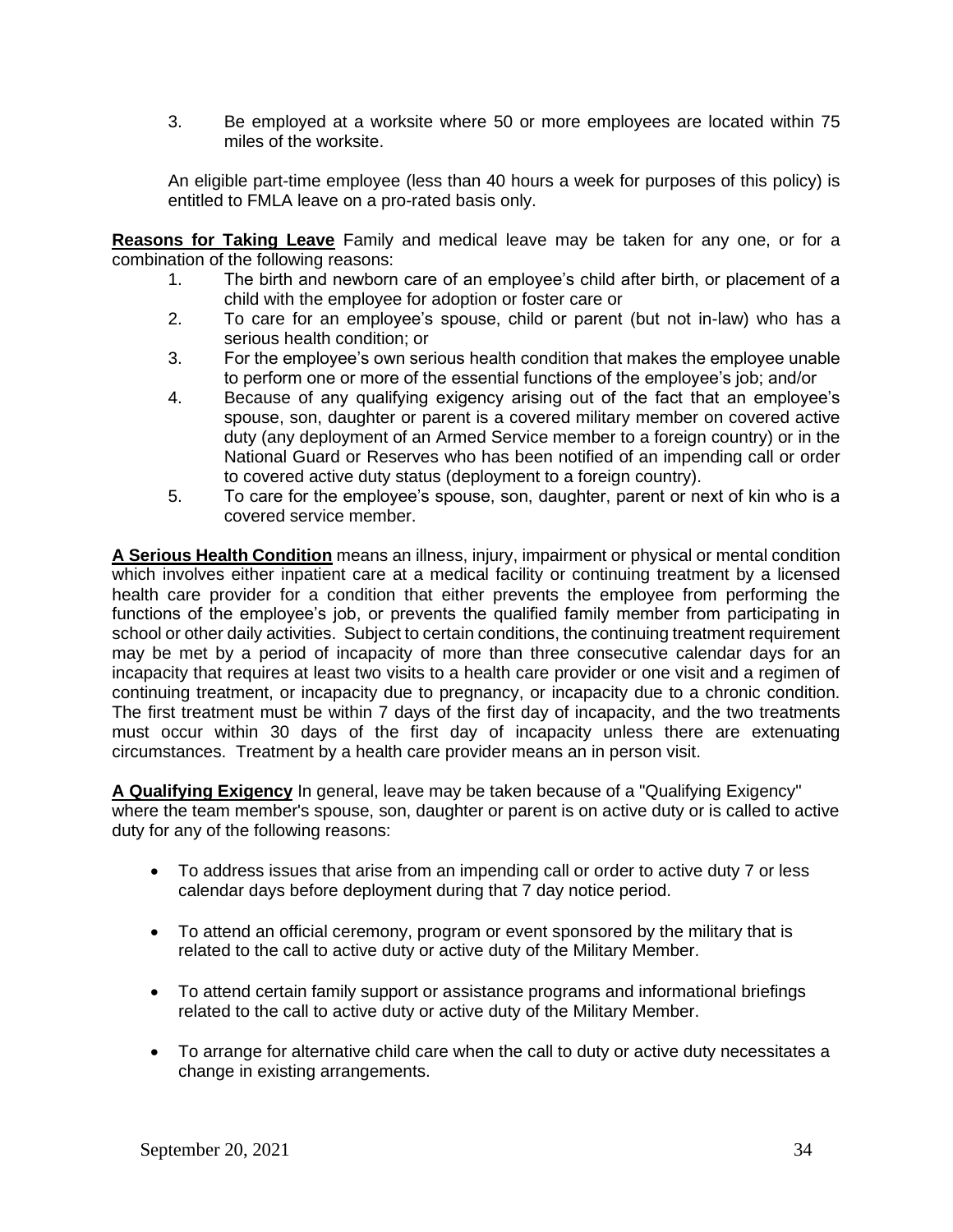- To provide child care on an urgent, immediate basis (but not on a routine, regular or everyday basis), when the need arises because of the call to active duty or active duty.
- To enroll in or transfer a child to a new school or day care facility when necessitated by the call to active duty or active duty.
- To attend meetings with team member at a school or day care facility when attendance is necessary due to circumstances arising from the call to active duty or active duty.
- To make or update financial or legal arrangements to address the covered Military Member's absence caused by the call to active duty or active duty.
- To act as the Military Member's representative before a government agency concerning military service benefits while he/she is called to active duty and for 90 days following termination of active duty.
- To attend counseling for the covered Military Member or his/her child or certain other dependents.
- To spend up to 15 calendar days with the Military Member or his/her child or certain other dependents on leave for rest and recuperation.
- To attend ceremonies and reintegration briefings and events sponsored by the military during the 90 day period following termination of active service.
- To attend to issues surrounding the death of the Military Member.
- To care for a Military Member's parent who is incapable of self-care when the care is necessitated by the member's covered active duty (including making arrangements for alternative care, providing care on an immediate basis, admitting or transferring the parent to a care facility, or attending meetings with team member at a care facility.
- To address miscellaneous matters which arise out of the call to active duty or active duty provided the team member and FCB agree that such leave is a "qualifying exigency" and further agree as to the timing, frequency and duration of the leave.

#### **Injured Service Member Leave/Additional Military Family Leave Entitlement**

An eligible employee who is the spouse, son, daughter, parent or next of kin of a covered service member is entitled to take up to 26 weeks of leave during a single 12 month period to care for the service member with a serious injury or illness. Leave to care for a service member shall only be available on a per injury basis during a single 12 month period and when combined with other FMLA-qualifying leave, may not exceed 26 weeks during the single 12 month period. The single 12 month period begins on the first day an eligible employee takes leave to care for the injured service member. Additional leave may be granted during a subsequent 12 month period for a different injury to the same covered Military Member or for an injury to a different Military Member.

A covered service member means a member of the Armed Forces, including a member of the National Guard or Reserves, who is undergoing medical treatment, recuperation, or therapy, is otherwise in outpatient status, or is on the temporary retired list, for a serious injury or illness; and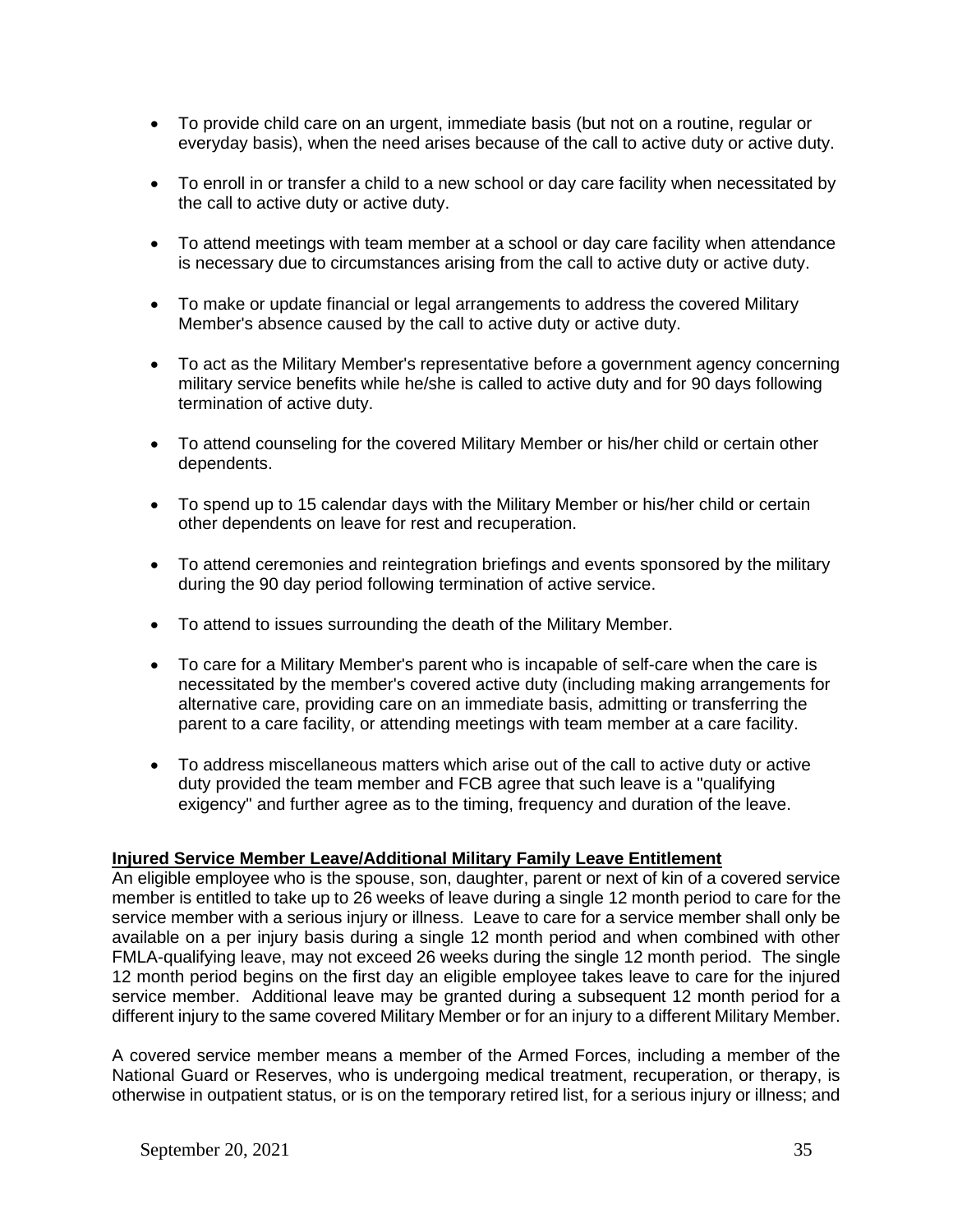veterans who are undergoing medical treatment for a serious injury or illness sustained in the line of duty and who were members of the armed forces within five years preceding the need for such treatment. A member of the Armed Forces would have a serious injury or illness if he/she has incurred an injury or illness in the line of duty while on active duty in the Armed Forces provided that the injury or illness may render the service member medically unfit to perform duties of the member's office, grade, rank or rating.

**Duration of Leave** Eligible employees may receive up to 12 workweeks of unpaid leave during any "rolling" 12 month period, measured backward from the date of any family or medical leave requested and/or used. Family and medical leave involving the birth or placement of a child for adoption or foster care must be concluded within 12 months of the birth or placement. Each time an individual takes such a leave, the individual's remaining entitlement would be any balance of the 12 weeks which has not been used during the immediately preceding 12 months. When both spouses are employed by the City, they are entitled to a total of twelve weeks of leave (rather than 12 weeks each) for the birth or placement of a child.

In addition, as outlined above, an employee may be entitled to an additional 14 weeks to care for an injured service member.

Eligible employees may take family and medical leave intermittently – which means taking leave in blocks of time, or by reducing one's normal weekly or daily work schedule – whenever it is medically necessary to care for a seriously ill family member, because the employee is seriously ill and unable to work, for qualified exigency leave or for military caregiver leave. Intermittent leave is not permitted for the birth of a child or placement of a child for adoption or foster care.

**No Work While on Leave** – working for another employer or taking another job while on family/medical leave or any other authorized leave of absence is grounds for immediate termination, to the extent permitted by law.

**Pay and Benefits** - time off during the FMLA Leave will be unpaid. The individual's coverage under the City's group health plan will be maintained during the leave. Vacation and personal time for employees will not accrue during the unpaid FMLA Leave. An employee may choose to use any available accrued sick, personnel or vacation time while the employee is on FMLA.

**Health Benefits** Eligible employees and (if applicable) their families remain eligible to participate as employees under the group health plan during one's family and medical leave. This coverage will be provided if the employee or the employee's family was covered under the plan before the leave was taken and on the same terms as if the employee had continued to work. Under this leave the employee can continue to maintain medical insurance coverage at regular employee rates by paying the employee's share of health plan premiums while on leave.

If the employee chooses not to return to work for reasons other than a continued serious health condition of the employee or the employee's family for a circumstance beyond the employee's control, the City will require the employee to reimburse the City the amount it paid for the employee's health insurance premium during the leave period.

**Job Restoration** Upon returning from a family and medical leave, eligible employees will normally be restored to their original job, or to an equivalent job with equivalent pay, benefits, and other employment terms and conditions, the same as if they had not taken the leave of absence. The purpose is for employees to be in as good a position as they would have been if they had not needed to take this leave.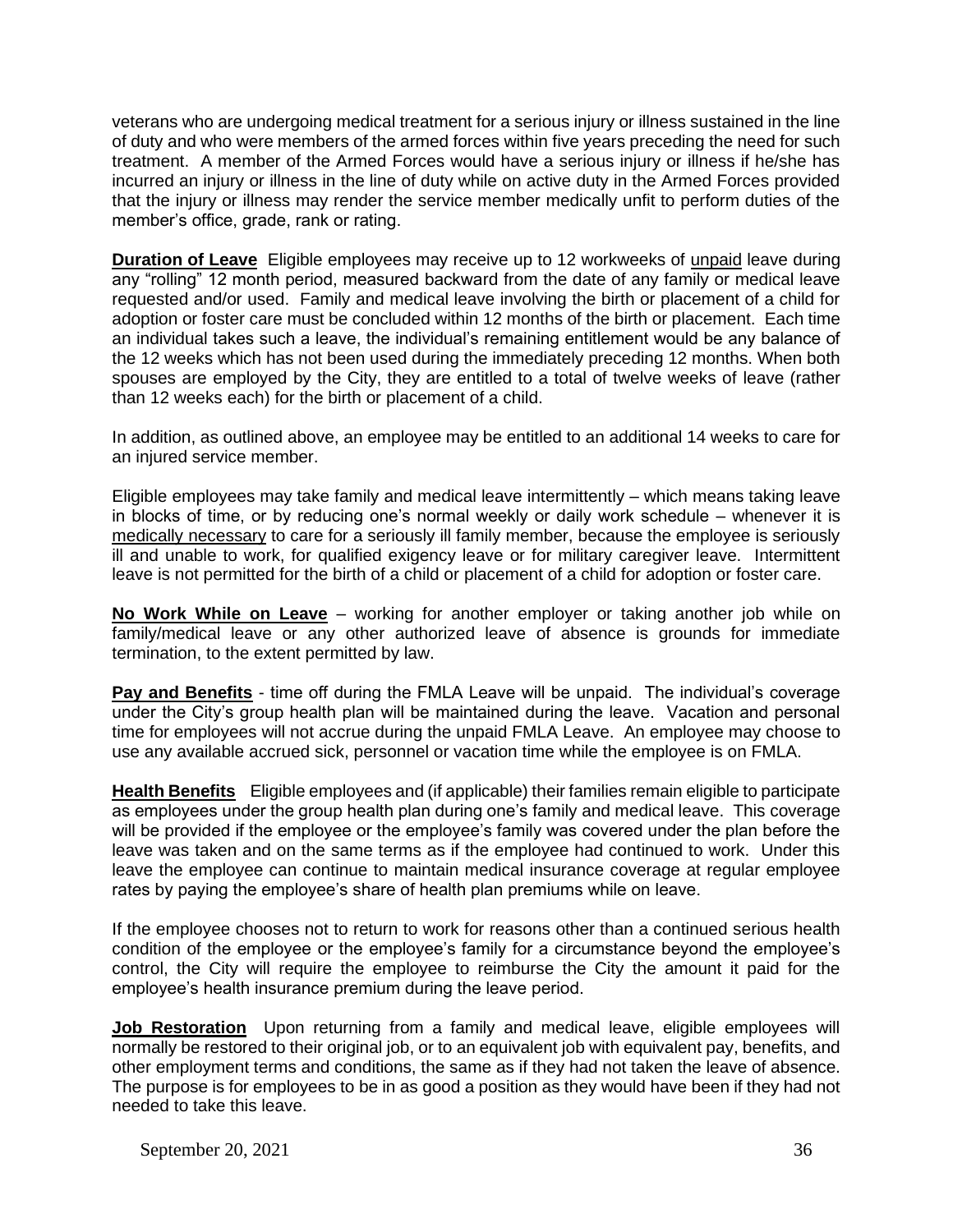In addition, use of family and medical leave cannot result in the loss of any employment benefit that employees earned or were entitled to before using family and medical leave.

The exception to this is situations where job restoration of key employees will cause substantial and grievous economic injury. In such situations, the City will notify employees if they qualify as "key employees" if it intends to deny reinstatement, and of their rights in such instances.

#### **Notice of Eligibility For and Designation of FMLA Leave**

Employees requesting FMLA leave are entitled to receive written notice from the City telling them whether they are eligible for FMLA leave and, if not eligible, the reasons why they are not eligible. When eligible for FMLA leave, employees are entitled to receive written notice of their rights and responsibilities in connection with such leave; the City designation of leave as FMLA qualifying or non-qualifying, and if not FMLA qualifying, the reasons why; and the amount of leave, if known, that will be counted against the employee's leave entitlement. The City will provide the employee with the Department of Labor (DOL) Notice of Eligibility and Rights Form WH381 [\(http://www.dol.gov\)](http://www.dol.gov/) and provide a written response to the employee's request for FMLA leave using the DOL Designation Notice Form WH-382 [\(http://www.dol.gov\)](http://www.dol.gov/).

The City may retroactively designate leave as FMLA leave with appropriate written notice to employees provided the City's failure to designate leave as FMLA-qualifying at an earlier date did not cause harm or injury to the employee. In all cases where leaves qualify for FMLA protection, the City and employee can mutually agree that leave be retroactively designated as FMLA.

#### **Employee Obligations**

**Provide Notice** – Employees who take FMLA leave must provide 30 days advance notice of the need to take FMLA leave when the need is foreseeable. When 30 days notice is not possible, or the approximate timing of the need for leave is not foreseeable, employees must provide the City with notice of the need for leave as soon as practicable under the facts and circumstances of the particular case. Employees who fail to give 30 day notice for foreseeable leave without a reasonable excuse for the delay, or otherwise fail to satisfy FMLA notice obligations, may have FMLA leave delayed or denied.

**Notice Content** – Employees must inform the FMLA Coordinator of the need for FMLA-qualifying leave and the anticipated timing and duration of the leave, if known. Employees may do this either by requesting FMLA leave specifically, or explaining the reasons for leave so as to allow the City to determine that the leave is FMLA-qualifying.

Calling in sick without providing the reasons for the needed leave will not be considered sufficient notice for FMLA leave under this policy. Employees must respond to the City's questions to determine if absences are potentially FMLA-qualifying.

If employees fail to explain the reasons for FMLA leave, the leave may be denied. When employees seek leave due to FMLA-qualifying reasons for which the City has previously provided FMLA-protected leave, they must specifically reference the qualifying reason for the leave or the need for FMLA leave.

**When Requesting Intermittent or Reduced Schedule Leave** – When requesting intermittent or reduced schedule leave for planned medical treatment for the employee or a family member, including during a period of recovery from a serious health condition or to care for a covered service member, employees must consult with the City and make a reasonable effort to schedule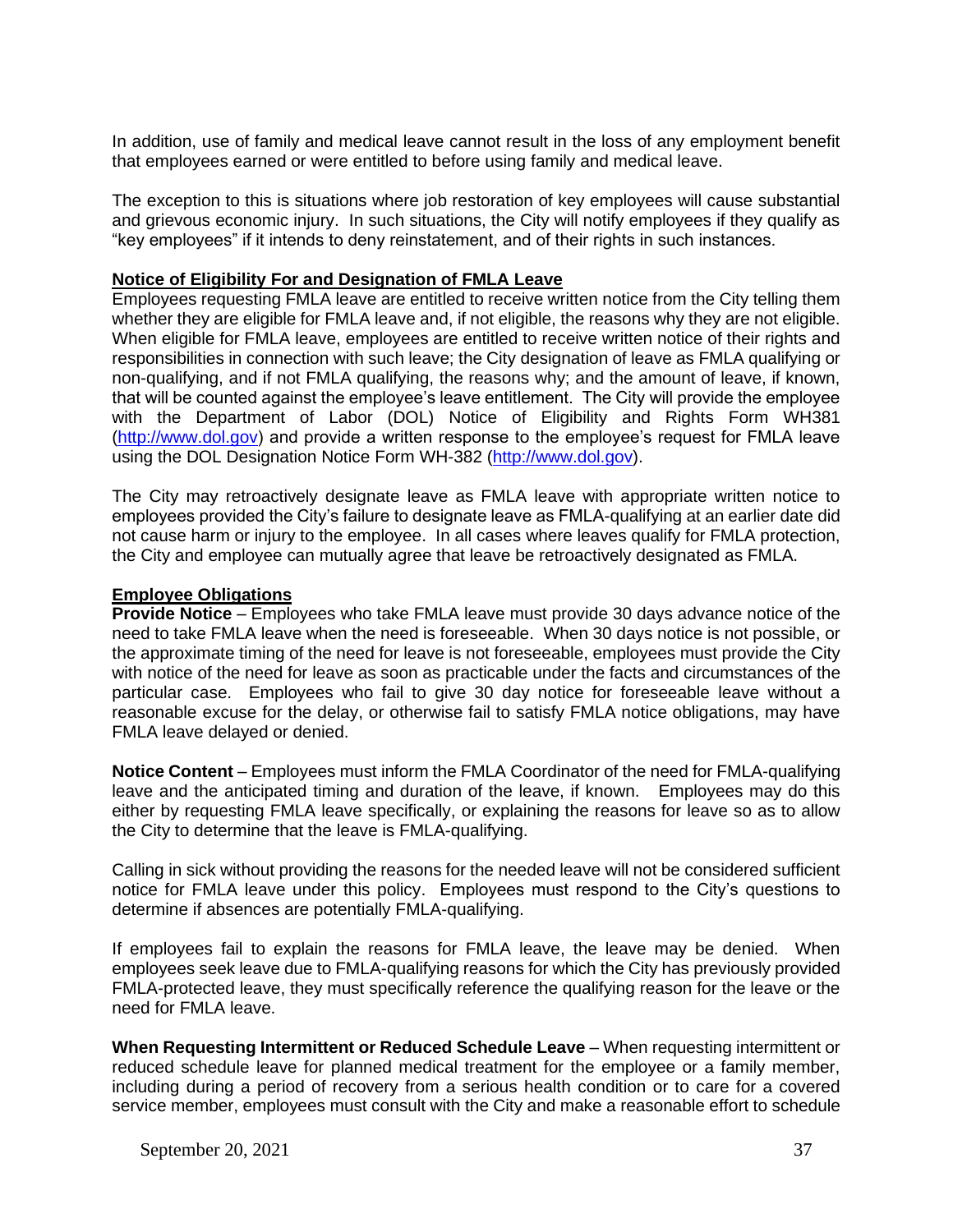treatment so as not to unduly disrupt the City operations, subject to approval from the health care provider. Employees must consult with the City prior to the scheduling of treatment to work out a treatment schedule that best suits the needs of both the City and the employees, subject to the approval of an employee's health care provider. If employees providing notice of the need to take FMLA leave on an intermittent basis for planned medical treatment neglect to fulfill this obligation, the City may require employees to attempt to make such arrangements, subject to the approval of the employee's health care provider.

The City may temporarily transfer employees during the period that the intermittent or reduced leave schedules are required to alternative positions with equivalent pay and benefits for which the employees are qualified and which better accommodate recurring periods of leave.

When employees seek intermittent leave or a reduced leave schedule for reasons unrelated to the planning of medical treatment, employees must advise the City of the reason why such leave is medically necessary, upon request. When intermittent or reduced schedule need is sought, the City and employee shall attempt to work out a leave schedule that meets the employee's needs without unduly disrupting the City operations, subject to the approval of the employee's health care provider.

#### **Submit Medical Certifications**

Depending on the type of FMLA leave sought, employees may be required to submit medical certifications supporting their need for FMLA leave. The certifications may include an initial certification, a re-certification and a return to work/fitness for duty certification.

It is the employee's responsibility to provide the City with timely, complete and sufficient medical certifications. Whenever the City requests employees to provide FMLA medical certifications, the employee must provide it within 15 calendar days after the request unless it is not practicable to do so despite an employee's diligent, good faith efforts. The City shall inform employees if submitted certifications are incomplete or insufficient and provide employees at least seven calendar days to cure deficiencies. The City will deny FMLA leave to employees who fail to timely cure deficiencies or otherwise fail to timely submit requested medical certifications.

With the employee's permission, the City (through individuals other than the employee's direct supervisor) may contact the employee's health care provider to authenticate or clarify completed and sufficient medical certifications. If employees choose not to provide the City with authorization allowing it to clarify or authenticate certifications with health care providers, the City may deny FMLA leave if certifications are unclear. In its sole discretion, the City may waive its right to receive timely, complete and/or sufficient FMLA medical certifications.

**Initial Medical Certifications** – Employees requesting leave because of their own, or a covered relative's serious health condition, or to care for a covered service member, must supply medical certification supporting the need for such leave from their health care provider or, if applicable, the health care provider of the covered family or service member. The certification must state the date when the serious health condition commenced; probable duration of the employee or family member's condition or the estimated period of time during which the employee will be needed to care for the family member; and all appropriate medical facts upon which the opinion is based. Medical certification for employee's serious health condition will be provided using the DOL Certification of Health Care Provider for Employee's Serious Health Condition Form WH-380-E [\(http://www.dol.gov/\)](http://www.dol.gov/). Medical certification for the family member's serious health condition will be provided using the DOL Certification of Health Care Provider for Family Member's Serious Health Condition Form WH-380-F [\(http://www.dol.gov/\)](http://www.dol.gov/).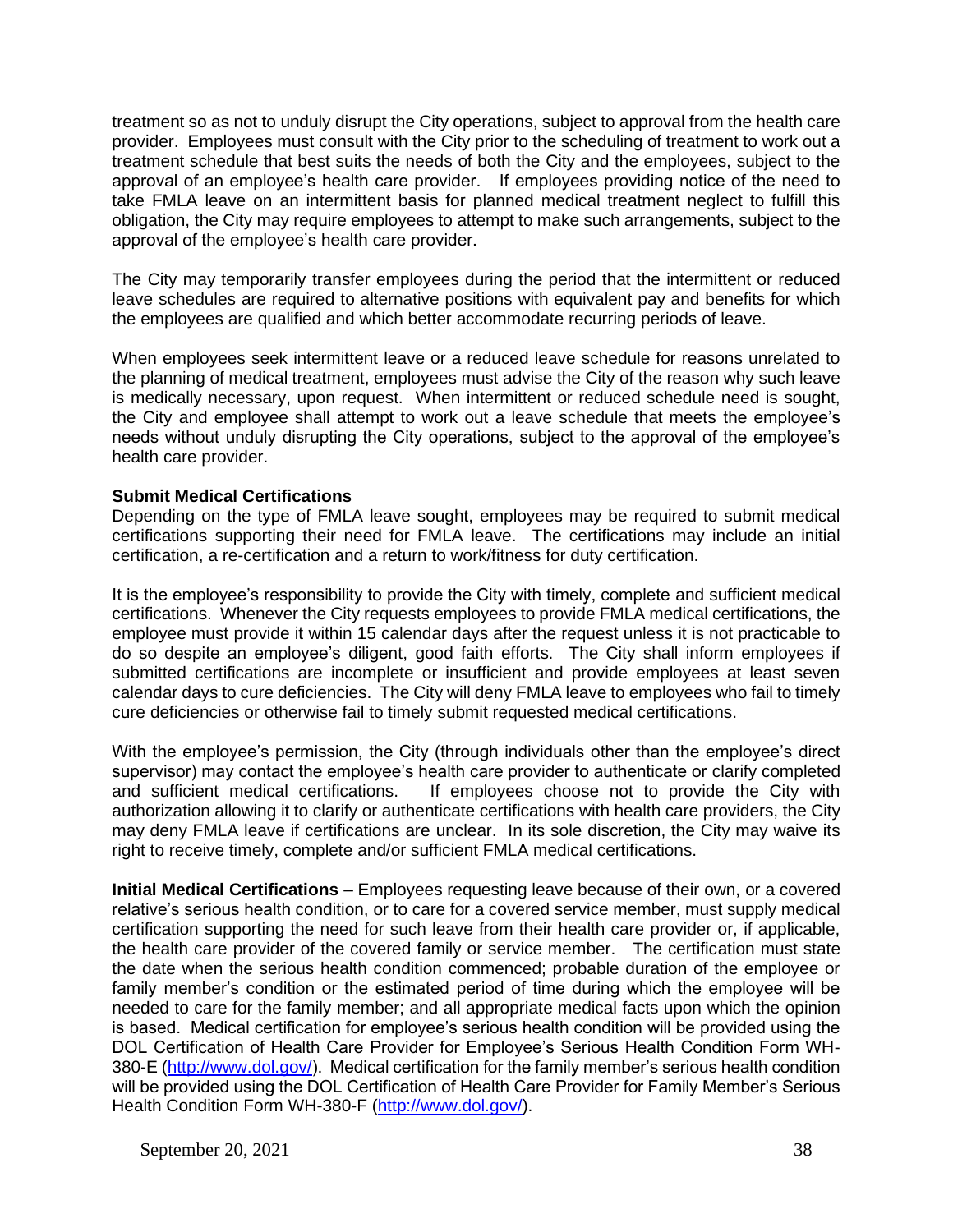If the employee has provided 30 day notice of the need for leave, certification should be submitted before the leave begins. A new initial medical certification will be required on an annual basis for serious medical conditions lasting beyond a single leave year.

Certification must be provided within 15 calendar days of the request, unless not feasible under the circumstances. Failure to provide timely certification will result in denial of leave until the certification is provided.

The City may require a second medical opinion by an independent physician of its choice (and, in some cases a third opinion by a mutually agreeable physician) at the City's expense as a condition of the granting of FMLA Leave based on a serious health condition.

**Medical Recertification** – Depending on the circumstances and duration of FMLA leave, the City may require employees to provide recertification of medical conditions giving rise to the need for leave. The City will notify employees if recertification is required and will give employees at least 15 calendar days to provide medical recertification.

Keeping in contact with the City while on a FMLA Leave is important. Individuals are required to contact the Human Resources at least every 14 days regarding the expected length of the leave and when he/she intends to return to work. The City may require re-certification by the individual's health care provider every 30 days to support continuation of a leave based on a serious health condition.

**Certifications for Military Family Leave (Exigency)** – When employees seek leave due to qualifying exigencies arising out of the active duty or call to active duty status of a covered military member, the City may require employees to provide: 1) a copy of the covered military member's active duty orders or other documentation issued by the military indicating the covered military member is on active duty or call to active duty status and the dates of the covered military member's active duty service; and 2) a certification from the employee setting forth information concerning the nature of the qualifying exigency for which leave is requested. Employees shall provide a copy of new active duty orders or other documentation issued by the military for leaves arising out of a different active duty or call to active duty status of the same or a different covered military member.

When leave is taken to care for a covered service member with a serious injury or illness, the City may require employees to obtain certifications completed by an authorized health care provider of the covered service member. This certification will be provided using the DOL Certification for Serious Injury or Illness of Covered Service Member Form WH-385 [\(http://www.dol/gov/\)](http://www.dol/gov/). In addition, and in accordance with the FMLA regulations, the City may request that the certification submitted by employees set forth additional information provided by the employee and/or the covered service member confirming entitlement to such leave.

#### **Return to Work/Fitness for Duty Medical Certifications**

**Certification to return to work** - Before returning to work, an individual who has been on FMLA Leave because of the individual's serious health condition must provide a certification from the individual's licensed health care provider that the individual is able to resume work and perform the essential functions of the job, with or without reasonable accommodation. Reinstatement will be denied until the required certification is provided.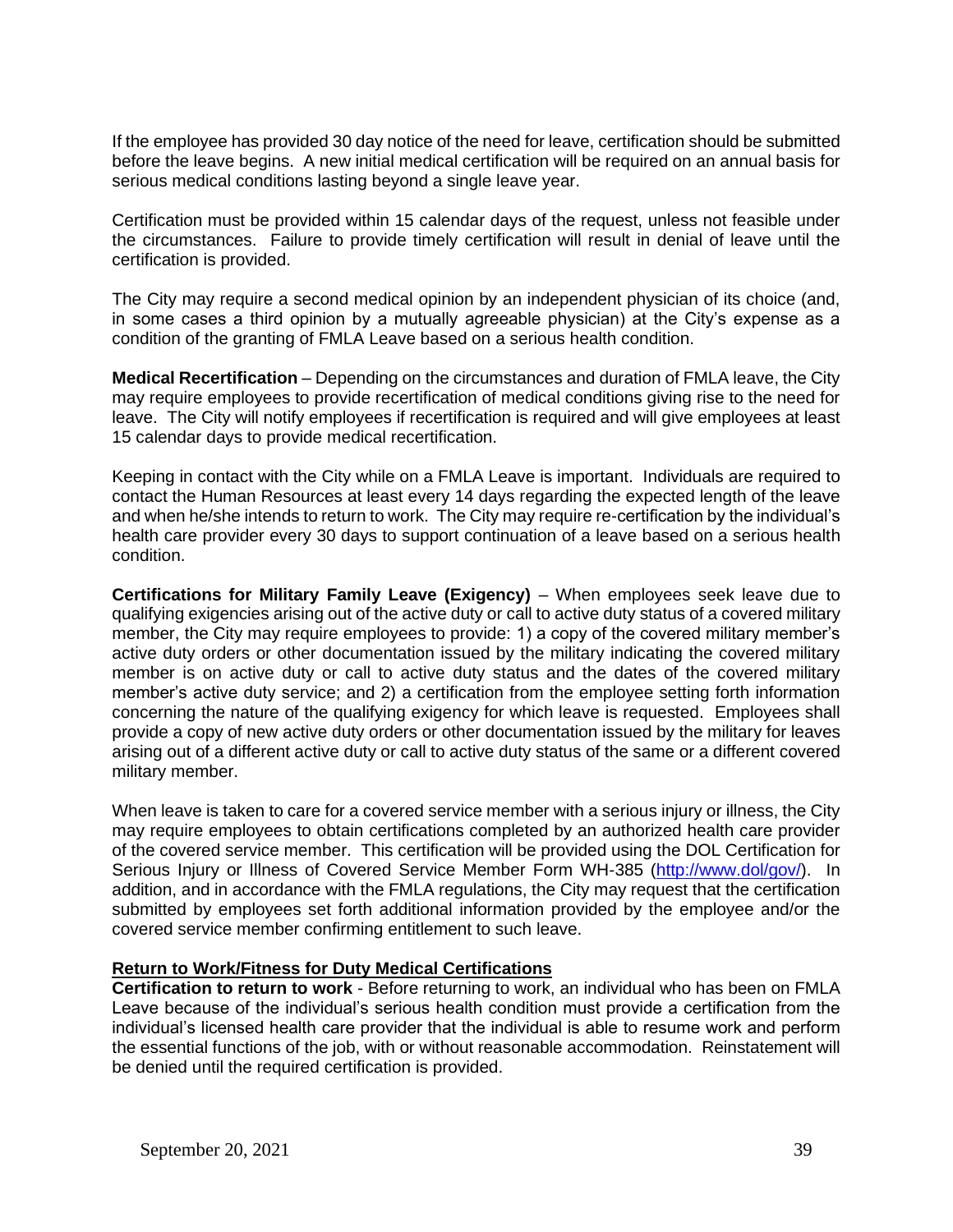**Returning to work** - Upon completion of FMLA Leave, an employee will be restored to the position held when the leave began, or to an equivalent position with the same or substantially equivalent position with the same or substantially similar benefits, pay and working conditions. Reinstatement to the same position with the same benefits may not be available in such a case where the employee's position or benefits change or have been eliminated during the employee's FMLA Leave.

If an exempt employee is among the highest paid ten percent of the City's employees and within 75 miles of his/her worksite, such an individual may be denied reinstatement if it would impose a substantial economic injury to the City. The City will notify the employee if he/she is a "highly compensated" employee, if the City intends to deny reinstatement, and of one's rights in such instances.

Failure to return to work - An employee who fails to return to work after the expiration of FMLA Leave will be considered a voluntary resignation. The City may recover from the employee the cost of any payments made to maintain the individual's health care coverage during the leave, unless the failure to return to work was due to reasons beyond the employee's control.

## **General Rules of Leave**

Employees may elect to use or the City may require employee to use, any accrued paid time while taking unpaid FMLA Leave. The substitution of paid time for unpaid FMLA leave time does not extend the length of FMLA Leave and the paid time will run concurrently with an employee's FMLA entitlement.

Upon written request where allowed by law, the City will allow employees to use accrued paid time to supplement any paid benefits the employee is receiving while on leave.

Leaves of absence taken in connection with a disability leave plan (e.g. sick and accident) or worker's compensation injury/illness shall run concurrently with any FMLA Leave entitlement.

Vacation and personal time for non-exempt employees will not accrue during the FMLA Leave.

Employees will be subject to immediate termination of employment for:

- 1. Failure to return to work as scheduled following the end of a medical or family leave;
- 2. Failure to return to work within the maximum time allowed for a leave;
- 3. Providing false or misleading information or omitting certain information in connection with a family or medical leave;
- 4. Working for any other business or entity unless prior approval is given by the City Manager in writing;
- 5. Failure to provide any periodic updates required by the City; or,
- 6. Violation of any of the City's rules and regulations relating to a family or medical leave (or any other policy).

# **Intent to Return to Work From FMLA Leave**

On a basis that does not discriminate against employee on FMLA leave, the City may require an employee on FMLA leave to report periodically on the employee's status and intent to return to work.

# **4.12 COBRA**

There is a Federal law called COBRA (Consolidated Omnibus Reconciliation Act) which requires the City to offer employees and/or their dependents the opportunity to continue their own health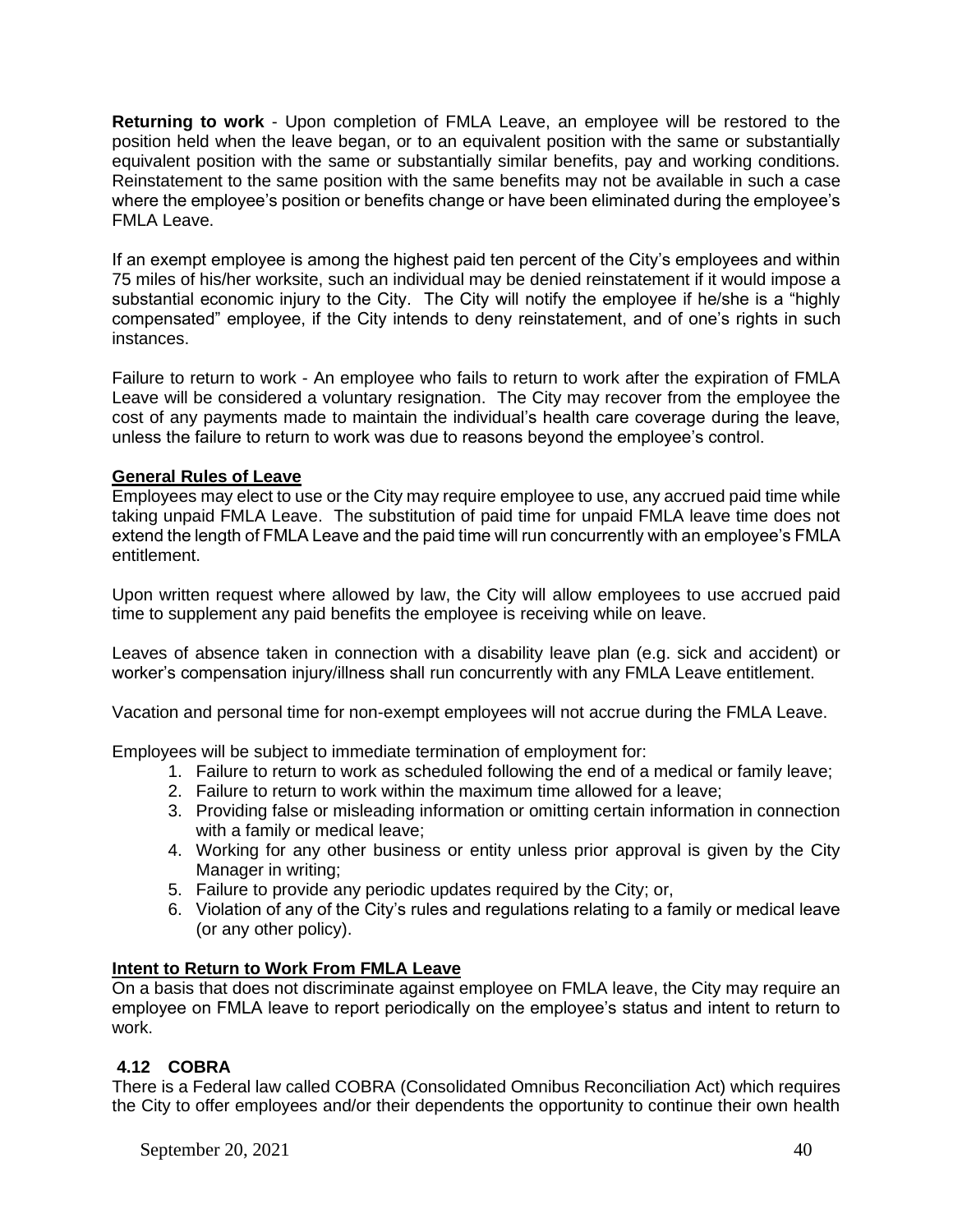care and dental care benefits when certain events occur that would terminate participation under the plan. The City does not pay any COBRA costs.

#### Initial notice of continuation coverage rights under COBRA

For employees covered by one of the City's health care plans (the Plan), this notice contains important information about the employee's right to COBRA continuation coverage, which is a temporary extension of coverage under the Plan. The right to COBRA continuation coverage was created by the Consolidated Omnibus Budget Reconciliation Act of 1985 (COBRA). COBRA continuation coverage can become available to employees and to other members of their family who are covered under the Plan when the employee would otherwise lose their group health coverage. The purpose of this notice is to generally explain COBRA continuation coverage, when it may become available to the employee and their family, and what the employee needs to do to protect the right to receive it. This notice gives only a summary of COBRA continuation coverage rights. For more information about rights and obligations under the Plan and under Federal law, review the Summary Plan Description which can be obtained from the Plan Administrator. The Plan Administrator contact is the City Manager, 210 State Street, Charlevoix, Michigan, 49720, (231) 547-3270*.* The Plan Administrator is responsible for administering COBRA continuation coverage*.*

COBRA continuation coverage is a continuation of Plan coverage when coverage would otherwise end because of a life event known as a "qualifying event." Specific qualifying events are listed later in this notice. COBRA continuation coverage must be offered to each person who is a "qualified beneficiary." A qualified beneficiary is someone who will lose coverage under the Plan because of a qualifying event. Depending on the type of qualifying event, employees, spouses of employees, and dependent children of employees may be qualified beneficiaries. Under the Plan, qualified beneficiaries who elect COBRA continuation coverage must pay for COBRA continuation coverage.

An employee will become a qualified beneficiary if the employee will lose his/her coverage under the Plan because either one of the following qualifying events happens:

- 1. Hours of employment are reduced, or
- 2. Employment ends for any reason other than gross misconduct.

The spouse of an employee will become a qualified beneficiary if he/she will lose coverage under the Plan because any of the following qualifying events happens:

- 1. Spouse dies;
- 2. Spouse's hours of employment are reduced;
- 3. Spouse's employment ends for any reason other than his/her gross misconduct;
- 4. Spouse becomes enrolled in Medicare (Part A, Part B, or both); or
- 5. Divorced or legally separated.

Dependent children will become qualified beneficiaries if they will lose coverage under the Plan because any of the following qualifying events happens:

- 1. The parent-employee dies;
- 2. The parent-employee's hours of employment are reduced;
- 3. The parent-employee's employment ends for any reason other than his/her gross misconduct;
- 4. The parent-employee becomes enrolled in Medicare (Part A, Part B, or both);
- 5. The parents become divorced or legally separated; or
- 6. The child stops being eligible for coverage under the plan as a "dependent child."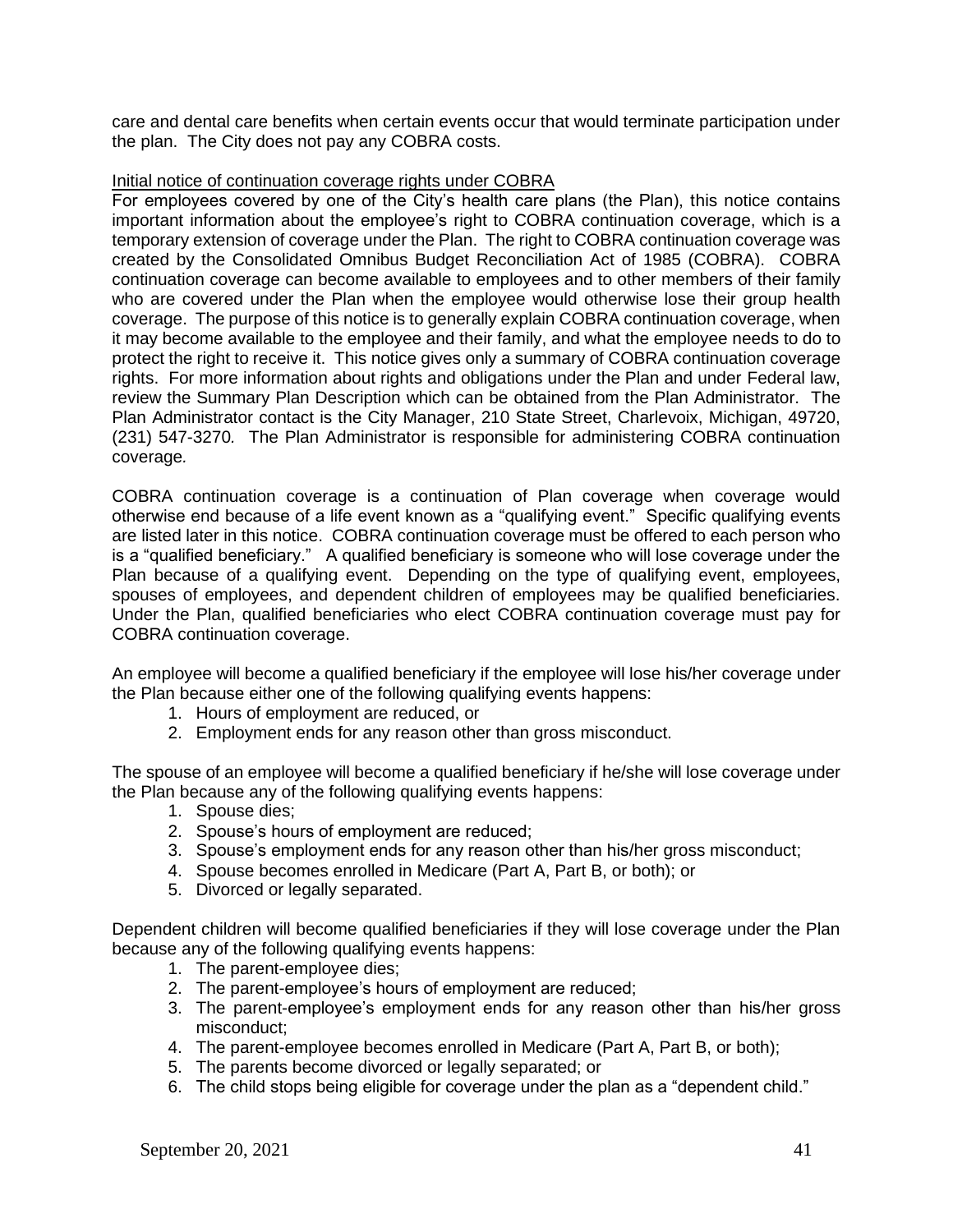The Plan will offer COBRA continuation coverage to qualified beneficiaries only after the Plan Administrator has been notified that a qualifying event has occurred. When the qualifying event is the end of employment or reduction of hours of employment, death of the employee, or enrollment of the employee in Medicare (Part A, Part B, or both), the City must notify the Plan Administrator of the qualifying event within 30 days following the date coverage ends.

For the other qualifying events (divorce or legal separation of the employee and spouse or a dependent child's losing eligibility for coverage as a dependent child), the City must notify the Plan Administrator. The Plan requires the employee to notify the Plan Administrator within 60 days after the qualifying event occurs. Notice must be sent to: City Manager, 210 State Street, Charlevoix, Michigan, 49720, (231) 547-3270*.*

Once the Plan Administrator receives notice that a qualifying event has occurred, COBRA continuation coverage will be offered to each of the qualified beneficiaries. For each qualified beneficiary who elects COBRA continuation coverage, COBRA continuation coverage will begin on the date that Plan coverage would otherwise have been lost.

COBRA continuation coverage is a temporary continuation of coverage. When the qualifying event is the death of the employee, enrollment of the employee in Medicare (Part A, Part B, or both), divorce or legal separation, or a dependent child losing eligibility as a dependent child, COBRA continuation coverage lasts for up to 36 months.

When the qualifying event is the end of employment or reduction of the employee's hours of employment, COBRA continuation coverage lasts for up to 18 months. There are two ways in which this 18 month period of COBRA continuation coverage can be extended.

- 1. If the employee or anyone in his/her family covered under the Plan is determined by the Social Security Administration to be disabled at any time during the first 60 days of COBRA continuation coverage and the employee notifies the Plan Administrator in a timely fashion, the employee and his/her entire family can receive an additional 11 months of COBRA continuation coverage, for a total maximum of 29 months. The employee must make sure that the Plan Administrator is notified of the Social Security Administration's determination within 60 days of the date of determination and before the end of the 18 month period of COBRA continuation coverage. This notice should be sent to: City Manager, 210 State Street, Charlevoix, Michigan, 49720, (231) 547-3270*.*
- 2. If the employee's family experiences another qualifying event while receiving COBRA continuation coverage, the spouse and dependent children in the employee's family can get additional months of COBRA continuation coverage, up to a maximum of 36 months. This extension is available to the spouse and dependent children if the former employee dies, enrolls in Medicare (Part A, Part B, or both), or gets divorced or legally separated. The extension is also available to a dependent child when that child stops being eligible under the Plan as a dependent child. In all of these cases, the employee must make sure that the Plan Administrator is notified of the second qualifying event within 60 days of the second qualifying event. This notice should be sent to: City Manager, 210 State Street, Charlevoix, Michigan, 49720, (231) 547-3270*.*

The employee must keep the Plan Administrator informed of any address changes for the employee and his/her qualified beneficiaries.

Questions about COBRA continuation coverage should be directed to the City Manager, 210 State Street, Charlevoix, Michigan, 49720, (231) 547-3270 or an employee may contact the

September 20, 2021 42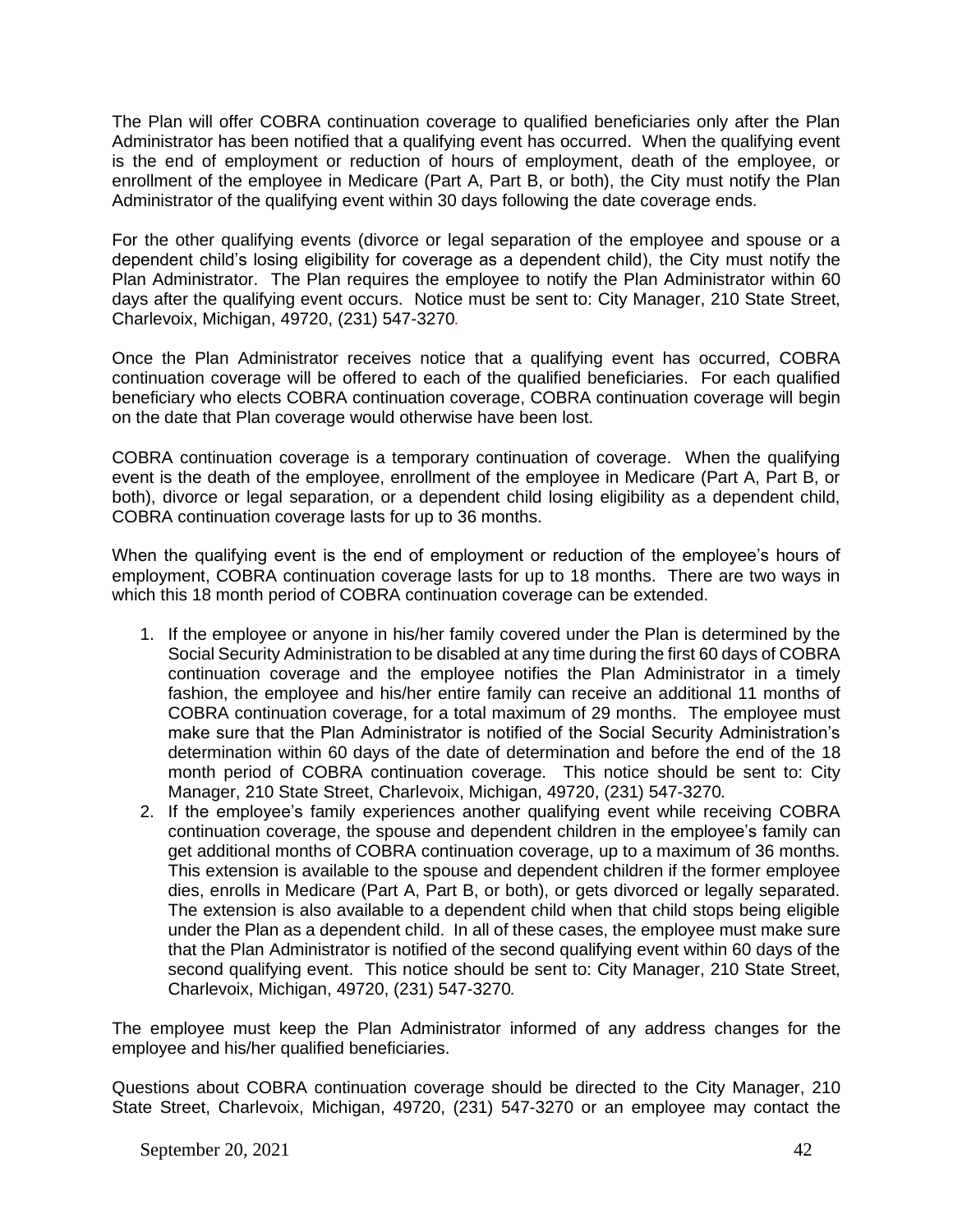nearest Office of the U.S. Department of Labor Employee Benefits Security Administration (EBSA), the addresses of which can be found at [www.dol.gov.](http://www.dol.gov/)

It is imperative that an employee notify the City immediately of any of the above changes that the City would not already know about, such as divorce or dependent child eligibility. Additional information will be provided at that time with instructions regarding application, payment, and deadlines.

## **4.13 LONGEVITY**

Full-time and \*part-time year-round employees shall be paid an annual longevity payment based on length of service with the City of Charlevoix according to the following schedule:

| <b>Years of Service</b><br>As of December 1st | <b>Annual Payment</b> |
|-----------------------------------------------|-----------------------|
| Five $(5)$                                    | \$200.00              |
| Ten (10)                                      | \$300.00              |
| Fifteen (15)                                  | \$400.00              |
| Twenty (20)                                   | \$500.00              |
| Twenty-Five (25)                              | \$600.00              |
| Thirty (30)                                   | \$700.00              |

This payment will be made on the first pay period following December 1st of each year.

\*If employee was at seasonal status and changes to year-round part-time status, the City will use the date employee changed their status to Part-time as the hire date for longevity purposes.

# **SECTION 5: SAFETY POLICIES**

#### **5.1 EQUIPMENT**

Employees should operate machinery only when they have been instructed in its safe use. This includes all City vehicles, powered grounds keeping equipment, and power tools. Employees are expected to report all equipment damage, defects and/or problems to their supervisor as soon as possible so that appropriate repairs are made.

## **5.2 PROTECTIVE DEVICES**

Protective devices such as safety glasses, hard hats, and other safety equipment are provided as required to regular employees and must be worn as required.

Proper goggles will be provided and must be worn when grinding, chipping, welding, solvent cleaning, or doing any work where flying particles may cause injury to the eyes. Safety glasses are REQUIRED in the shop (MUST be OSHA approved). If the employee wears prescription glasses, he/she MUST have OSHA approved prescription lenses and side shields, or wear safety glasses over his/her prescription glasses.

Disposable hearing protection is provided upon request and non-disposable types may be available by special request.

Leather shoes which have low heels, rubber heels and soles, or any other common shoe that enclose the feet are required in the shop. However, tennis shoes are not allowed for sheet metal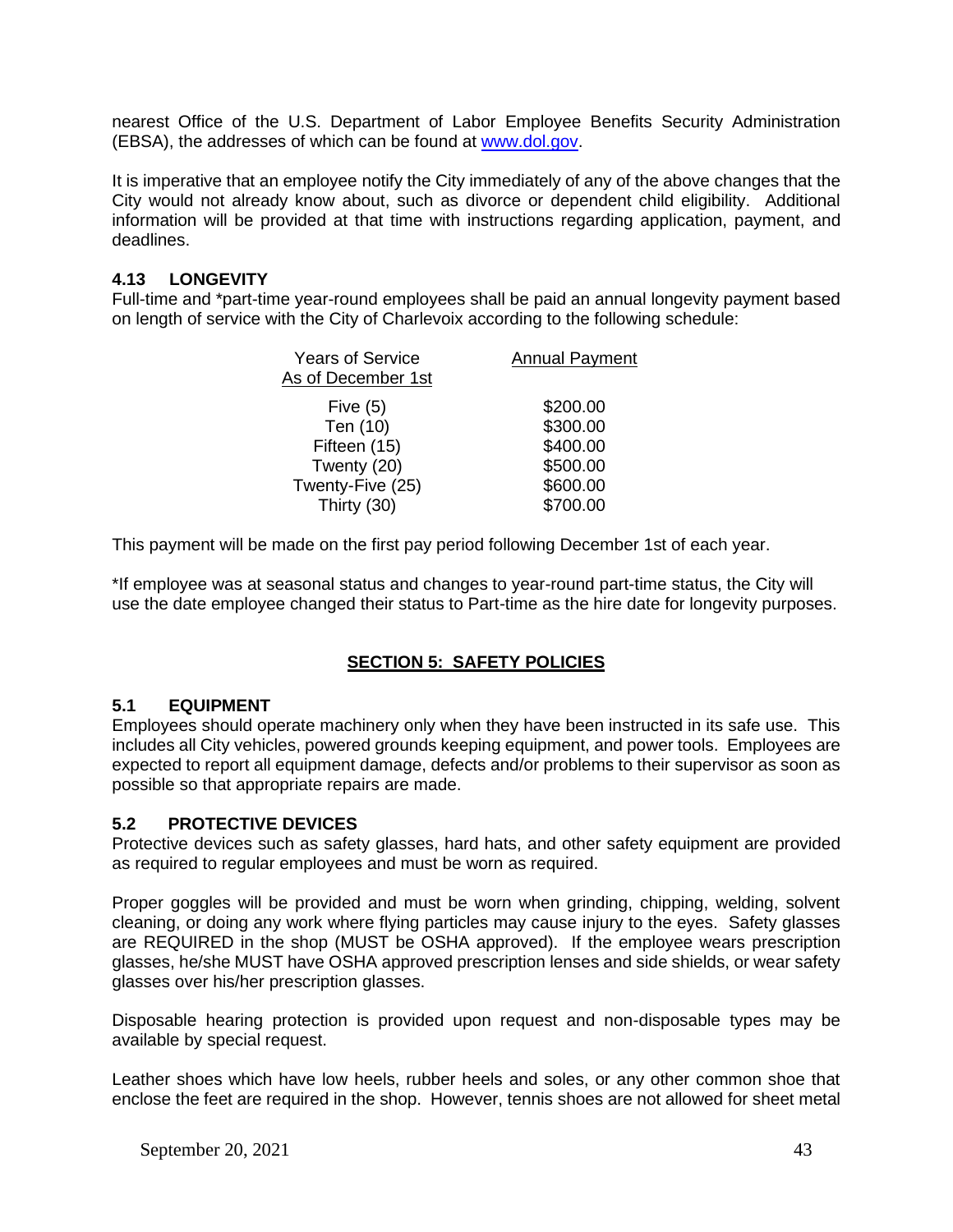shop personnel. Steel-toed work shoes are encouraged for all sheet metal shop personnel or persons working around any type of power equipment.

Seasonal employees shall be required to wear protective (steel-toed) footwear in any City department that requires the same of regular employees and/or if the seasonal employee is engaged in lawn-mowing, weed whipping, or any other activities which may cause injury to feet. The seasonal employee is responsible for providing their own protective footwear and will be forbidden from performing any task that requires same until appropriately protected. All other required safety equipment for the seasonal employee will be provided by the City.

## **5.2 (a) PROTECTIVE DEVICE REIMBURSEMENT**

The City will reimburse a full-time regular employee for the cost incurred for the "safety lens option" (must provide a doctor receipt specifying the additional cost of the safety lens) if the employee is required to wear safety glasses and the department head has determined "generic" non-prescription glasses are not appropriate.

The City will pay an annual flat amount to full-time regular employees required to wear safety shoes.

#### **5.3 REPORTING ACCIDENTS, INJURIES, AND SAFETY VIOLATIONS**

All accidents involving City employees or City vehicles must be reported immediately to the employee's department head, Treasurer, and Human Resource Assistant, and an Incident Report must be completed on each accident. It is especially important to complete an Incident Report if there is damage to property or any possible indication of liability on the part of the City, its employees, or its agents.

In case of any injury, NO MATTER HOW SLIGHT, the injury must be reported to one's supervisor or a manager immediately. An employee should not treat one's own or a co-workers injuries or remove foreign particles from the eye, unless under emergency circumstances. Failure to report injuries promptly may exclude the employee from benefits to which he/she may otherwise be entitled.

The City's number one priority is to create the safest working environment for all employees. The City is committed to fully investigate any and all claims of safety violations. The City expects all employees to immediately report any safety violation to his/her supervisors. Failure to do so endangers not only the employee but co-workers.

#### **5.4 HAZARDOUS MATERIALS**

All pertinent information concerning chemicals used by the City is included in a Material Safety Data Sheet (MSDS) located in a notebook in City Hall and at appropriate City buildings. The City's written Hazard Communication Program is also included in the MSDS notebook.

#### **5.5 SAFETY RULES**

It is the policy of the City to provide and maintain safe working conditions, to follow operating practices that will safeguard all employees, and to create safe working conditions and efficient operations.

The City expects all employees to be safety conscious and to assist in finding conditions at work sites and offices that might cause an accident. If the employee notices or suspects unsafe conditions, he/she should notify one's supervisor or a manager immediately.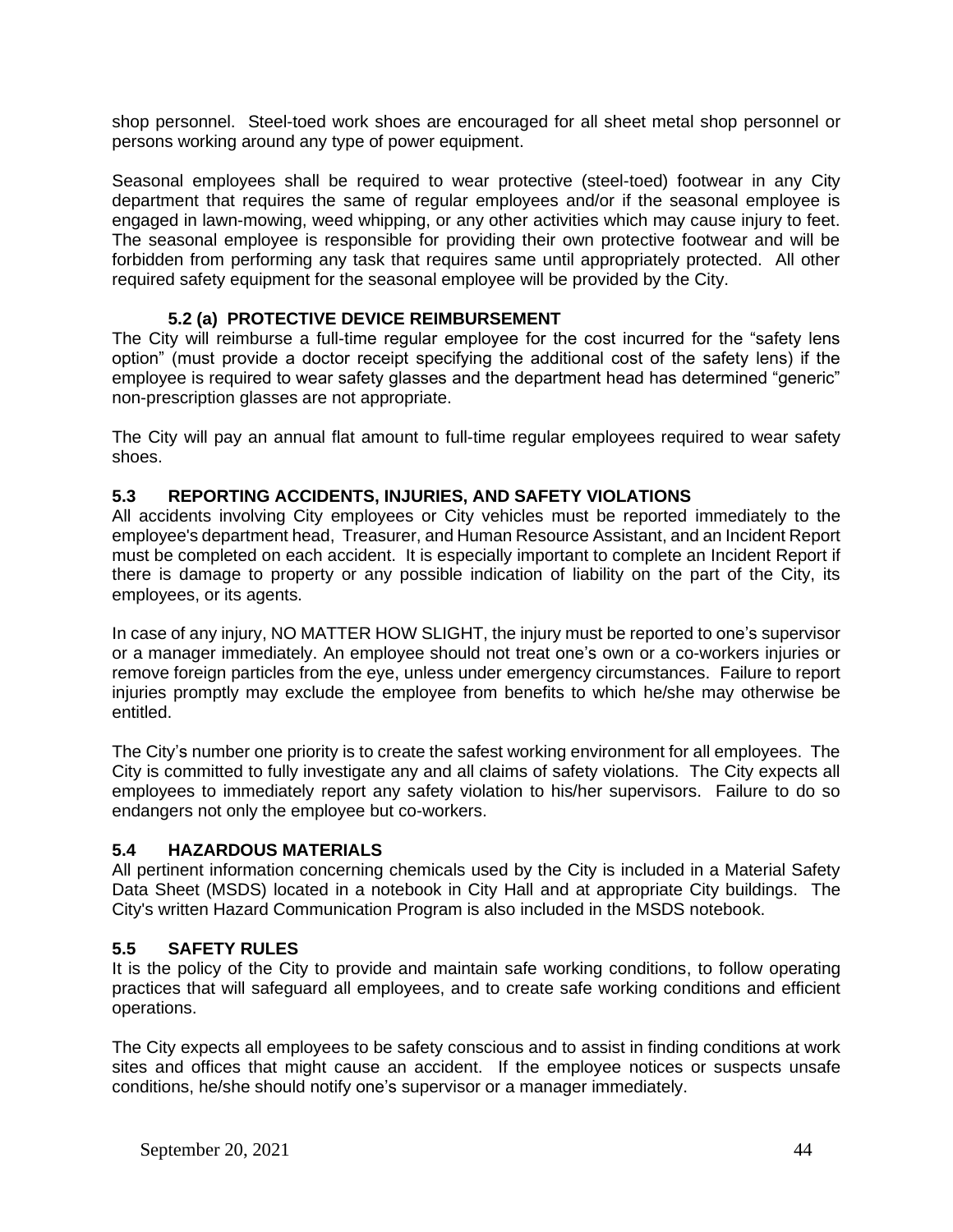- 1. Horseplay (including throwing of objects or water), and practical joking can result in serious injuries or death and are strictly prohibited and punishable. Yelling, whistling, loud radio playing or any other kind of confusion that could cause a delay in calling for assistance is not allowed.
- 2. Equipment is to be used only for its intended purpose.
- 3. Poor housekeeping can be the cause of accidents, wasted material, and wasted time. Maintain clear aisles, stack material neatly and solidly, return tools and equipment to their proper storage places, and keep floors clean and clear of debris. Stairways and exits must be clear at all times.
- 4. Report any irregularity in equipment immediately to one's supervisor or a manager. Do NOT operate until inspected and/or repaired.
- 5. Keep tools and equipment in clean, good condition and ensure that they are properly positioned to avoid slipping.
- 6. Do NOT use chairs or stools to stand on. Use approved ladders; ensure that they are properly positioned to prevent slipping.
- 7. When repairing any power equipment the employee must be authorized to work on such equipment and follow proper lockout and blocking procedures.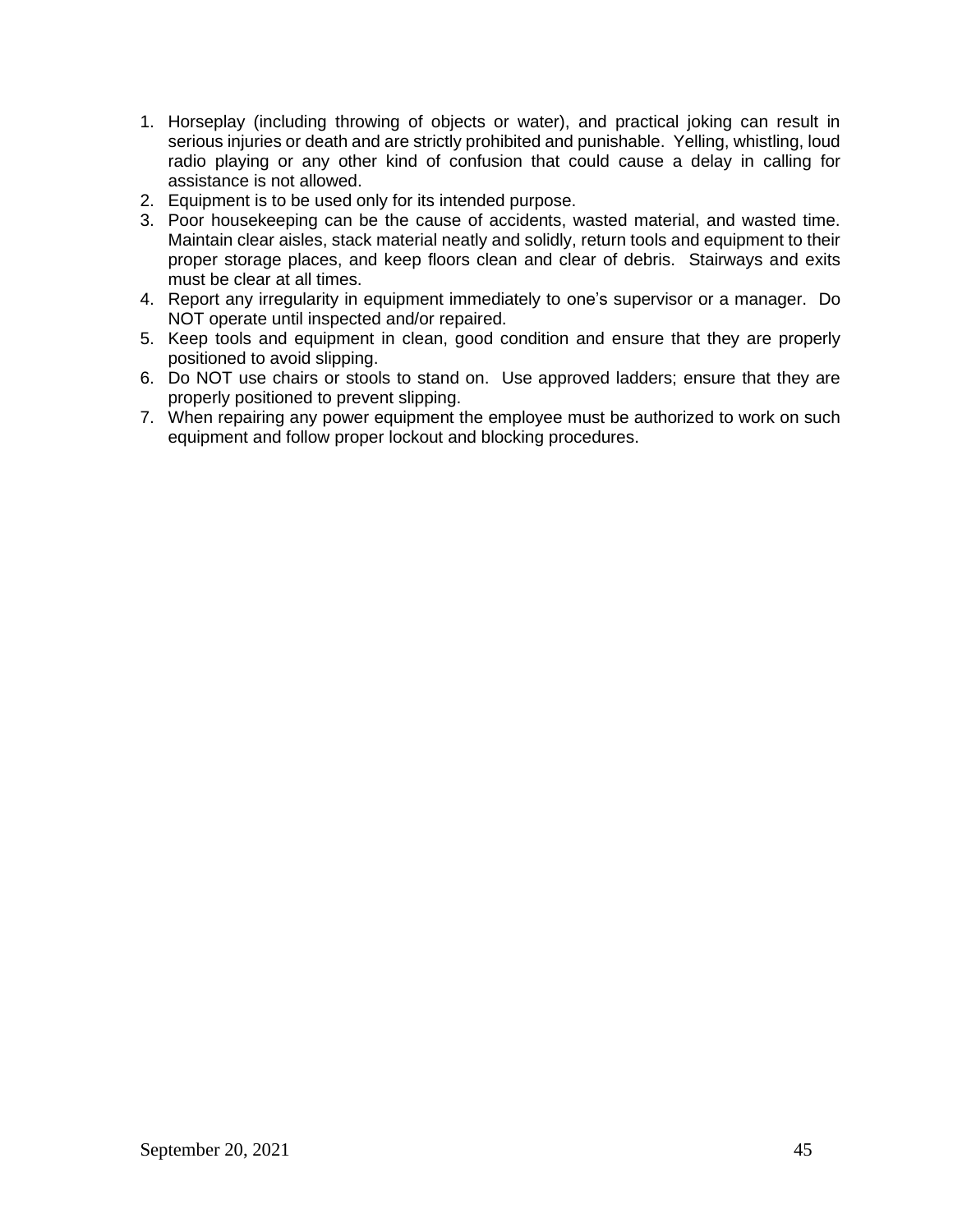City of Charlevoix Employee Handbook APPENDIX A

The Charlevoix City Council met on Monday, June 18, 2018 with Mayor Luther Kurtz presiding. All Councilmembers were present. The following is an excerpt from the official records of said meeting:

Motion by Cole, seconded by Kalbfell, to approve Ordinance No. 793 of 2018, as follows:

#### **CITY OF CHARLEVOIX ORDINANCE NO. 793 of 2018**

AN ORDINANCE TO AMEND THE CODE OF THE CITY OF CHARLEVOIX BY ADDING A NEW CHAPTER, WHICH NEW CHAPTER SHALL BE DESIGNATED AS CHAPTER 10 OF TITLE 1 – ADMINISTRATION OF SAID CODE

#### THE CITY OF CHARLEVOIX ORDAINS:

**SECTION 1. Title I, Chapter 10, Sections 1.801 through 1.806 of the City Code are hereby added as follows:**

#### **CHAPTER 10 ETHICAL CONDUCT**

#### **1.801. Ethical Conduct.**

- (1) The citizens of Charlevoix are entitled to have fair, ethical and accountable local government that has earned the public's full confidence for integrity.
- (2) Furthermore, the effective functioning of democratic government requires that public officials, both elected and appointed, comply with both the letter and spirit of the laws and policies affecting the operations of government; public officials be independent, impartial and fair in their judgment and actions; public office be used for the public good, not for personal gain; and public deliberations and processes be conducted openly, unless legally confidential, in an atmosphere of respect and civility.
- (3) To this end, the Charlevoix City Council adopts this ordinance to assure public confidence in the integrity of local government and its effective and fair operation. Serving in local government is the holding of public trust. This trust should never be undermined.

In all actions, employees, the City Manager, and City Council members will adhere to all local, state and federal laws regulating ethical action. Various professional codes of ethics and other similar documents may be used to supplement determinations of ethical conduct.

#### **1.802. Conflicts of Interest.**

- (1) Conflicts of interest will naturally occur from time to time and in such cases when they may or do in fact arise, should be presented publicly to diminish the potential of actual or perceived special interests.
- (2) *Definitions.* For the purpose of this subchapter, the following definitions shall apply unless the context clearly indicates or requires a different meaning.
	- (a) "Conflict of interest" may occur when action by the city, either through its employees, its boards, committees, commissions or other such bodies, or the City Council, could be construed as impacting negatively or positively an interest of an employee or Council Member, his or her relatives, business or financial investments, property, or other interests.
	- (b) "Immediate family" shall mean the spouse, child, parents, brother, sister, half- sister, half-brother or the spouses of any listed relatives. All relationships shall include those arising from adoption and marriage.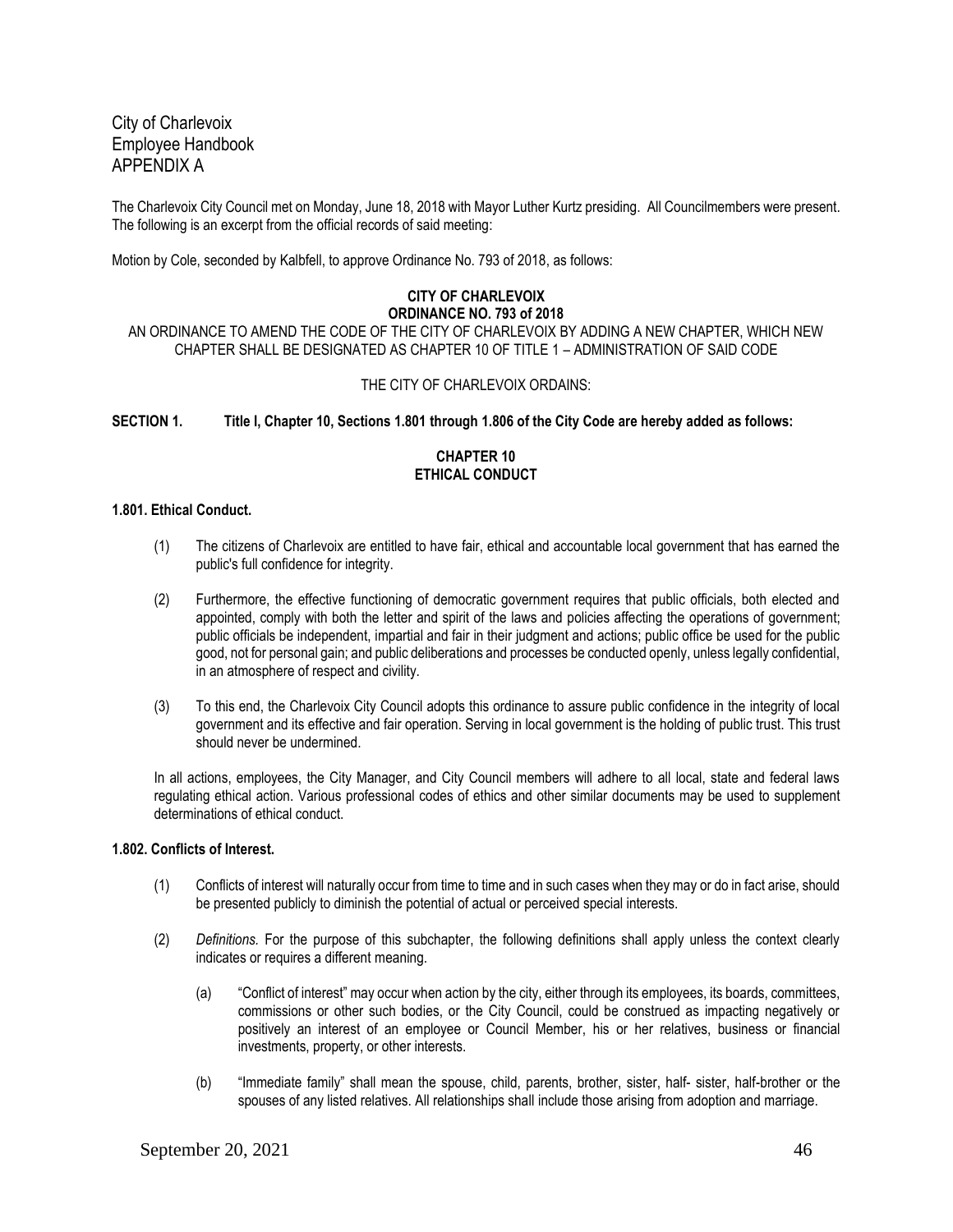- (c) "City Council", except where specifically referred to, shall refer to the Mayor and each member of the City Council.
- (d) "Boards, Commissions, Committees" shall refer to those boards, committees, commissions, or other bodies created by statute, local ordinance, resolution, local policy and any and all subcommittees those bodies may, from time to time, create.
- (3) City Council reporting of conflicts of interest.
	- (a) If a case may arise when a Council Member or the Mayor has a conflict of interest, he or she shall make known the potential conflict in open session when City Council business might involve such interest. The Council Member or Mayor need not provide detail on the potential conflict so as to injure a client or patient relationship.
	- (b) In addition to the general rule on conflicts of interest above, the following specific conflicts of interest are specifically prohibited:
		- (i) *Holding of other offices.* No Council Member shall hold any other city office or employment during the term for which they were elected to the Council except where specifically allowed by the Charter and/or statute.
		- (ii) *Voting involving a conflict of interest.* No member of the Council shall vote on any question in which he, she or a member of their immediate family as defined in this subchapter, has a financial interest, other than the common public interest, or on any question concerning his or her own conduct. Council Members who may have a financial interest shall state such interest and then refrain from debating, commenting, or otherwise seeking to influence the Council on such question.
		- (iii) If a member of City Council believes that another member of City Council has a conflict, he or she shall raise such perceived conflict. If the member in question does not concede a conflict, the majority of the remaining Council Members may vote to prohibit that Council Member or the Mayor who may have a conflict from participating in that item of business. The Council shall solely be the judge of its own members and the Mayor.
- (4) Board, Committee, Commission Conflicts of interest.
	- (a) If a case may arise when a member of a board, committee, or commission has a conflict of interest, he or she shall make known the potential conflict in open session when the body might conduct business involving such interest. The member need not provide detail on the potential conflict so as to injure a client or patient relationship.
	- (b) In addition to the general rule on conflicts of interest above, the following specific conflicts of interest are specifically prohibited:
		- (i) *Voting involving a conflict of interest.* No member of the body shall vote on any question in which he, she or a member of their immediate family as defined in this subchapter, has a financial interest, other than the common public interest, or on any question concerning his or her own conduct. Members who may have a financial interest shall state such interest and then refrain from debating, commenting, or otherwise seeking to influence the Council on such question.
		- (ii) If a member believes that another member has a conflict, he or she shall raise such perceived conflict. If the member in question does not concede a conflict, the majority of the remaining body members may vote to prohibit that member who may have a conflict from participating in that item of business.
- (5) City Manager reporting of conflicts of interest.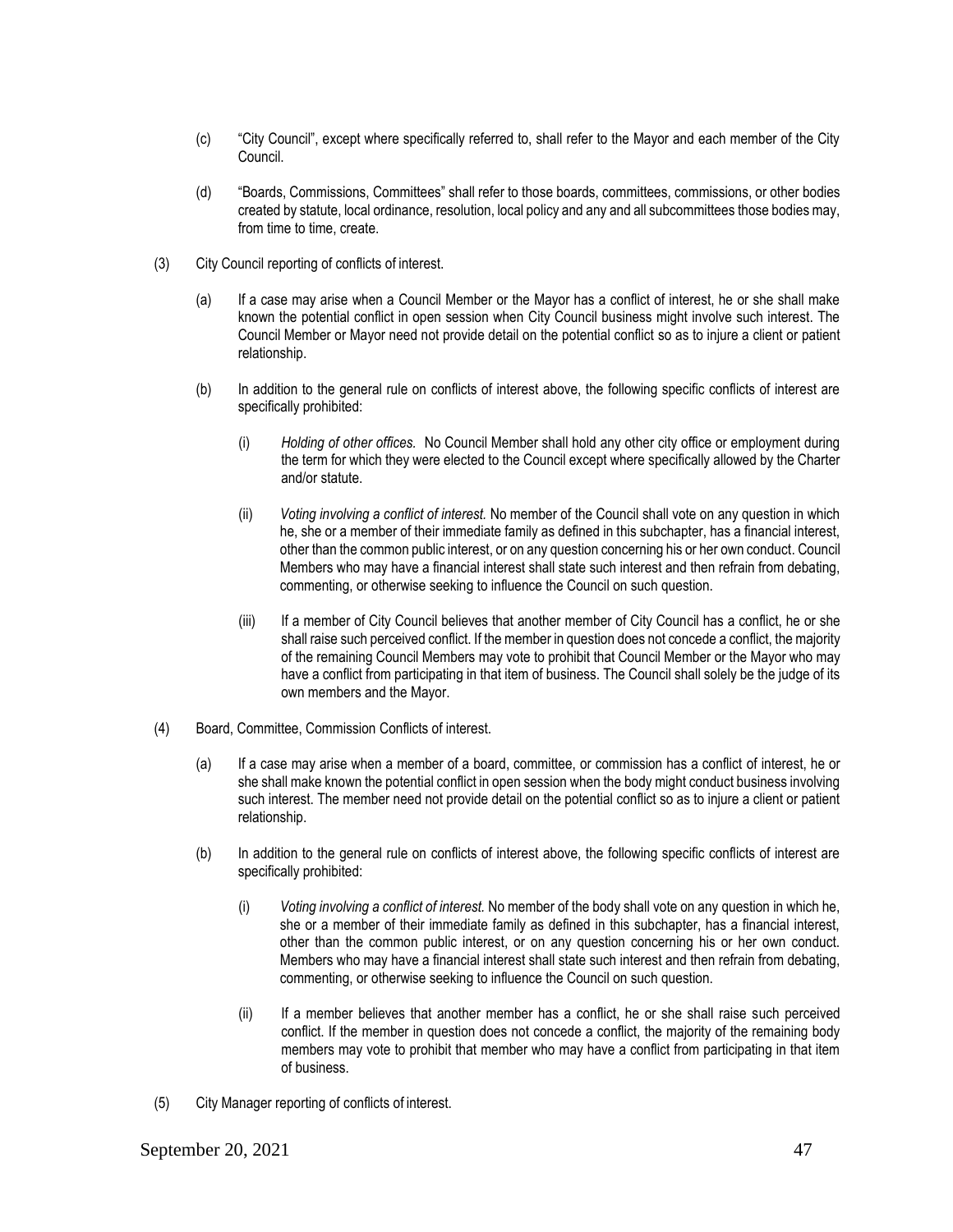- (a) If a case may arise when the City Manager has a conflict of interest, he or she shall make written notification of such conflict to the Mayor and the City Clerk. To the extent possible, the City Manager's involvement in the situation will be minimized to avoid the appearance of impropriety. The City Manager's conduct shall at all times be in accord with the ICMA Code of Ethics.
- (b) It shall not be deemed a conflict of interest by the City Manager to enforce or cause to be enforced zoning or ordinance violations in keeping with standard practice. It shall also not be deemed a conflict of interest for action to be taken by the city to improve or otherwise conduct normal public activities in the neighborhood where the City Manager may reside.
- (6) *Employee reporting of conflicts of interest.* If a case may arise when an employee of the city or the city's Attorney, Auditor, or other professional contractor may have a conflict of interest, he, she, or the corporation, partnership or entity shall promptly report such conflict or potential conflict to the City Manager. The City Manager shall determine what steps if any may be necessary to avoid the potential for preferential or adverse action because of the conflict.
- (7) *Council appearance before other bodies.* City Council shall not appear before or seek to influence members of other Boards, Commissions, or Committees except when they may be appointed to such body, serve as a member by virtue of statute or Charter, or may be invited to address the body by a majority vote of the body.
- (8) *General prohibition.* The City Council, board, committee, and commission members, the City Manager, and city employees should not take any special advantage of services, goods or opportunity for personal gain that is not available to the public in general.

#### **1.803. Statutory Prohibitions.**

In accord with Public Act 196 of 1973 (being M.C.L.A. §§ 15.342 et seq.) the following shall apply to members of the City Council, the City Manager, and all other employees of the city.

- (1) *Confidential information.* The City Council, the City Manager, or an employee shall not divulge to an unauthorized person, confidential information acquired in the course of employment in advance of the time prescribed for its authorized release to the public.
- (2) *Personal opinions.* The City Council, the City Manager, or an employee shall not represent his or her personal opinion as that of the city.
- (3) *Use of city resources.* The City Council, the City Manager, or an employee shall use city personnel resources, property, and funds judiciously and solely in accordance with prescribed constitutional, statutory, and regulatory procedures and not for personal gain or benefit.
- (4) *Acceptance of gifts.* The City Council, the City Manager, or an employee shall not solicit or accept a gift or loan of money, goods, services, or other thing of value for the benefit of a person or organization, other than the state, which tends to influence the manner in which the public officer or employee or another public officer or employee performs official duties.
- (5) *Use of office for private gain.* The City Council, the City Manager or an employee shall not engage in a business transaction in which the public officer or employee may profit from his or her official position or authority or benefit financially from confidential information which the person has obtained or may obtain by reason of that position or authority. Instruction which is not done during regularly scheduled working hours except for annual leave or vacation time shall not be considered a business transaction pursuant to this division if the instructor does not have any direct dealing with or influence on the employing or contracting facility associated with his or her course of employment with this state.
- (6) *Outside employment.* The City Council, the City Manager, or an employee shall not engage in or accept employment or render services for a private or public interest when that employment or service is incompatible or in conflict with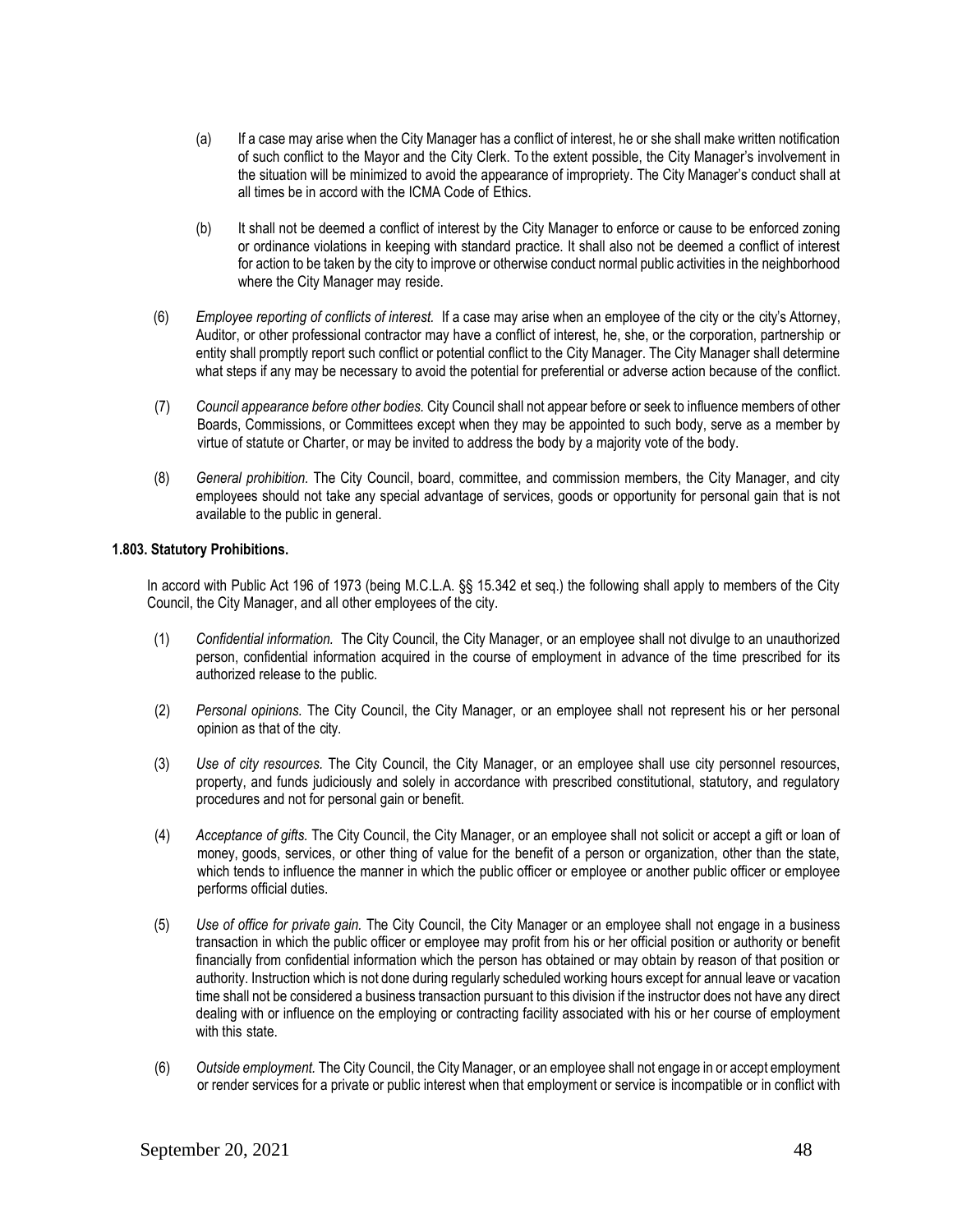the discharge of the officer or employee's official duties or when that employment may tend to impair his or her independence of judgment or action in the performance of official duties.

(7) *Negotiation for private gain.* Except in cases of an employment agreement or contract, the City Council, the City Manager, or an employee shall not participate in the negotiation or execution of contracts, making of loans, granting of subsidies, fixing of rates, issuance of permits or certificates, or other regulation or supervision relating to a business entity in which the person has a financial or personal interest.

#### **1.804. Non-Discrimination.**

The city will not discriminate against any person in the provision of public service or employment on the basis of gender, race, creed, age, sexual orientation, language proficiency, income level, or any other legally protected classification. Such non-discrimination provisions may be limited by state or federal law.

#### **1.805. Promulgation.**

- (1) The City Manager is authorized to draft policies, procedures, and other documents necessary to enforce provisions of this subchapter. To the extent deemed necessary, statements from this subchapter may be appended to contracts with outside vendors and contractors. The City Manager may also revise the city's Personnel Policy as needed to reflect this subchapter.
- (2) Upon approval of this ordinance and upon assuming office, the Mayor, Council Members, board, committee, and commission members, the City Manager and employees the City Manager may designate from time to time shall affirm their commitment to ethical conduct and this ordinance by signing the form below:

*As a \_\_\_\_\_ of the City of Charlevoix, I agree to uphold the Ethical Conduct Ordinance of the City of Charlevoix and conduct myself by the following model of excellence. I will:*

- Recognize the worth of all individuals and appreciate their individual talents, perspectives, and *contributions;*
- Help create an atmosphere of respect and civility where individual members, City staff, and the *public are free to express their ideas and work to their full potential;*
- *Respect the dignity and privacy of individuals and organizations;*
- **Respect and maintain the nature of confidential and privileged information and opinions acquired** *as a result of my position;*
- Conduct my public affairs with honesty, integrity, fairness and respect for others;
- Avoid and discourage conduct that is divisive or harmful to the best interests of Charlevoix; and
- Keep the common good as my highest purpose and focus on achieving constructive solutions for *the public benefit.*

*I affirm that I have read and fully understand the Code of Ethics for the City of Charlevoix.*

*Signed Dated*

*\_\_\_\_\_\_\_\_\_\_\_\_\_\_\_\_\_\_\_\_\_\_\_ \_\_\_\_\_\_\_\_\_\_\_*

#### **1.806. Penalty.**

- (1) *Violations by Council members and board, commission, and committee members.* Violation of any provision of by a member of the City Council or a board, commission, committee may be punishable by action of the City Council to censure, reprimand, or otherwise discipline its own members or those of a board. Additionally, violations may also be felonies or misdemeanors under state or federal law.
- (2) *Violations by employees.* Violation of any provision may subject an employee to punishment up to and including termination. In addition to employment disciplinary action, the city may seek remedy in a court of competent jurisdiction for damages.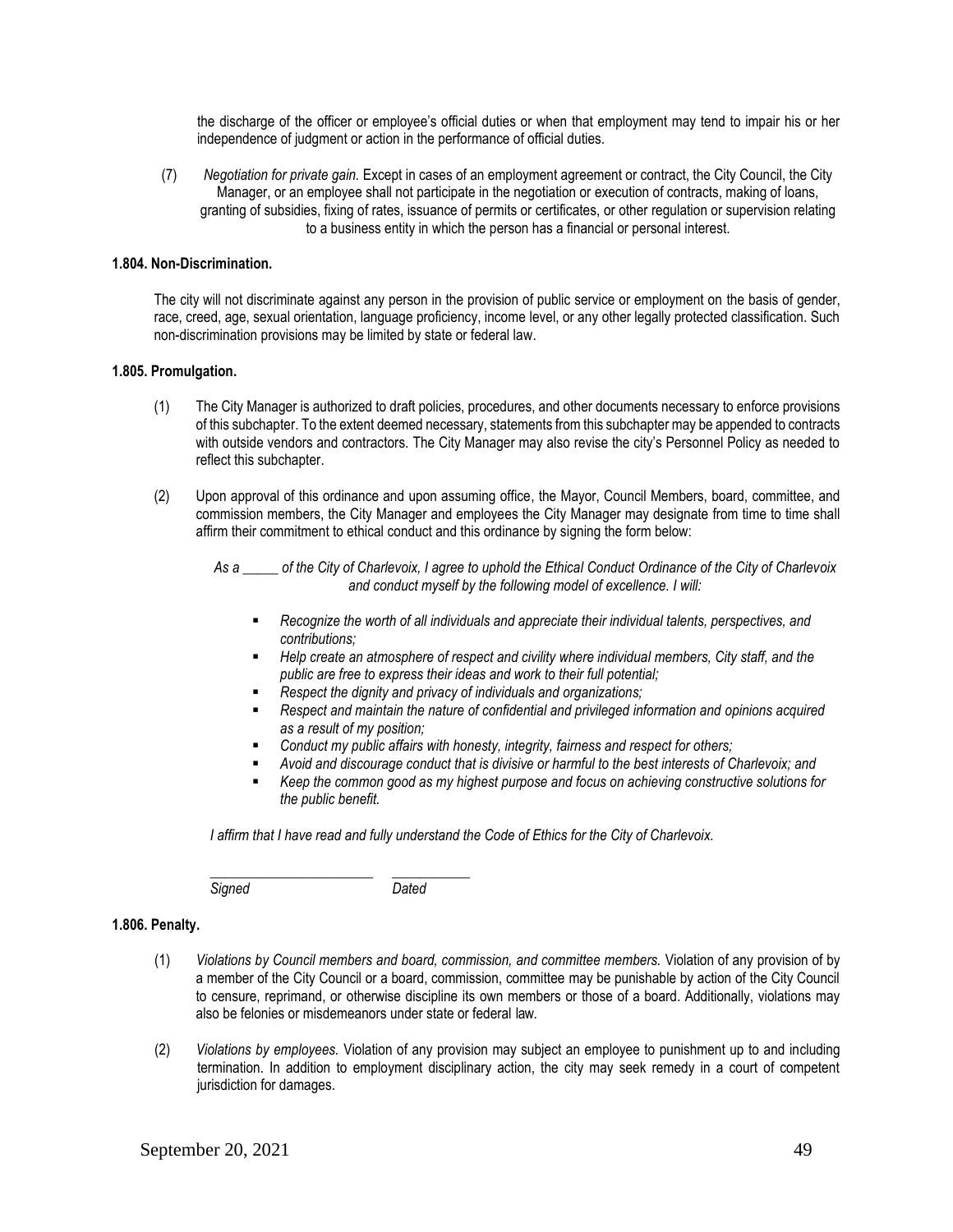#### **SECTION 2. Severability.**

No other portion, paragraph or phase of the Code of the City of Charlevoix, Michigan shall be affected by this Ordinance except as to the above sections, and in the event any portion, section or subsection of this Ordinance shall be held invalid for any reason, such invalidation shall not be construed to affect the validity of any other part or portion of this Ordinance or of the Code of the City of Charlevoix, Michigan.

#### **SECTION 3. Effective Date.**

This Ordinance shall become effective thirty (30) days after its enactment.

Ordinance No. 793 of 2018 was adopted on the 18th day of June, 2018 A.D., by the Charlevoix City Council as follows:

|                                         |    |       | Motion by:<br>Seconded by:                   | Cole<br>Kalbfell |  |
|-----------------------------------------|----|-------|----------------------------------------------|------------------|--|
|                                         |    | Yeas: | Kalbfell, Bryan, Hagen, Perron, Oleksy, Cole |                  |  |
|                                         |    |       | Nays:                                        | None             |  |
|                                         |    |       | Absent:                                      | None             |  |
| State of Michigan<br>City of Charlevoix | }§ |       |                                              |                  |  |

Luther Kurtz, Mayor Joyce M. Golding, Clerk

#### **CERTIFICATION**

I, the undersigned, City Clerk of the City of Charlevoix, Charlevoix County, Michigan, do hereby certify that the foregoing is a true and complete copy of Ordinance No. 793 of 2018 adopted by the City Council of the City of Charlevoix, County of Charlevoix, State of Michigan, at a regular meeting held on June 18, 2018 and published in the *Charlevoix Courier* on June 22, 2018, the original of which is on file in my office and available to the public. Public notice of said meeting was given pursuant to and in full compliance with the Open Meetings Act, being Act 267 of the Michigan Public Acts of 1976.

Dated: June 22, 2018  $\int_{\mathcal{O}}$   $\int_{\mathcal{O}}$   $\int_{\mathcal{O}}$   $\int_{\mathcal{O}}$   $\int_{\mathcal{O}}$   $\int_{\mathcal{O}}$   $\int_{\mathcal{O}}$   $\int_{\mathcal{O}}$   $\int_{\mathcal{O}}$   $\int_{\mathcal{O}}$   $\int_{\mathcal{O}}$   $\int_{\mathcal{O}}$   $\int_{\mathcal{O}}$   $\int_{\mathcal{O}}$ 

Joyce M. Golding, City Clerk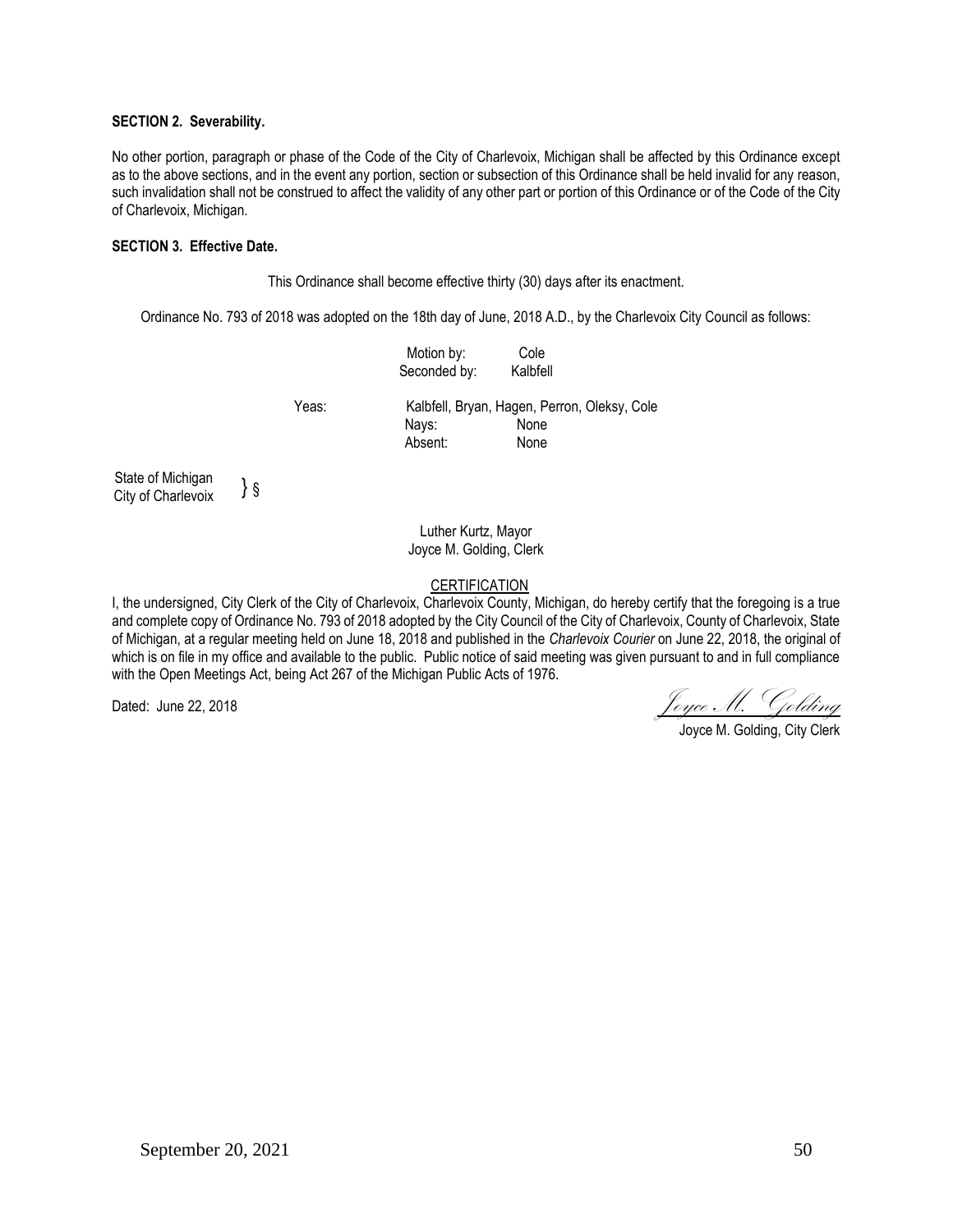City of Charlevoix Employee Handbook APPENDIX B

Motion by Councilmember Bob Timms, seconded by Councilmember Sherm Chamberlain to approve 2006-03-01 as follows:

#### **CITY OF CHARLEVOIX RESOLUTION No. 2006-03-01** RESOLUTION ESTABLISHING

SOCIAL SECURITY NUMBER PRIVACY POLICY

At a regular meeting of the Charlevoix City Council held in the Charlevoix City Hall located at 210 State Street, Michigan, on March 6, 2006.

PRESENT: Council members Gabe Campbell, Sherm Chamberlain, Shirley Gibson, Bill Haggard, Bob Timms, and Gene Beer ABSENT: None

#### **Recitals**

- WHEREAS, the Michigan Social Security Number Privacy Act, Public Act 454 of 2004, MCL 445.81 *et seq.,* (the "Act") requires a person who obtains one or more social security numbers in the ordinary course of business (including a local unit of government) to create a privacy policy concerning social security numbers that complies with the requirements of the Act; and
- WHEREAS, the Charlevoix City Council desires to comply with the Act and hereby creates the following Social Security Number Privacy **Policy**

#### **Resolution**

NOW, THEREFORE, BE IT RESOLVED that the Charlevoix City Council hereby establishes the following Social Security Number Privacy Policy for the City:

#### **1. Purpose:**

The City of Charlevoix (the "City") is required by the Michigan Social Security Number Privacy Act, Public Act 454 of 2004, MCL 445.81 *et seq.,* (the "Act") to create a privacy policy concerning the social security numbers that it possesses or obtains. This Privacy Policy, therefore, sets forth the City's policies and procedures regarding how social security numbers are obtained, stored, transferred, used, disclosed and disposed.

#### **2. Policy:**

It is the policy of the City to protect the confidentiality of social security numbers obtained in the ordinary course of city business from employees, vendors, contractors, customers or others. No city official or employee shall knowingly obtain, store, transfer, use, disclose, or dispose of a social security number that the City obtains or possesses, except in accordance with the Act and this Privacy Policy.

#### **3. Procedure:**

**A. Obtaining Social Security Numbers.** Social security numbers should be collected only where required by Federal and state law or as otherwise permitted by Federal and state law for legitimate reasons consistent with the Act and this Privacy Policy. When the City obtains a social security number, the individual from whom the social security is obtained shall be entitled to know the purpose, intended use, whether the number is required to be provided by law, and the consequences of not providing the number.

Legitimate reasons for collecting a social security number include, but are not limited to:

- Applicants may be required to provide a social security number for purposes of a pre-employment background check.
- Copies of social security cards may be obtained for purposes of verifying employee eligibility for employment in accordance with the Immigration Reform and Control Act.
- Social security numbers may be obtained from employees for tax reporting purposes (i.e., IRS Form W-4), for new hire reporting or for purposes of enrollment in any City employee benefit plans.
- Social security numbers may be obtained from creditors or vendors for tax reporting purposes (i.e., IRS Form 1089).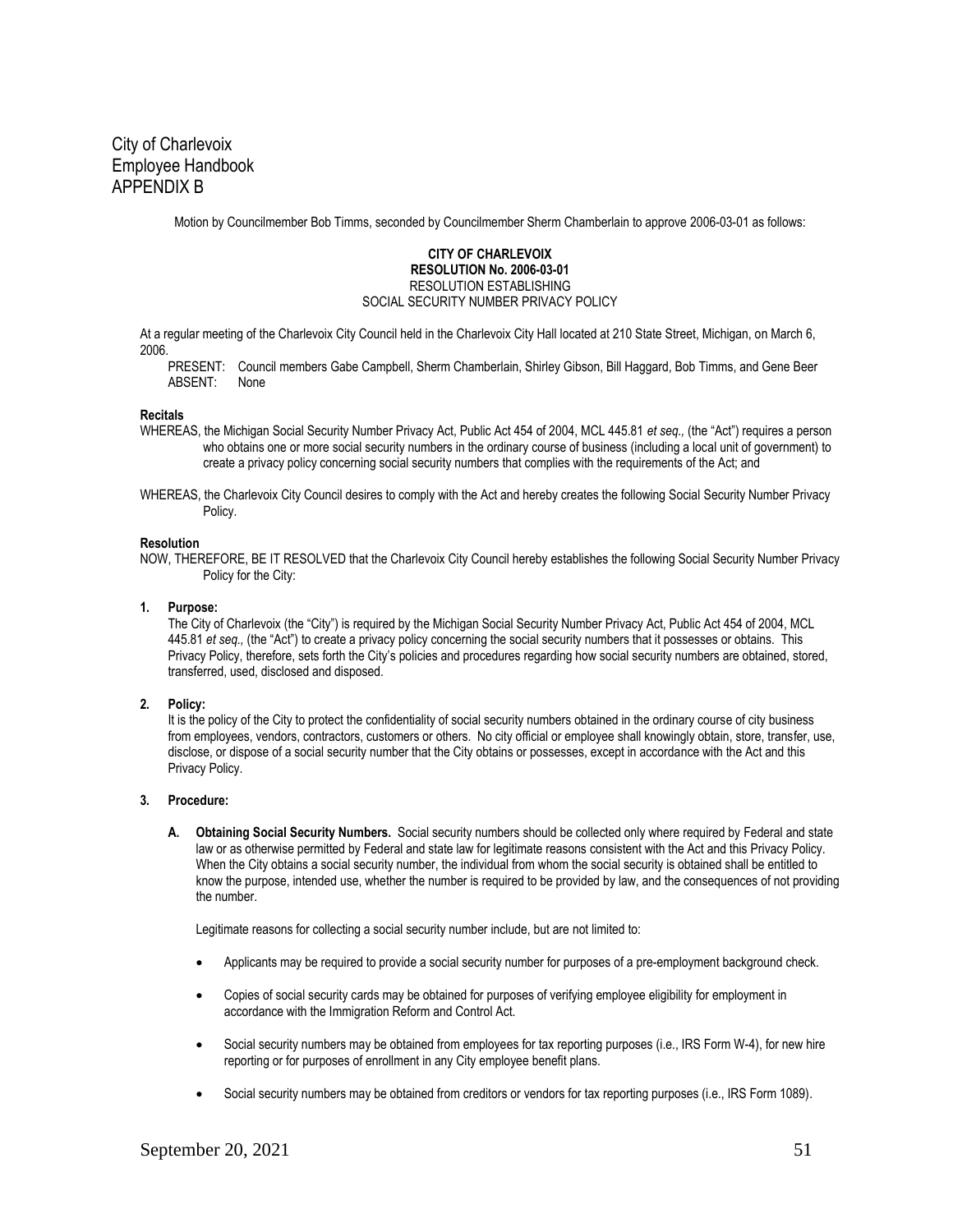- Social security numbers may be obtained to verify an individual's identity related to accounts, transactions and services with the City.
- Social security numbers may be obtained to investigate an individual's claim, credit, criminal, or driving history.
- Social security numbers may be obtained to detect, prevent, or deter identity theft or another crime.
- Social security numbers may be obtained to lawfully investigate, collect, or enforce a child or spousal support obligation or tax liability.
- **B. Public Display.** All or more than four sequential digits of a social security number shall not be publically displayed and shall not be placed on identification cards, badges, time cards, employee rosters, bulletin boards, permits, licenses or any other materials or documents designed for public display. Documents, materials or computer screens that display all or more than four sequential digits of a social security number shall be kept out of public view at all times.
- **C. Account Numbers.** Except as permitted by the Act, all or more than four sequential digits of a social security number shall not be used as a primary account number for an individual.
- **D. Computer Transmission.** All or more than four sequential digits of a social security number shall not be used or transmitted on the Internet or on a computer system or network and shall not be used to gain access to a computer system or network, unless the connection is secure or the transmission is encrypted.
- **E. Mailed Documents.** City documents containing all or more than four sequential digits of a social security number shall not be intentionally mailed to a person, unless one of the following exceptions apply. In addition, any document or information mailed or otherwise sent to an individual shall not have all or more than four sequential digits of a social security number visible on or, without manipulation, from outside of the envelope or packaging.
	- (i) State or Federal law, rule, regulation, or court order or rule authorizes, permits, or requires that a social security number appear on the document.
	- (ii) The document is sent as part of an application or enrollment process initiated by the individual.
	- (iii) The document is sent to establish, confirm the status of, service, amend, or terminate an account, contract, policy, or employee or health insurance benefit or to confirm the accuracy of a social security number of an individual who has an account, contract, policy, or employee or health insurance benefit.
	- (iv) The document or information is a public record and is mailed by the City in compliance with the Michigan Freedom of Information Act.
	- (v) The document or information is a copy of a vital record as provided by law and is mailed to a person entitled to receive that record.
	- (vi) The documentation or information is mailed by or at the request of an individual whose social security number appears in the document or information or his or her parent or legal guardian.
	- (vii) State or Federal law authorizes, permits or otherwise requires the mailing of the document containing all or more than four sequential digits of the social security number.
- **F. Freedom of Information Act.** Where all or more than four sequential digits of a social security number are contained within a document subject to disclosure under the Freedom of Information Act, the social security number shall be redacted or otherwise rendered unreadable before the document or copy of a document is disclosed.
- **G. Storage.** All documents containing social security numbers shall be stored in a physically secure manner. Social security numbers shall not be stored on computers or other electronic devices that are not secured against unauthorized access.

#### **H. Retention and Access to Social Security Numbers.**

- (i) All records containing social security numbers (whether partial or complete) will be maintained in secured files.
- (ii) All paper records containing social security numbers must be stamped "Confidential," "Controlled Document," or some similar identifying mark.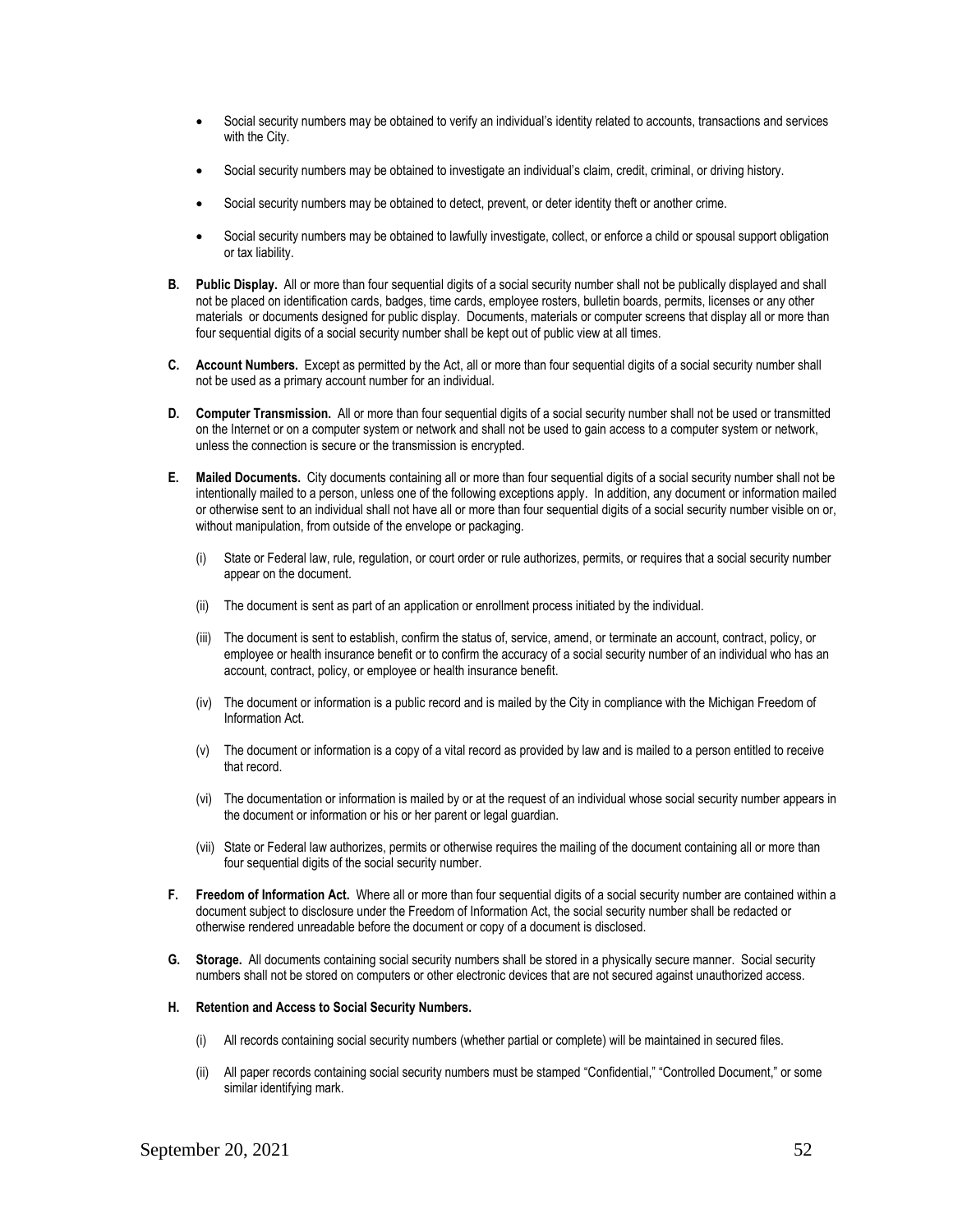- (iii) Only personnel who have a legitimate business reason will have access to records containing social security numbers. The department heads having access to records containing social security numbers shall determine which other personnel within their departments have a legitimate reason in the City's ordinary course of business to have access to such social security numbers.
	- (a) Employees whose jobs entail regular access to records containing social security numbers shall be trained in the requirements of the Act and this Privacy Policy.
	- (b) Where a record containing a social security number is to be disseminated to persons outside of the City of Charlevoix, to persons within the City of Charlevoix who are not authorized or trained in the Act and this Privacy Policy, or where the social security number is not relevant to the purpose for which the record is being shared, the social security number shall be redacted or otherwise rendered unreadable.
- (iv) Employees using records containing social security numbers will take appropriate steps to secure such records when not in immediate use. Such steps may include:
	- (a) Placing such records in a locked desk or file drawer when not in use.
	- (b) Using password protection or screen-savers on computers and computerized records to prevent unauthorized access to or viewing of such records by others.
- (v) Inactive records containing social security numbers will be retained in accordance with the requirements of state and Federal laws and then destroyed in a manner that continues to ensure this confidentiality. For purposes of this Privacy Policy, "inactive records" are those where there is no longer a current employee, supplier or customer relationship.
- **I. Disposal.** Documents containing social security numbers shall be retained in accordance with the requirements of state and Federal laws. At such time as documents containing social security numbers are disposed of, such disposal shall be accomplished in a manner that protects the confidentiality of the social security numbers, such as shredding.
- **J. Unauthorized Use or Disclosure of Social Security Numbers.** The City shall take reasonable measures to enforce this Privacy Policy and to correct and prevent the reoccurrence of any known violations. Any employee, who knowingly obtains, uses or discloses social security numbers for unlawful purposes or contrary to the requirements of this Privacy Policy shall be subject to discipline up to and including discharge. Additionally, certain violations of the Act carry criminal and/or civil sanctions. The City will cooperate with appropriate law enforcement or administrative agencies in the apprehension and prosecution of any person who knowingly obtains, uses or discloses social security numbers through the City for unlawful purposes.

#### **4. Exceptions to Privacy Policy:**

- **A. Authorized Use of Social Security Numbers.** This Privacy Policy shall not apply to the use of all or more than four sequential digits of a social security number that is authorized or required by state or Federal law, by court order or rule, or pursuant to legal discovery or process.
- **B. Agencies Authorized to Use Social Security Numbers.** This Privacy Policy shall not apply to the use of all or more than four sequential digits of a social security number by officers of the Charlevoix City Police and the City Attorney as part of a criminal investigation.
- **C. Authorized Disclosure of Social Security Numbers.** This Privacy Policy shall not apply to the disclosure of all or more than four sequential digits of a social security number to a title IV-D agency, law enforcement agency, court, or prosecutor as part of a criminal investigation or prosecution.

RESOLVED this 6<sup>th</sup> day of March, 2006.

Resolution adopted by the following yea and nay votes: Yeas: Campbell, Chamberlain, Gibson, Haggard, Timms, and Beer Nays: None Absent: None

RESOLUTION DECLARED ADOPTED.

CITY OF CHARLEVOIX